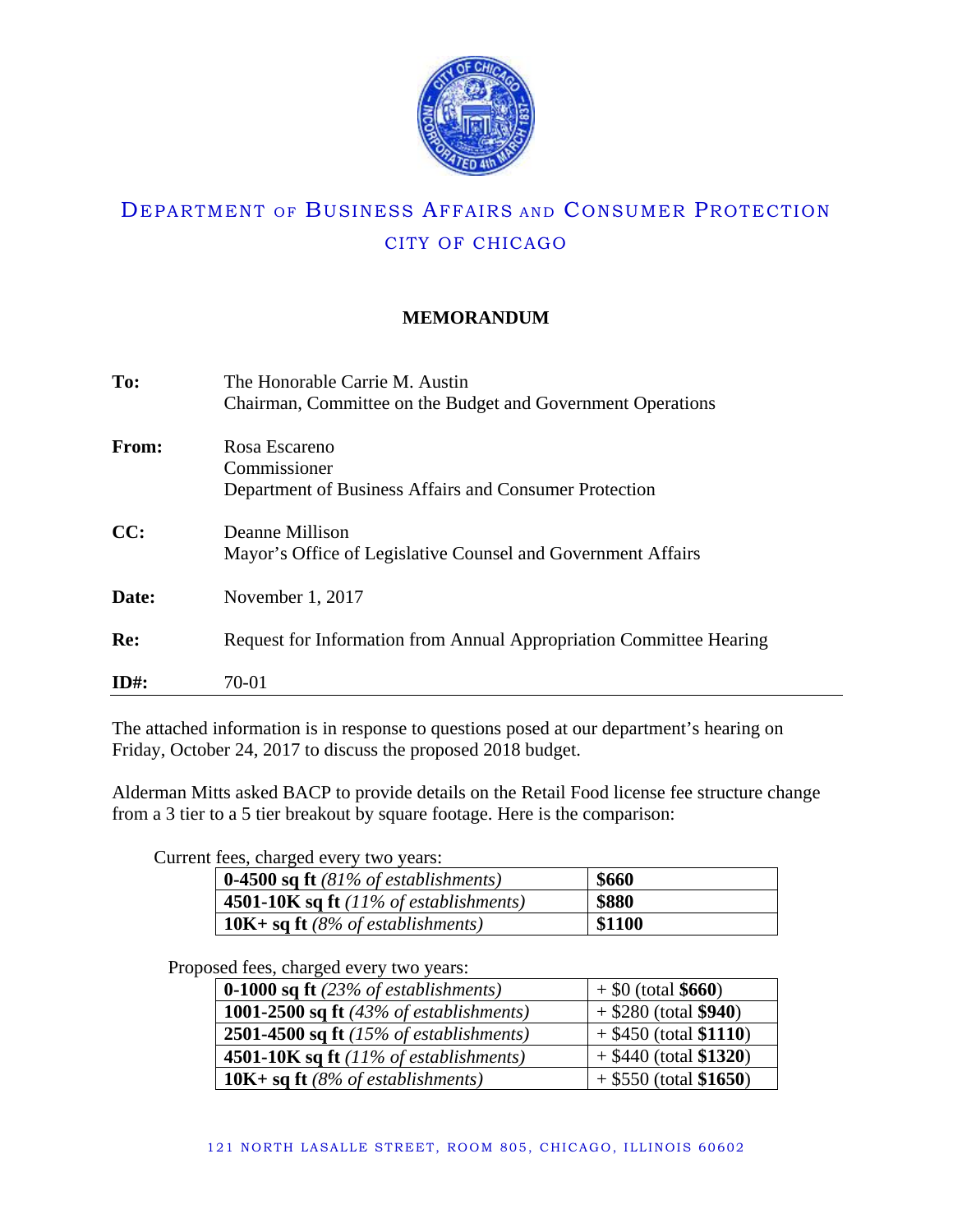

## **MEMORANDUM**

| To:          | The Honorable Carrie M. Austin                                      |
|--------------|---------------------------------------------------------------------|
|              | Chairman, Committee on the Budget and Government Operations         |
| <b>From:</b> | Rosa Escareno                                                       |
|              | Commissioner                                                        |
|              | Department of Business Affairs and Consumer Protection              |
| CC:          | Deanne Millison                                                     |
|              | Mayor's Office of Legislative Counsel and Government Affairs        |
| Date:        | November 1, 2017                                                    |
| Re:          |                                                                     |
|              | Request for Information from Annual Appropriation Committee Hearing |
| $ID#$ :      | 70-02                                                               |

The attached information is in response to questions posed at our department's hearing on Friday, October 24, 2017 to discuss the proposed 2018 budget.

Alderman Beale asked for the number of taxicab medallions on the street this year as compared to last year.

From January 2016 to December 2016, the number of active status taxicab medallions was 5,870. From January 2017 to November 2017, the number of active status taxicab medallions is 4,864.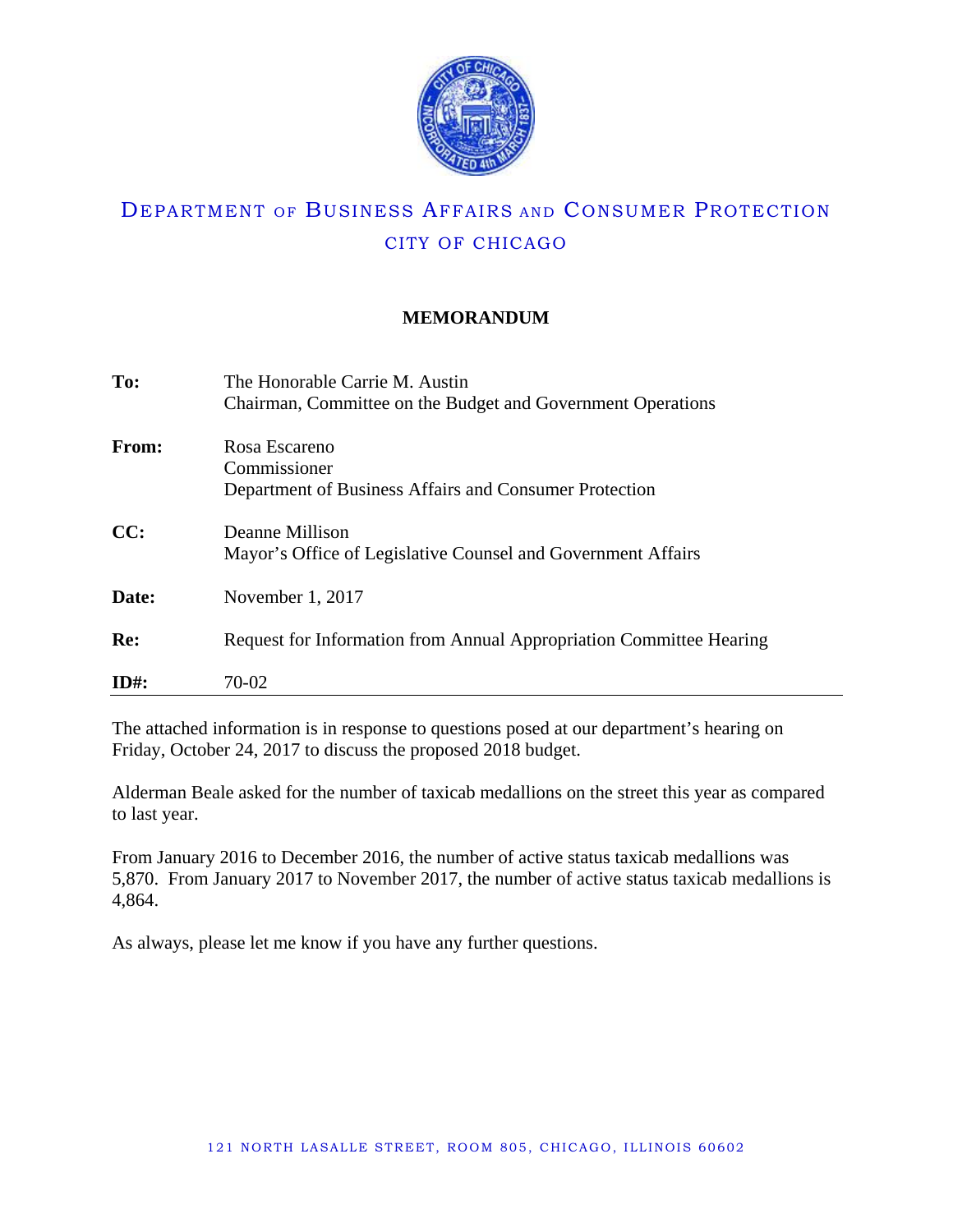

## **MEMORANDUM**

| To:     | The Honorable Carrie M. Austin<br>Chairman, Committee on the Budget and Government Operations |
|---------|-----------------------------------------------------------------------------------------------|
| From:   | Rosa Escareno<br>Commissioner<br>Department of Business Affairs and Consumer Protection       |
| CC:     | Deanne Millison<br>Mayor's Office of Legislative Counsel and Government Affairs               |
| Date:   | November 1, 2017                                                                              |
| Re:     | Request for Information from Annual Appropriation Committee Hearing                           |
| $ID#$ : | 70-03                                                                                         |

The attached information is in response to questions posed at our department's hearing on Friday, October 27, 2017 to discuss the proposed 2018 budget.

Alderman Beale asked for the peak number of active medallions.

The peak number was 6,710 medallions in 2013.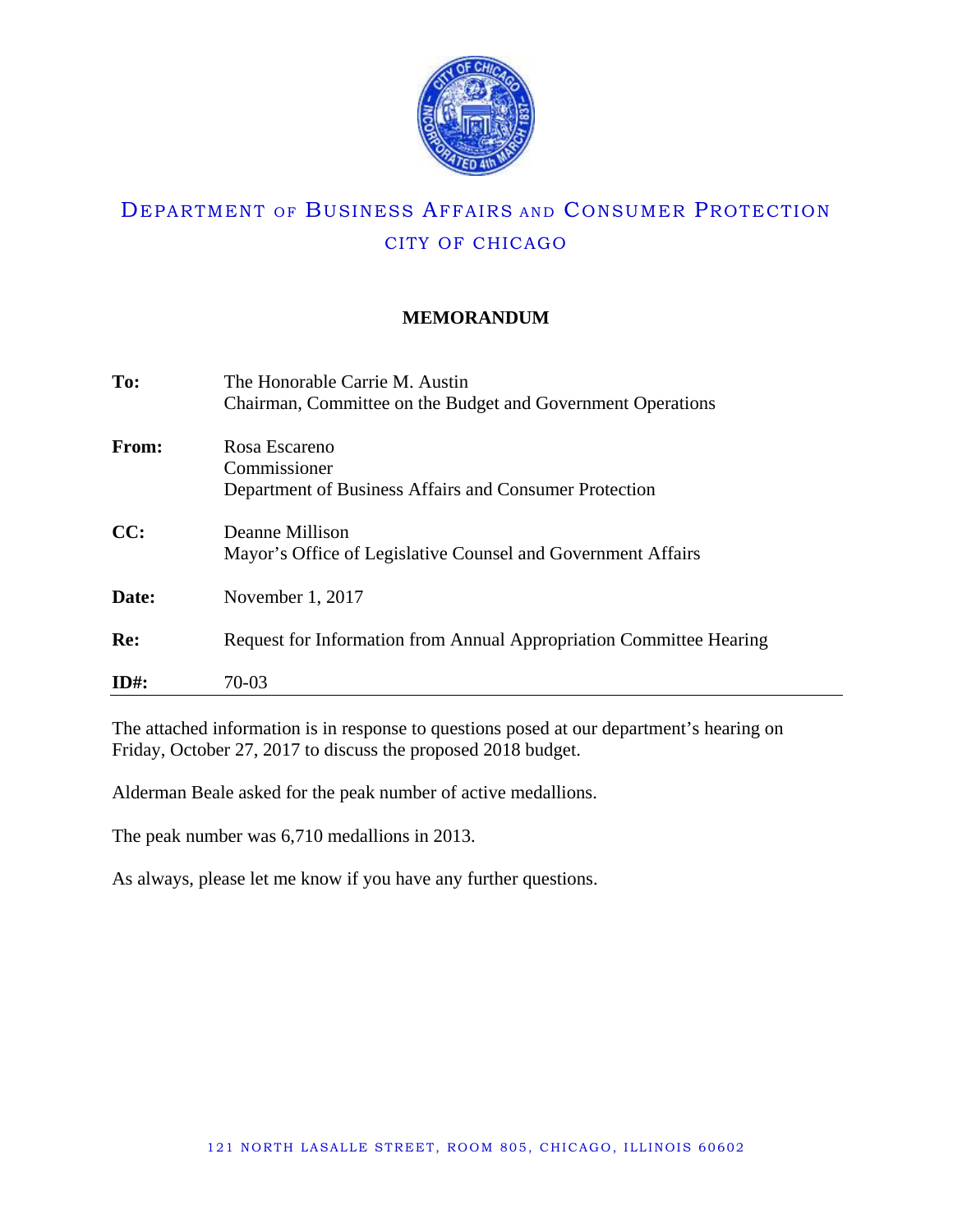

## **MEMORANDUM**

| To:          | The Honorable Carrie M. Austin<br>Chairman, Committee on the Budget and Government Operations |
|--------------|-----------------------------------------------------------------------------------------------|
| <b>From:</b> | Rosa Escareno<br>Commissioner<br>Department of Business Affairs and Consumer Protection       |
| CC:          | Deanne Millison<br>Mayor's Office of Legislative Counsel and Government Affairs               |
| Date:        | November 1, 2017                                                                              |
| Re:          | Request for Information from Annual Appropriation Committee Hearing                           |
| $ID#$ :      | 70-04                                                                                         |

The attached information is in response to questions posed at our department's hearing on Friday, October 27, 2017 to discuss the proposed 2018 budget.

Alderman Tunney asked for business trends from the past 2-years to YTD in the 44<sup>th</sup> ward by industry and retail vs. services.

The below reports highlight new and renewal trends by license type and business activities that are captured under the regulated business license (RBL):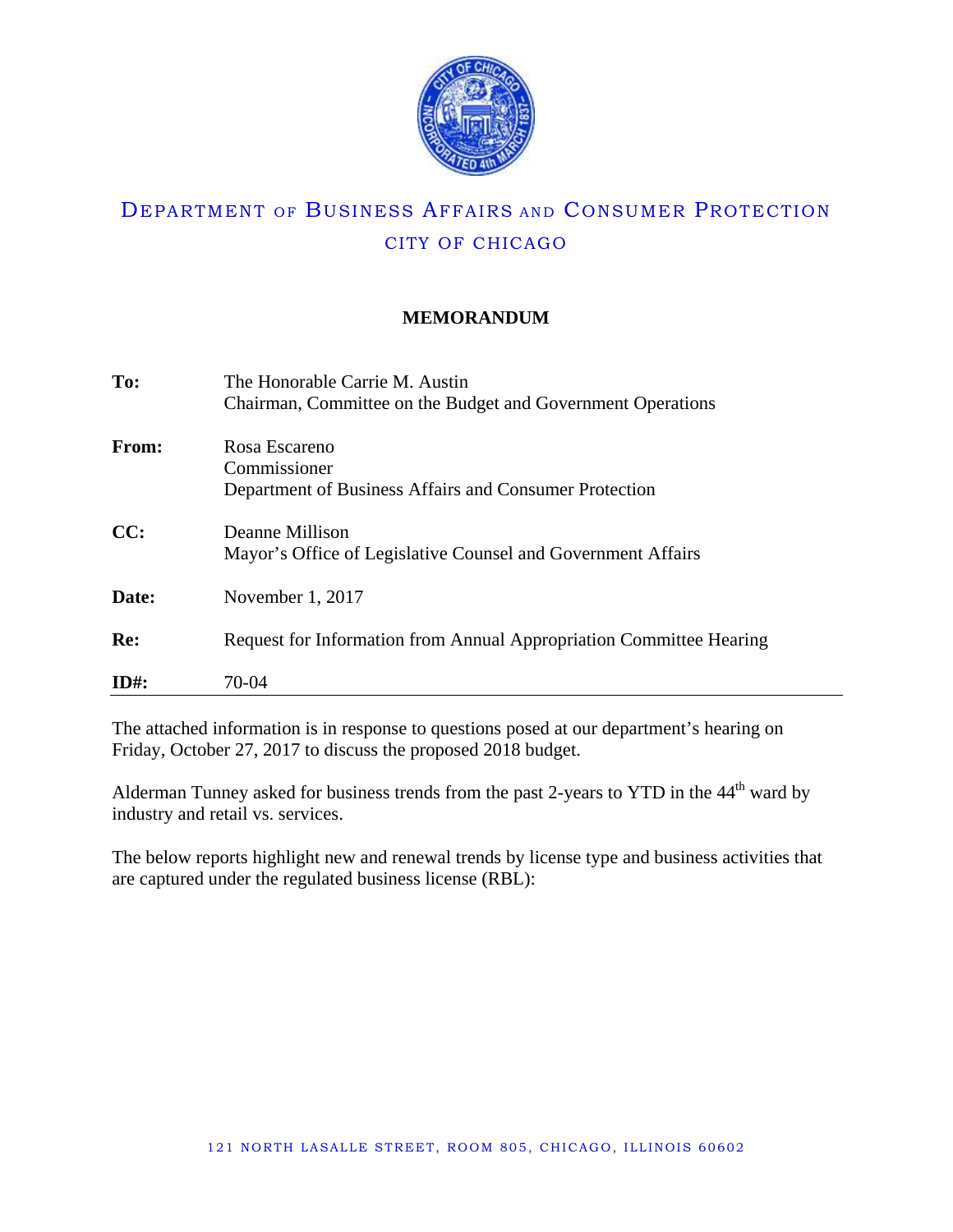|                                           |                         |                         |                | $\frac{0}{0}$ | $\frac{0}{0}$ |
|-------------------------------------------|-------------------------|-------------------------|----------------|---------------|---------------|
|                                           |                         |                         |                | increase      | increase      |
|                                           |                         |                         |                | 12/31/15      | 12/31/16      |
|                                           |                         |                         | as of          | to            | to            |
| <b>BUSINESS LICENSE TYPE</b>              | 2015                    | 2016                    | 9/30/2017      | 12/31/16      | 9/30/17       |
|                                           |                         |                         |                |               |               |
| 1003-Public Garage                        | 47                      | 39                      | 38             | $-17.0%$      | $-2.6%$       |
|                                           |                         |                         |                |               |               |
| 1006-Retail Food Establishment            | 392                     | 401                     | 395            | 2.3%          | $-1.5%$       |
|                                           |                         |                         |                |               |               |
| <b>1010-Limited Business License</b>      | 425                     | 400                     | 370            | $-5.9\%$      | $-7.5\%$      |
|                                           |                         |                         |                |               |               |
| 1023-Children's Services Facility License | 12                      | 12                      | 14             | $0.0\%$       | 16.7%         |
|                                           |                         |                         |                |               |               |
| 1050-Public Place of Amusement            | 47                      | 46                      | 54             | $-2.1%$       | 17.4%         |
|                                           |                         |                         |                |               |               |
|                                           | 66                      | 64                      |                | $-3.0\%$      |               |
| 1470-Tavern                               |                         |                         | 62             |               | $-3.1%$       |
|                                           |                         |                         |                |               |               |
| 1474-Package Goods                        | 44                      | 43                      | 45             | $-2.3%$       | $4.7\%$       |
| 1475-Consumption on Premises - Incidental |                         |                         |                |               |               |
| <b>Activity</b>                           | 143                     | 153                     | 147            | 7.0%          | $-3.9%$       |
|                                           |                         |                         |                |               |               |
| 1477-Outdoor Patio                        | 45                      | 46                      | 50             | 2.2%          | 8.7%          |
|                                           |                         |                         |                |               |               |
| 1481-Caterer's Liquor License             | $\overline{\mathbf{4}}$ | $\overline{\mathbf{4}}$ | $\overline{7}$ | $0.0\%$       | 75.0%         |
|                                           |                         |                         |                |               |               |
| 1781-Tobacco                              | 57                      | 57                      | 53             | $0.0\%$       | $-7.0\%$      |
|                                           |                         |                         |                |               |               |
| <b>2101-Valet Parking Operator</b>        | 9                       | 9                       | 5              | $0.0\%$       | $-44.4%$      |
|                                           |                         |                         |                |               |               |
| <b>4404-Regulated Business License</b>    | 157                     | 160                     | 146            | 1.9%          | $-8.8%$       |
|                                           |                         |                         |                |               |               |
| 4406-Peddler License                      | 23                      | 20                      | 16             | $-13.0\%$     | $-20.0\%$     |
|                                           |                         |                         |                |               |               |
| 7009-Pharmaceutical Representative        |                         |                         | 27             |               |               |
|                                           |                         |                         |                |               |               |
| 8344-Shared Kitchen User                  | 9                       | 14                      | 13             | 55.6%         | $-7.1\%$      |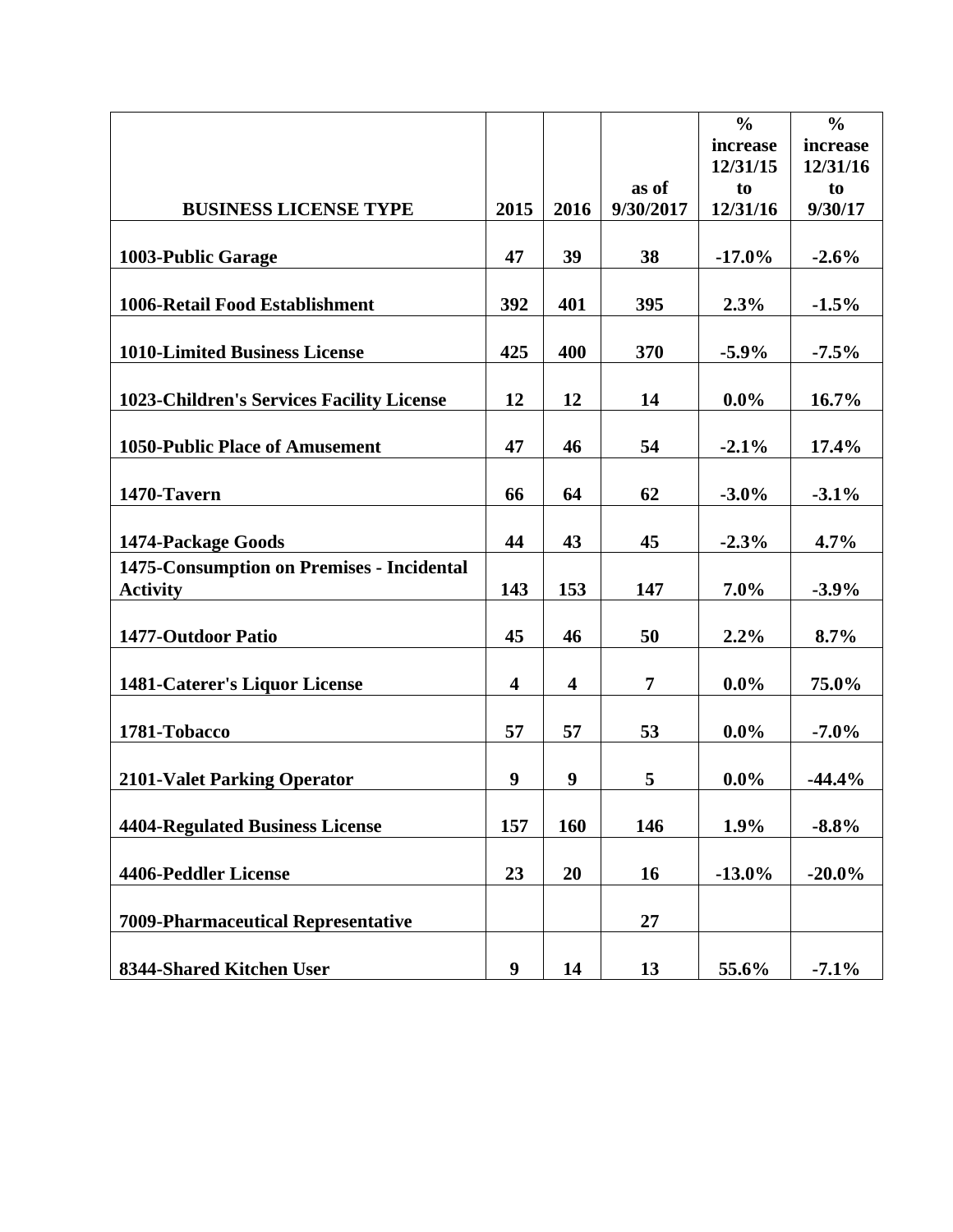|                                              |      |                |                | $\frac{0}{0}$ |               |
|----------------------------------------------|------|----------------|----------------|---------------|---------------|
|                                              |      |                |                | increase      | $\frac{0}{0}$ |
|                                              |      |                |                | 12/31/15      | increase      |
| <b>REGULATED BUSINESS LICENSE -</b>          |      |                | as of          | to            | 12/31/16      |
| <b>Business Activity</b>                     | 2015 | 2016           | 9/30/2017      | 12/31/16      | to 9/30/17    |
| <b>Clothing Alterations</b>                  | 7    | 6              | 11             | $-14.3%$      | 83.3%         |
| <b>Dry Cleaning - Drop Off Location</b>      | 3    | $\overline{2}$ | 5              | $-33.3%$      | 150.0%        |
| <b>Fitness Classes</b>                       | 6    | 6              | 8              | $0.0\%$       | 33.3%         |
| <b>Home Repair Services</b>                  | 5    | 7              | 3              | 40.0%         | $-57.1\%$     |
| <b>Other Home Occupations</b>                | 42   | 48             | 28             | 14.3%         | $-41.7%$      |
| <b>Storage or Use of Hazardous Materials</b> | 5    | 5              | 7              | $0.0\%$       | 40.0%         |
| <b>Tanning Facility</b>                      | 5    | 3              | $\overline{2}$ | $-40.0\%$     | $-33.3%$      |
| <b>Tattoo / Permanent Body Art and</b>       |      |                |                |               |               |
| <b>Make-Up / Micro Blading</b>               |      |                | $\mathbf{1}$   |               |               |
| <b>Vacation Rental - Approved Prior to</b>   |      |                |                |               |               |
| <b>House Share Ordinance</b>                 | 27   | 29             | 26             | $7.4\%$       | $-10.3%$      |
| <b>Yoga Instruction</b>                      | 3    | 4              | 5              | 33.3%         | 25.0%         |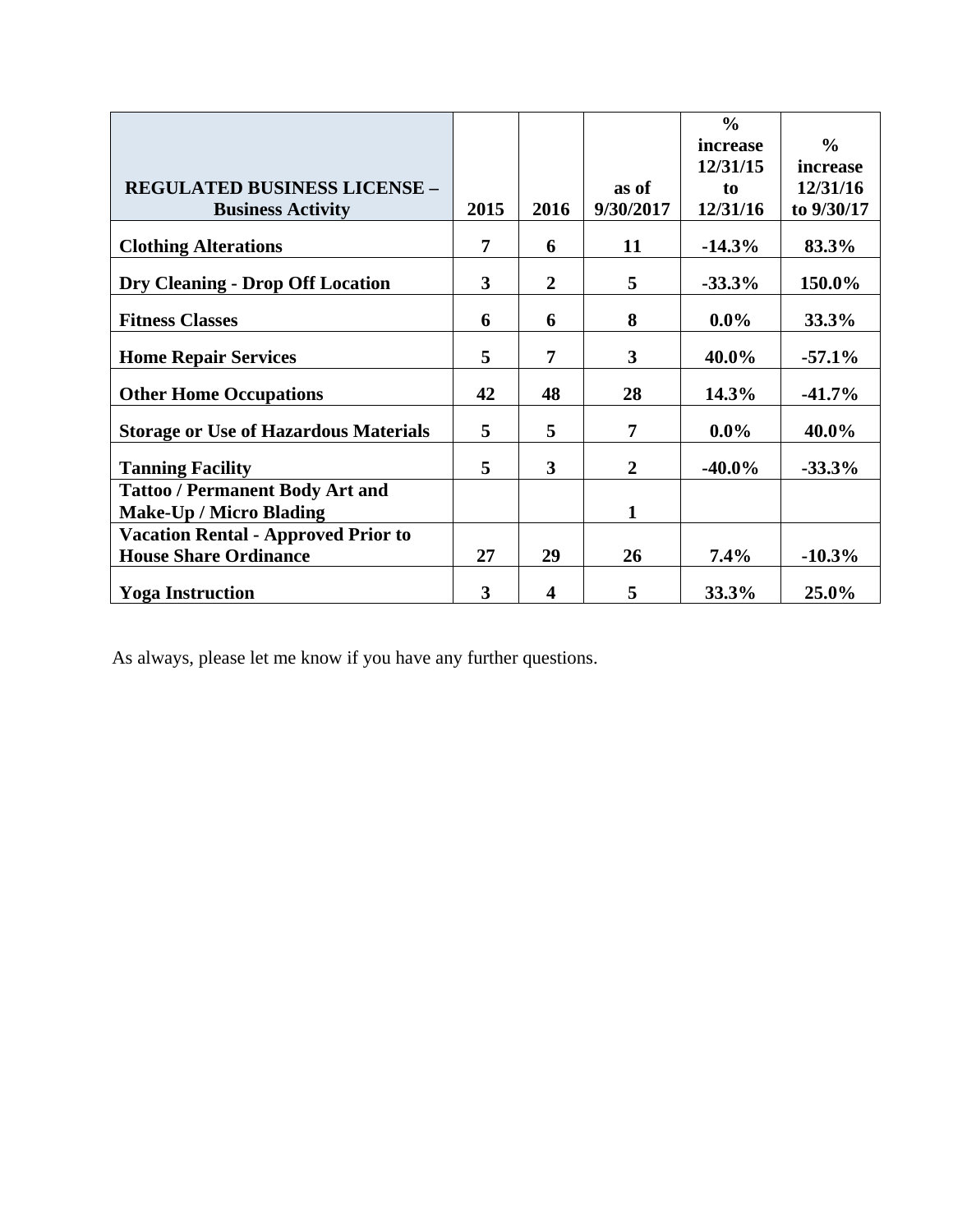

## **MEMORANDUM**

| To:          | The Honorable Carrie M. Austin<br>Chairman, Committee on the Budget and Government Operations |
|--------------|-----------------------------------------------------------------------------------------------|
| <b>From:</b> | Rosa Escareno<br>Commissioner<br>Department of Business Affairs and Consumer Protection       |
| CC:          | Deanne Millison<br>Mayor's Office of Legislative Counsel and Government Affairs               |
| Date:        | November 1, 2017                                                                              |
| Re:          | Request for Information from Annual Appropriation Committee Hearing                           |
| $ID#$ :      | 70-05                                                                                         |

The attached information is in response to questions posed at our department's hearing on Friday, October 27, 2017 to discuss the proposed 2018 budget.

Alderman Thompson asked what the status of the finger print report is.

The report was published and made public on November 6, 2017.

The researchers analyzed driver behaviors and public safety outcomes of rideshare and taxi drivers, specifically looking at automated enforcement violations (speed and red light camera citations), arrest records, traffic crashes and total trips per driver to investigate differences in driving behavior.

Their findings show that the occurrences of negative driving behavior are rare, given the hundreds of thousands of events analyzed. On average, TNP drivers are more likely to have an automated enforcement violation, while taxi drivers tend to have higher vehicle crash rates. Arrest rates are similar between the two types, and extremely rare. The report is attached.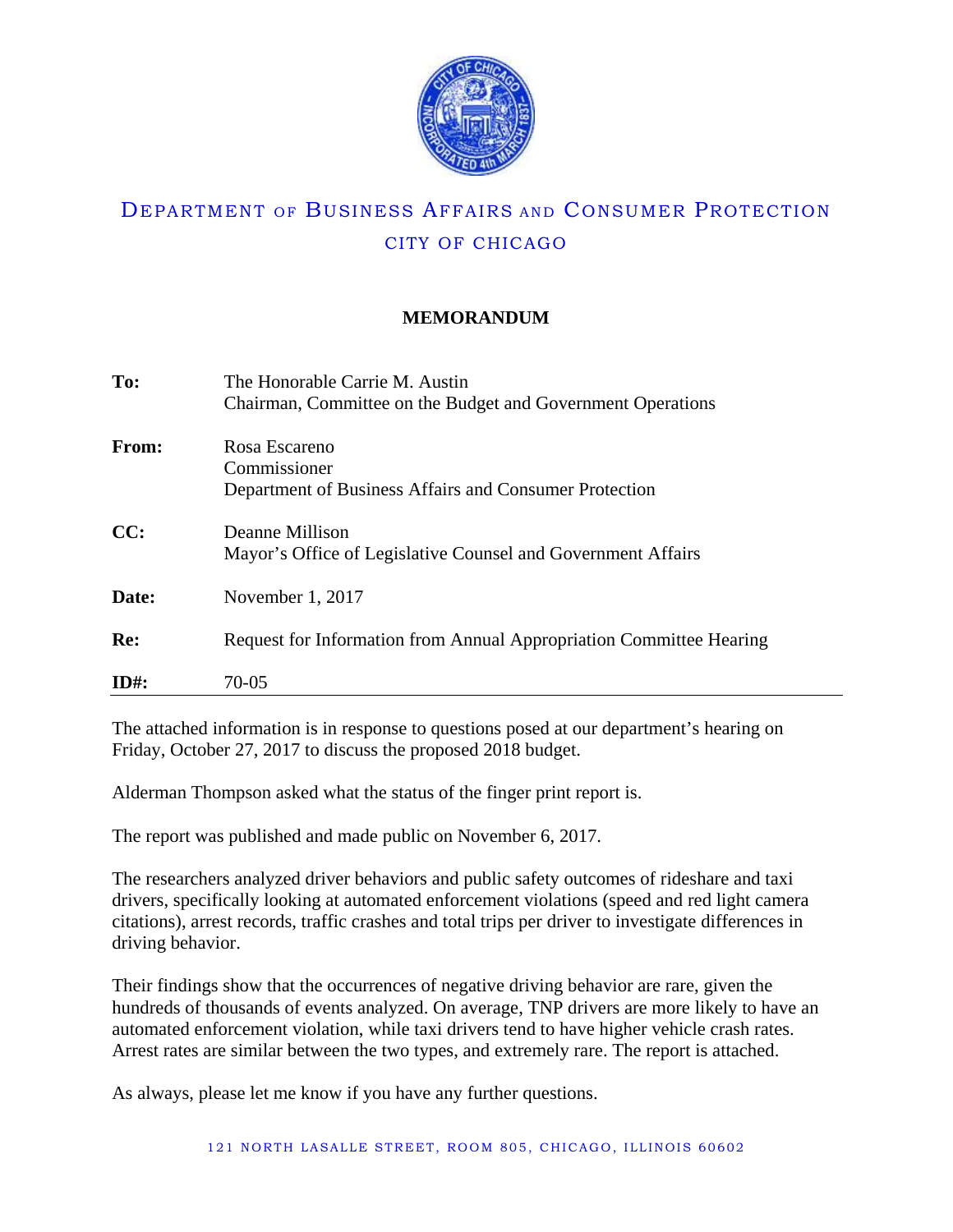# A Statistical Analysis of TNP and Taxi Driving Behaviors and Public Safety Outcomes

Benjamin Feigenberg Department of Economics, University of Illinois at Chicago

> Andrew Morgan University of Illinois at Chicago

> > November 6, 2017

This study uses data on automatic enforcement violations, traffic crashes, and arrests records to investigate empirical differences between taxi and TNP drivers.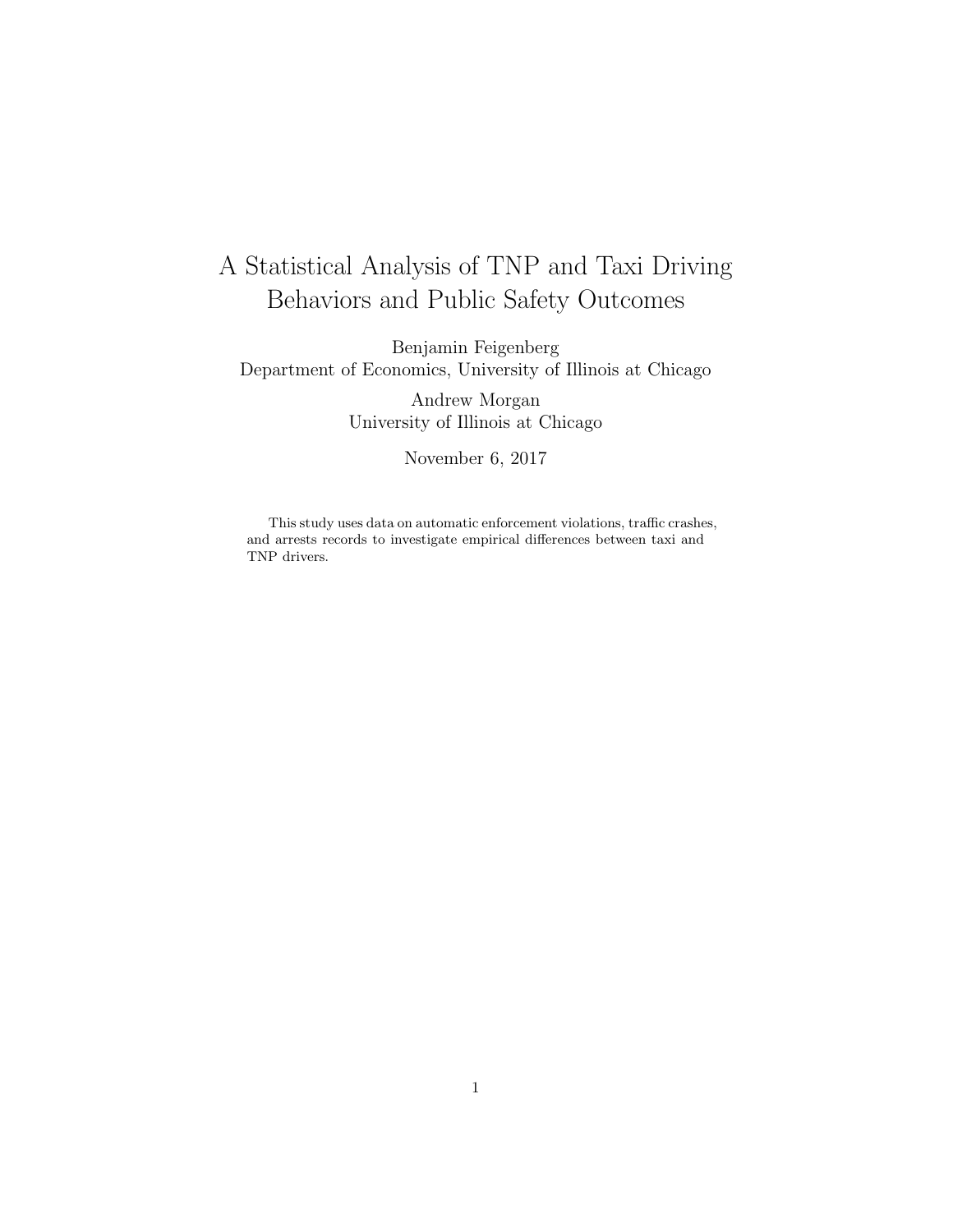This study investigates statistical differences in outcomes between transportation network providers and taxi drivers and is designed to provide evidence on how drivers that have been cleared to provide service under background checks stipulated by local regulatory authorities in each type of driving platform differ in driving behavior and criminal offenses occurring after approval.

Two recent high profile cases warrant mentioning. In the first case in Chicago, Raja L. Khan was allowed to drive for the ride share company Lyft after having served seven years for a felony conviction for aiding an individual with ties to Al Qaeda.<sup>[1](#page-8-0)</sup> Before his conviction he was employed for 30 years as a Chicago taxi driver and had attempted to reinstate his license but was denied by the city as well as the ride share company Uber due to his previous criminal background. In the second case, Sayfullo Saipov, who carried out the attack in New York City on October 31, 2017, was approved to drive for the ride share company Uber prior to the attack.<sup>[2](#page-8-1)</sup> He had previously been charged with a misdemeanor vehicle related incident in 2015 and had been stopped twice in Pennsylvania, once in 2015 and once in 2012, none of which warranted exclusion from Uber's platform under the company's background check process. Based on his prior history, Saipov would have also passed a background check to be a licensed taxi driver in Chicago. These recent events demonstrate that passing a background check at one point in time is not perfectly predictive of future actions. Therefore, it is important to analyze data on a large sample of drivers to better assess differences in risk to consumers.

Recent studies have addressed the efficacy of alternative background check methods and broadly can be categorized into three main groups: those that explore the thoroughness and accuracy of background check systems, <sup>[3](#page-8-2)</sup> those that explore the exclusionary effects that may occur as a result of background check protocols,  $\frac{4}{1}$  $\frac{4}{1}$  $\frac{4}{1}$  and studies that compare

### <span id="page-8-1"></span> $^2$  See:

#### <span id="page-8-2"></span><sup>3</sup>See:

#### <span id="page-8-3"></span><sup>4</sup>See:

1. [65 Million need Not Apply: The Case for Reforming Criminal Background Checks for](http://www.nelp.org/content/uploads/2015/03/65_Million_Need_Not_Apply.pdf) [Employment \(NELP\)](http://www.nelp.org/content/uploads/2015/03/65_Million_Need_Not_Apply.pdf)

<span id="page-8-0"></span> $\overline{1}$  See:

<sup>1.</sup> [Man allowed to drive for Lyft despite terrorism aide conviction](http://wgntv.com/2017/10/25/man-allowed-to-drive-for-lyft-despite-terrorism-aide-conviction/)

<sup>2.</sup> [Chicago Blasts Lyft's Background Checker For Hiring Driver Convicted Of Aiding Ter](http://chicagoist.com/2017/10/27/chicago_blasts_lyft_for_hiring_driv.php)[rorism](http://chicagoist.com/2017/10/27/chicago_blasts_lyft_for_hiring_driv.php)

<sup>1.</sup> [Uber: New York truck attack suspect passed background check](http://money.cnn.com/2017/11/01/technology/uber-new-york-attack-driver-background-check/index.html)

<sup>2.</sup> [Sayfullo Saipov of Uzbekistan: What we know about New York terrorist suspect and](http://www.nj.com/news/index.ssf/2017/10/sayfullo_saipov_new_york_terrorist_attack_truck.html) [deadly truck attack](http://www.nj.com/news/index.ssf/2017/10/sayfullo_saipov_new_york_terrorist_attack_truck.html)

<sup>1.</sup> [Additional Actions Could Enhance the Completeness of Records Used for Employment-](http://www.gao.gov/assets/670/668505.pdf)[Related Background Checks \(GAO\)](http://www.gao.gov/assets/670/668505.pdf)

<sup>2.</sup> [Survey of State Criminal History Information Systems, 2012 \(DOJ\)](https://www.ncjrs.gov/pdffiles1/bjs/grants/244563.pdf)

<sup>3.</sup> [Safety, Effectiveness & Best Practices for Vehicle-for-Hire Criminal Background Checks](https://media.click2houston.com/document_dev/2016/05/16/3.14.2016%20Houston%20Background%20Check%20White%20Paper_1463425154277_4306107_ver1.0.pdf) [\(City of Houston\)](https://media.click2houston.com/document_dev/2016/05/16/3.14.2016%20Houston%20Background%20Check%20White%20Paper_1463425154277_4306107_ver1.0.pdf)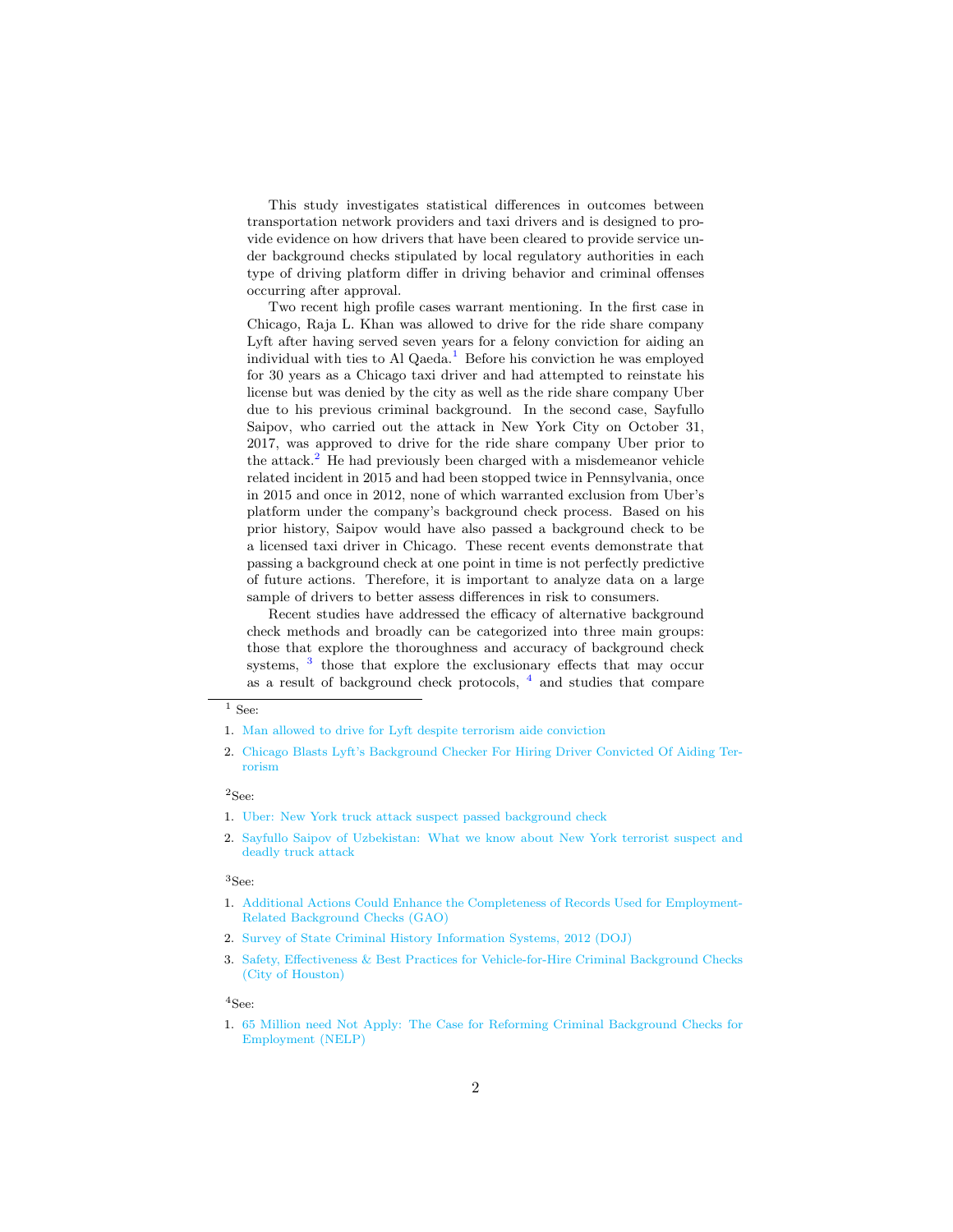background checks across different industries (e.g. taxi, livery, and/or rideshare). <sup>[5](#page-9-0)</sup> In contrast, this study does not provide evidence in support of one method over another, but rather presents differences in behavioral outcomes between the two platforms. Consequently, this study does not discuss the efficacy of each provider's background check process. The studies cited above can better speak to this type of analysis.

For this study, we were provided data sets containing automated enforcement violations, traffic crashes, arrest records, and aggregated number of trips taken in each month for all TNP and taxi drivers from February 2016 to June 2017. Each data set contained a driver specific identification number that we used to match drivers across each of the data sets. The automated enforcement violations data set contains violations occurring from red light and speed cameras at a specific location and time. The traffic crash data set contains a list of all traffic crashes involving taxi and TNP drivers and the date of the crash. The arrests data set contains arrests for each driver and a description of the arrest. From this, we compute number of arrests in total, number of arrests related to DUIs, number of other vehicle related arrests (e.g. excessive speed, driving without insurance or a license) and number of arrests for offenses we categorize as non-vehicle, and non-DUI related (e.g. domestic battery, retail theft). The trips data sets contain the number of trips taken by each driver in each month, which we use to compute months where the driver actively participated in TNP or taxi driving. We use the data provided to identify incidents that occurred during the sample period of 17 months but do not address incidents that may have occurred before this period.

The descriptive results presented below are generated based on data from approximately 180,000 individual drivers (92% of whom are transportation network providers and 8% of whom are taxi drivers) who were active at some point during the sample period. Average incidence rates for each driver type are shown in Columns 2 and 3 of each table, with differences in outcome rates between the two driver types provided in Column 4. In each table, asterisks are presented in Column 4 to highlight difference that are statistically significant at conventional levels. Specifically, one asterisk denotes statistical significance at the 10% level, two asterisks denotes statistical significance at the 5% level, and three asterisks denotes statistical significance at the 1% level. A more statistically significant result indicates a higher level of confidence that the differences found are not solely due to random chance, with a significant result at the 1% level indicating the highest degree of confidence. In all cases, tests for differences are constructed using robust standard errors.

Each table employs a slightly distinct approach to characterizing differences in outcomes based on driver type. In Table 1, we present simple driver-level averages (i.e. each driver is weighted equally, regardless of

<span id="page-9-0"></span> $^5$  See:

<sup>1.</sup> [One Standard For All Criminal Background Checks For Taxicab, For-hire, And Trans](http://www.utrc2.org/sites/default/files/pubs/Background%20Check%20Report.pdf)[portation Network Company \(Tnc\) Drivers](http://www.utrc2.org/sites/default/files/pubs/Background%20Check%20Report.pdf)

<sup>2.</sup> [Maryland PSC Approves Alternative Background Checks for Uber and Lyft Drivers](http://www.psc.state.md.us/wp-content/uploads/Order-No.-87957-Case-No.-9425-Rasier-LLC-and-Lyft-Inc.-Fingerprint-Waiver-Petitions.pdf)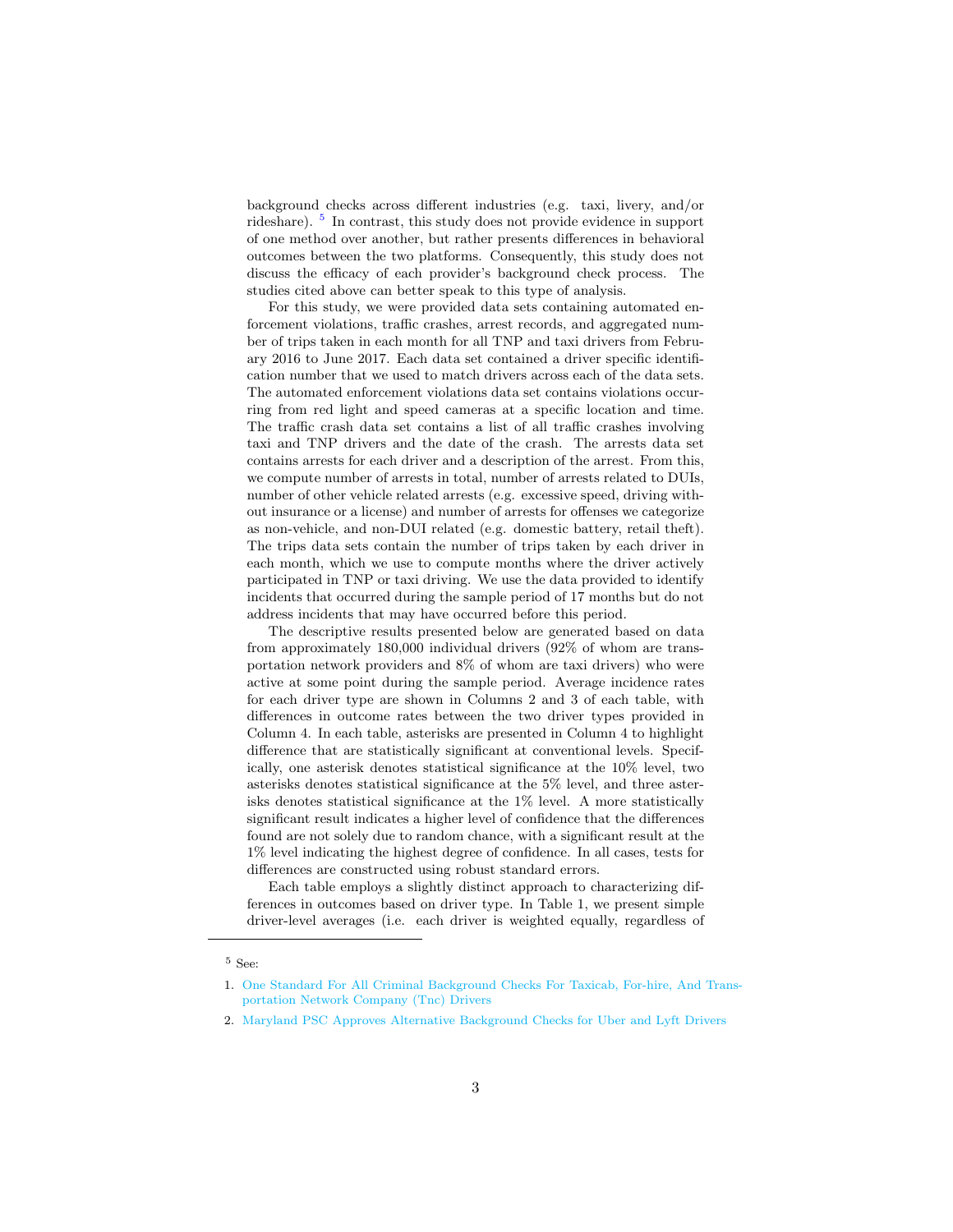number of trips taken). In Table 2, we construct a driver-level average number of incidents per month active (defined by a non-zero number of trips in a given month) and weight observations by the number of months that a driver is active. In Table 3, we employ a similar approach but use a higher threshold to define active drivers, now requiring that drivers complete more than 30 trips in a given month. For both Tables 2 and 3, results weight more active drivers more heavily rather than weighting all drivers equally (as in Table 1). Finally, Table 4 presents driver-level averages where the outcomes are indicators for any incident of a particular type, rather than counts of number of incidents.

|                                      | <b>TNP</b> Drivers | <b>Taxi Drivers</b> | Difference    |
|--------------------------------------|--------------------|---------------------|---------------|
| Total Automated Violations           | 0.287              | 0.215               | $0.0727***$   |
| Total Redlight Violations            | 0.123              | 0.0934              | $0.0295***$   |
| Speed Camera Violation 11+ mph over  | 0.0864             | 0.0393              | $0.0471***$   |
| Speed Camera Violation 6-10 mph over | 0.0243             | 0.0117              | $0.0126***$   |
| Total Speed Warnings                 | 0.0538             | 0.0703              | $-0.0165***$  |
| Total Arrests                        | 0.00150            | 0.00454             | $-0.00304***$ |
| <b>Total DUI Arrests</b>             | 0.0000912          | 0.000267            | $-0.000176$   |
| Total Vehicle Related Arrests        | 0.000541           | 0.000934            | $-0.000393$   |
| Total Non-vehicle, Non-DUI arrests   | 0.000937           | 0.00360             | $-0.00267***$ |
| Total Traffic Crashes                | 0.0137             | 0.142               | $-0.128***$   |
| Total No. of Trips                   | 609.9              | 1736.7              | $-1126.8***$  |
| Number of Drivers in Sample          | 164403             | 14983               |               |

Table 1: Mean Comparison by Driver

\*  $p < 0.1$ , \*\*  $p < 0.05$ , \*\*\*  $p < 0.001$ 

Overall, results indicate that, on average, automated enforcement violation counts are higher for TNP drivers than for taxi drivers, and taxi drivers tend to have a higher crash rate. DUI and vehicle-related arrest rates are similar between the two types. Specifically, Table 1 shows that TNP drivers have a higher average number of total automatic violations (e.g. redlight and speed camera citations) over the full 17-month sample period, while having fewer total arrests, traffic crashes, and speed warnings. Patterns of differences appear similar in Tables 2 and 3 for total automatic violations, crash rates, and total arrests, while patterns are inconsistent with regards to speed warnings.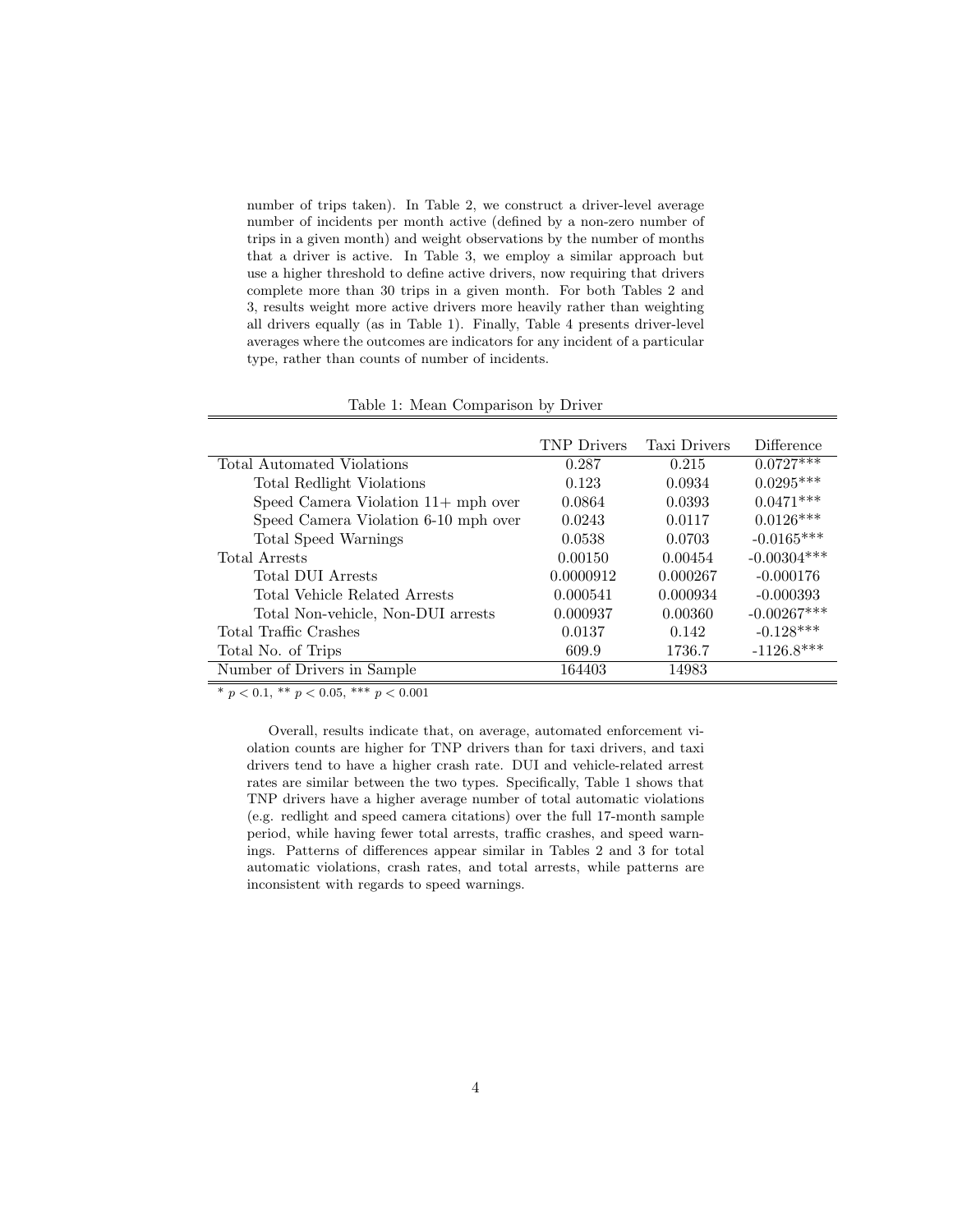|                                      | <b>TNP</b> Drivers | <b>Taxi Drivers</b> | Difference     |
|--------------------------------------|--------------------|---------------------|----------------|
| Automated Violations                 | 0.0455             | 0.0162              | $0.0294***$    |
| Red Light Violations                 | 0.0208             | 0.00686             | $0.0139***$    |
| Speed Camera Violation 11+ mph over  | 0.0138             | 0.00293             | $0.0108***$    |
| Speed Camera Violation 6-10 mph over | 0.00394            | 0.000839            | $0.00310***$   |
| Speed Warnings                       | 0.00699            | 0.00552             | $0.00147***$   |
| Arrests                              | 0.000146           | 0.000333            | $-0.000187***$ |
| DUI Arrests                          | 0.000009371        | 0.0000123           | $-0.00000296$  |
| Vehicle Related Arrests              | 0.0000487          | 0.0000617           | $-0.0000129$   |
| Total Non-vehicle, Non-DUI Arrests   | 0.0000881          | 0.000259            | $-0.000171***$ |
| Traffic Crashes                      | 0.00233            | 0.0128              | $-0.0104***$   |
| Avg. No. Months Active               | 5.700              | 7.821               |                |

Table 2: Comparison for Months With Over 0 Trips

\*  $p < 0.1$ , \*\*  $p < 0.05$ , \*\*\*  $p < 0.001$ 

|  | Table 3: Comparison for Months With Over 30 Trips |  |  |  |  |
|--|---------------------------------------------------|--|--|--|--|
|--|---------------------------------------------------|--|--|--|--|

|                                      | <b>TNP</b> Drivers | Taxi Drivers | Difference     |
|--------------------------------------|--------------------|--------------|----------------|
| Automated Violations                 | 0.0567             | 0.0190       | $0.0377***$    |
| Red Light Violations                 | 0.0265             | 0.00813      | $0.0183***$    |
| Speed Camera Violation 11+ mph over  | 0.0169             | 0.00347      | $0.0134***$    |
| Speed Camera Violation 6-10 mph over | 0.00493            | 0.000958     | $0.00397***$   |
| Speed Warnings                       | 0.00837            | 0.00644      | $0.00193***$   |
| <b>Arrests</b>                       | 0.000168           | 0.000350     | $-0.000182**$  |
| <b>DUI</b> Arrests                   | 0.00000855         | $\Omega$     | $0.00000855*$  |
| Vehicle Related Arrests              | 0.0000655          | 0.0000608    | 0.00000470     |
| Total Non-vehicle, Non-DUI Arrests   | 0.0000940          | 0.000289     | $-0.000195***$ |
| Traffic Crashes                      | 0.00295            | 0.0152       | $-0.0122***$   |
| Avg. No. Months Active               | 3.792              | 6.159        |                |

\*  $p < 0.1$ , \*\*  $p < 0.05$ , \*\*\*  $p < 0.001$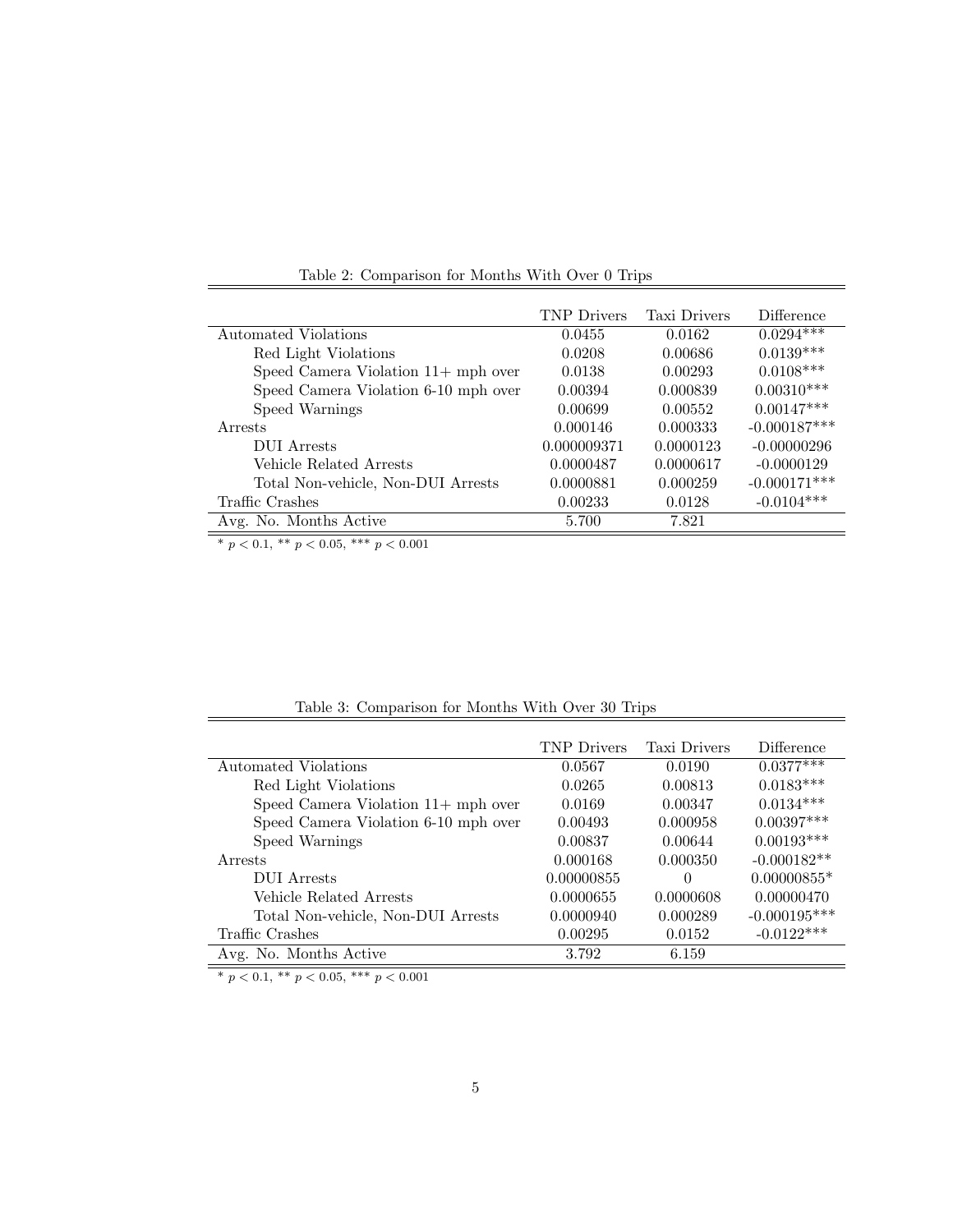|                                          | <b>TNP</b> Drivers | Taxi Drivers | Difference    |
|------------------------------------------|--------------------|--------------|---------------|
| Any Automated Violations                 | 0.0977             | 0.100        | $-0.00258$    |
| Any Red light Violations                 | 0.0649             | 0.0595       | $0.00539**$   |
| Any Speed Camera Violation 11+ mph over  | 0.0403             | 0.0234       | $0.0169***$   |
| Any Speed Camera Violation 6-10 mph over | 0.0180             | 0.0101       | $0.00797***$  |
| Any Speed Warnings                       | 0.0482             | 0.0551       | $-0.00682***$ |
| Any Arrests                              | 0.00133            | 0.00434      | $-0.00301***$ |
| Any DUI Arrests                          | 0.0000912          | 0.000267     | $-0.000176$   |
| Any Vehicle Related Arrests              | 0.000517           | 0.000934     | $-0.000417$   |
| Any Non-vehicle, Non-DUI Arrests         | 0.000845           | 0.00347      | $-0.00263***$ |
| Any Traffic Crashes                      | 0.0124             | 0.110        | $-0.0981***$  |
| Number of Drivers with Any Incident      | 16191              | 1550         |               |
| Number of Drivers in Sample              | 164403             | 14983        |               |

Table 4: Comparison for Having Any Incident

\*  $p < 0.1$ , \*\*  $p < 0.05$ , \*\*\*  $p < 0.001$ 

Finally, Table 4 indicates that the share of taxi drivers with any automatic enforcement violation is comparable to the share of TNP drivers with any automatic violation, suggesting that differences identified in Tables 1-3 are driven by TNP drivers with multiple violations. With regards to the magnitude of estimates, it is worth highlighting that differences between the two types of drivers tend to be small in size – the average TNP driver has approximately 0.1 fewer crashes over this period, less than 0.1 additional driving violations, and has 0.003 fewer arrests.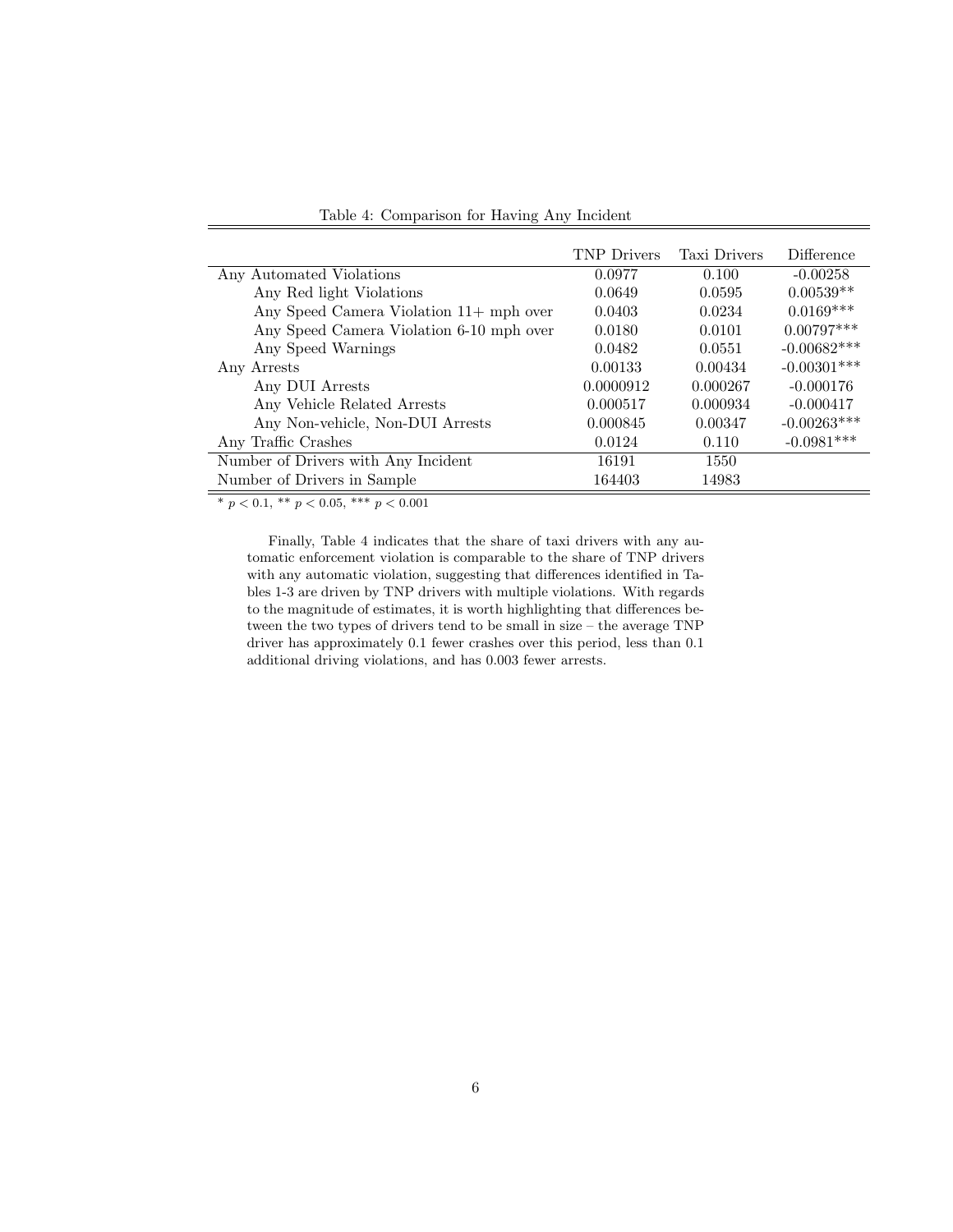

## **MEMORANDUM**

| To:          | The Honorable Carrie M. Austin<br>Chairman, Committee on the Budget and Government Operations |
|--------------|-----------------------------------------------------------------------------------------------|
| <b>From:</b> | Rosa Escareno<br>Commissioner<br>Department of Business Affairs and Consumer Protection       |
| CC:          | Deanne Millison<br>Mayor's Office of Legislative Counsel and Government Affairs               |
| Date:        | November 1, 2017                                                                              |
| Re:          | Request for Information from Annual Appropriation Committee Hearing                           |
| $ID#$ :      | 70-06                                                                                         |

The attached information is in response to questions posed at our department's hearing on Friday, October 24, 2017 to discuss the proposed 2018 budget.

Alderman Thompson asked for the number of trips taken per ride share.

The total number of TNP trips taken from 2014 through August 2017 is 147M. The breakdown per TNP company is as follows:

| Company        | <b>Number</b>                                  |
|----------------|------------------------------------------------|
| <b>UBER</b>    | 112M                                           |
| <b>LYFT</b>    | 34M                                            |
| <b>SIDECAR</b> | 168K (in operation from 2014)<br>through 2015) |
|                | 495K                                           |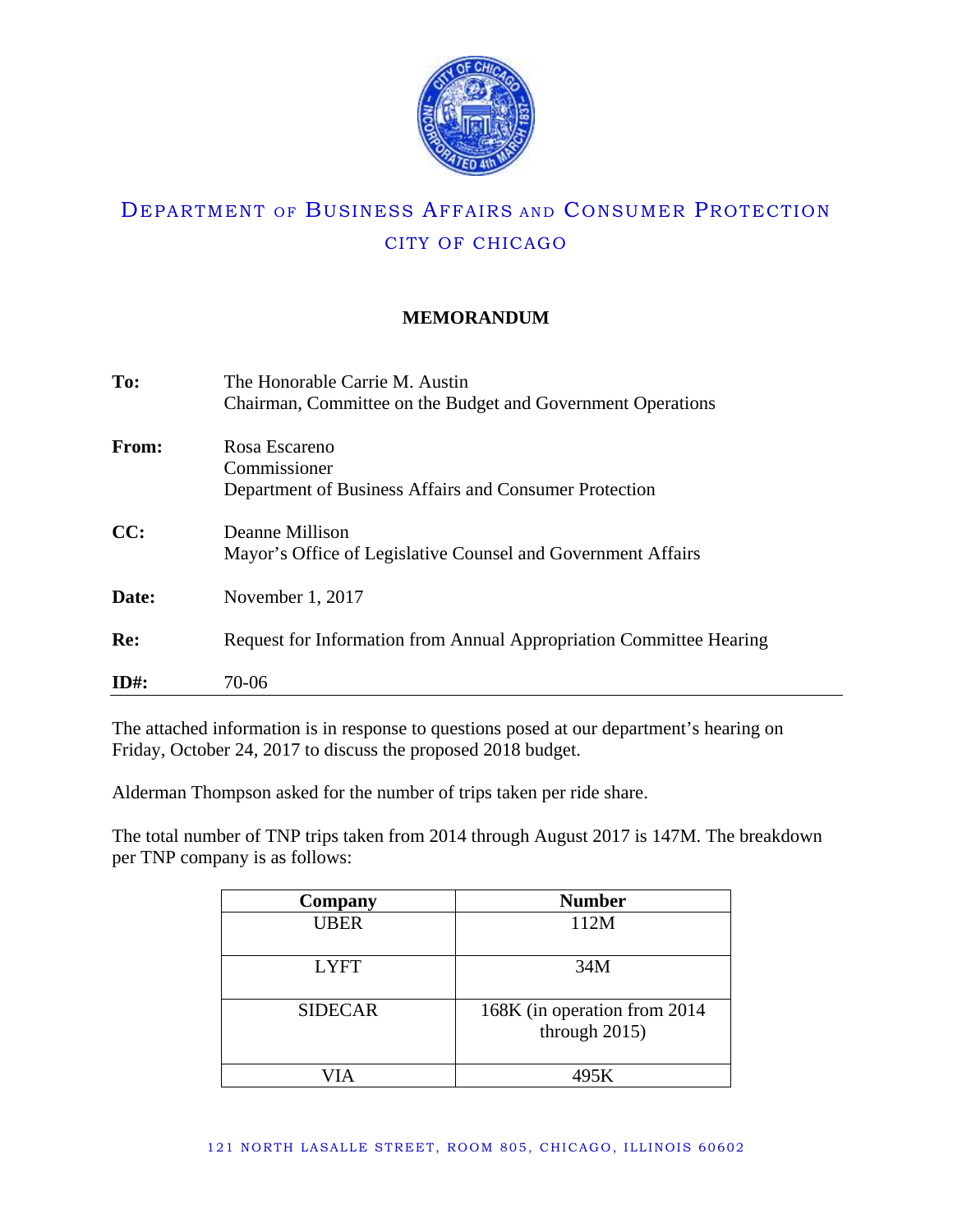

## **MEMORANDUM**

| To:     | The Honorable Carrie M. Austin                                      |
|---------|---------------------------------------------------------------------|
|         | Chairman, Committee on the Budget and Government Operations         |
| From:   | Rosa Escareno                                                       |
|         | Commissioner                                                        |
|         | Department of Business Affairs and Consumer Protection              |
| CC:     | Deanne Millison                                                     |
|         | Mayor's Office of Legislative Counsel and Government Affairs        |
| Date:   | November 1, 2017                                                    |
| Re:     | Request for Information from Annual Appropriation Committee Hearing |
|         |                                                                     |
| $ID#$ : | 70-07                                                               |

The attached information is in response to questions posed at our department's hearing on October 27, 2017 to discuss the proposed 2018 budget.

Alderman Lopez asked for a list of immigration service providers with fines that have been shut down.

2017:

- $\bullet$  42<sup>nd</sup> Ward Samuel Castillo dba Castillo Immigration Attorneys 350 N. Orleans Investigated 4/3/2017 **Cease & Desist Orders issued 4/3/17**
	- Fines imposed -- \$15,040
	- $42<sup>nd</sup>$  Ward Syed Habeeb Pasha dba Sameday Passport & Visa 180 N. Stetson Investigated 10/24/2017 Fines not yet determined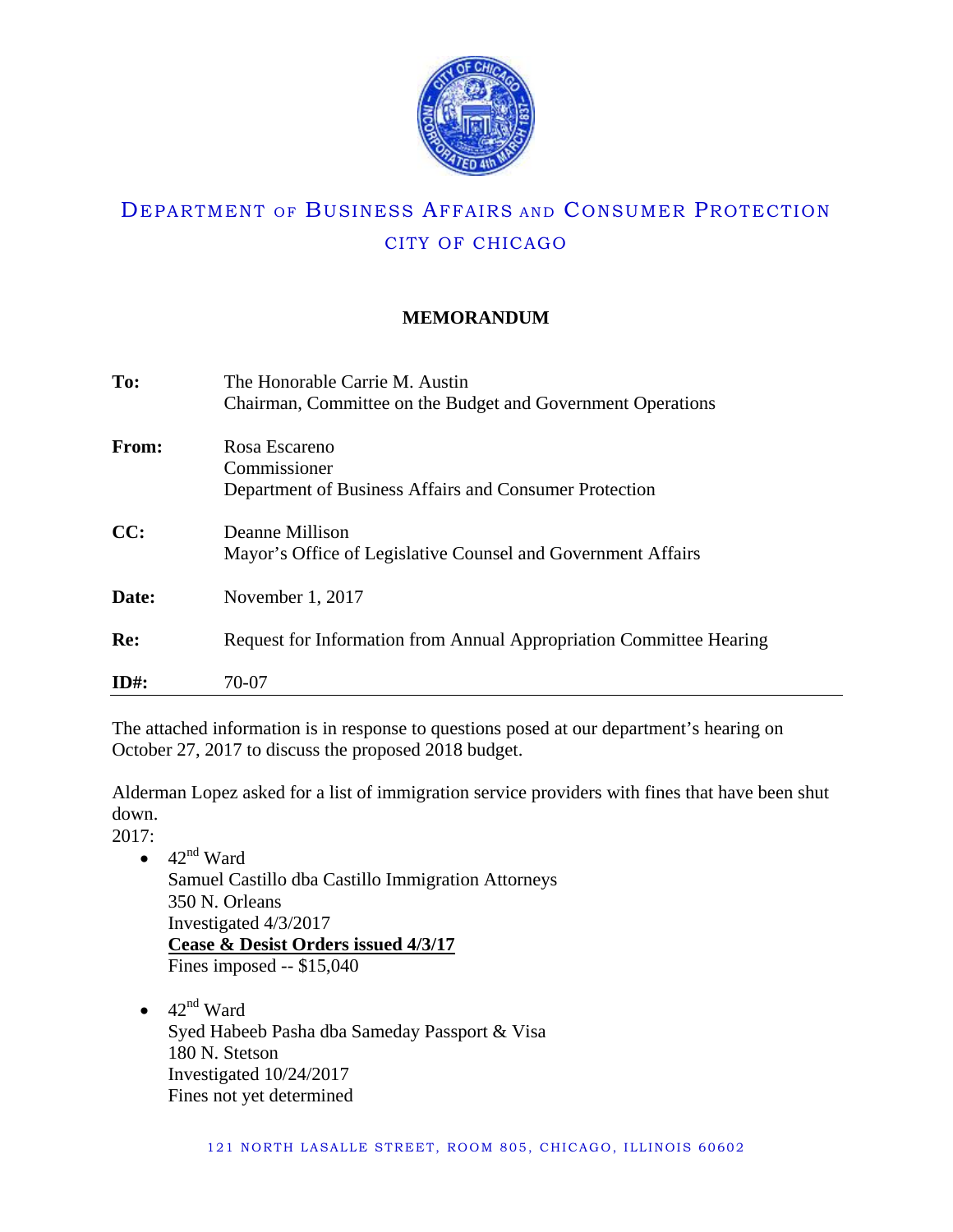2016:

- $\bullet$  46<sup>th</sup> Ward Trans Services Inc. 4926 N Broadway Investigated 8/22/2016 Fines imposed -- \$240 for no license
- $25<sup>th</sup>$  Ward Pilsen Neighbors Community Council 2026 S. Blue Island Investigated 12/15/2017 No citations issued, Notices to Correct for license and required disclosures
- $\bullet$  15<sup>th</sup> Ward Tomasa R. Fonseca dba Sol de Mexico 4600 S. Ashland Investigated 12/23/2017 Fines imposed -- \$1,040
- $25^{th}$  Ward United Network for Immigration & Refugees Rights 1744 W.  $18^{th}$ Investigated 12/23/2016 Fines imposed -- \$540
- $23^{\text{rd}}$  Ward United Tax & Travel 6058 S. Pulaski Investigated 12/23/2016 Fines imposed -- \$290
- No Regulated Business License issued to an Immigration Service Provider has been revoked; however, two (2) Cease and Desist Notices were issued to Samuel Castillo and Castillo Immigration Attorneys.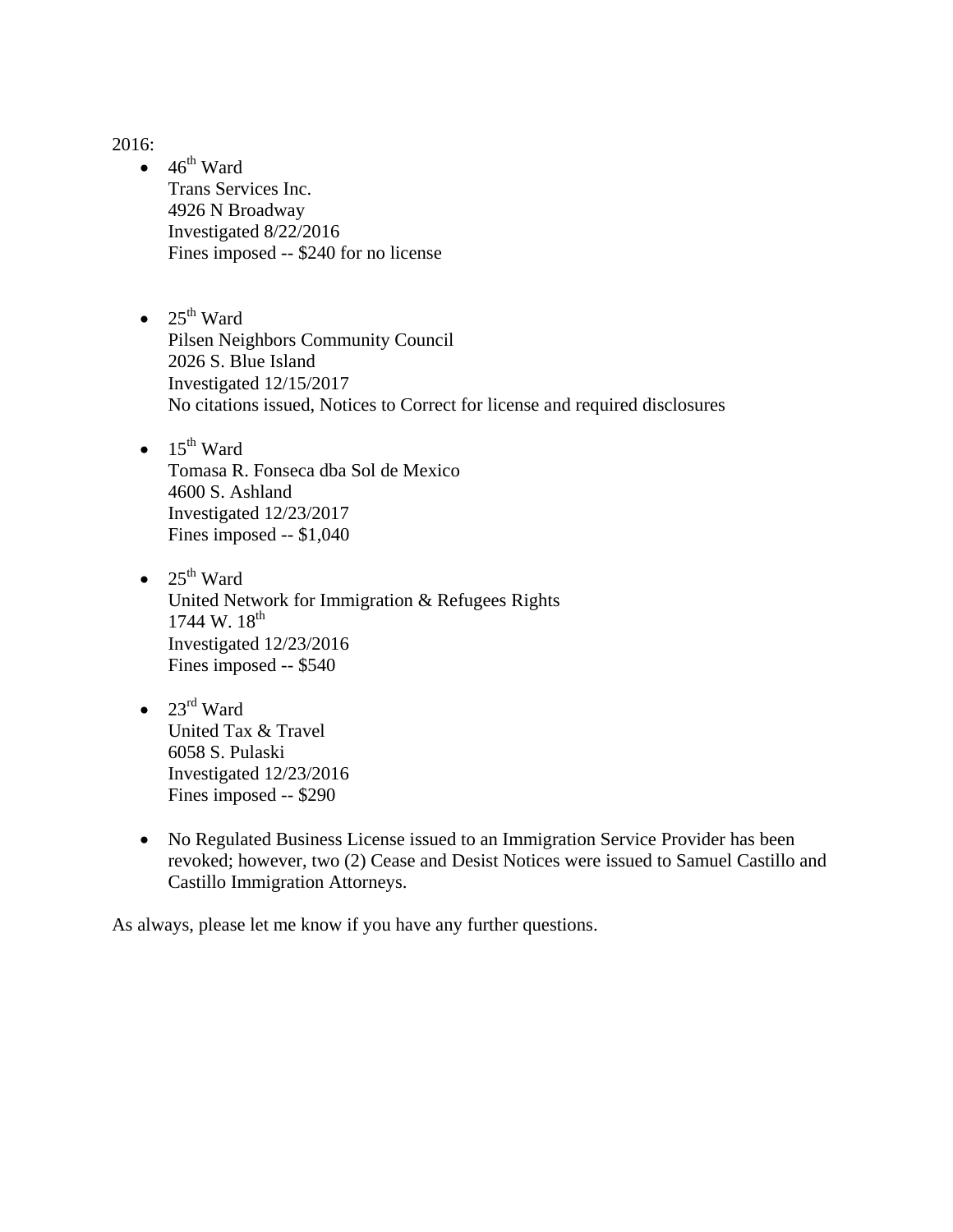

## **MEMORANDUM**

| To:     | The Honorable Carrie M. Austin                                      |
|---------|---------------------------------------------------------------------|
|         | Chairman, Committee on the Budget and Government Operations         |
| From:   | Rosa Escareno                                                       |
|         | Commissioner                                                        |
|         | Department of Business Affairs and Consumer Protection              |
| CC:     | Deanne Millison                                                     |
|         | Mayor's Office of Legislative Counsel and Government Affairs        |
| Date:   | November 1, 2017                                                    |
| Re:     | Request for Information from Annual Appropriation Committee Hearing |
|         |                                                                     |
| $ID#$ : | 70-08                                                               |

The attached information is in response to questions posed at our department's hearing on Friday, October 27, 2017 to discuss the proposed 2018 budget.

Alderman Lopez asked for details as to how the bag tax collection process works, especially for small businesses.

The Department of Finance, which is in charge of the bag tax and its technical implementation, provided the following information:

For retailers paying the tax through their wholesaler, they should take a credit for non-taxable bags on the next bill received and provide supporting documentation to substantiate their claim.

For retailers paying the tax directly to the City, the tax must be paid on a monthly basis for bags used or sold in the prior month.

Please note that the bag tax does not apply to paper and plastic bags when used in a store to: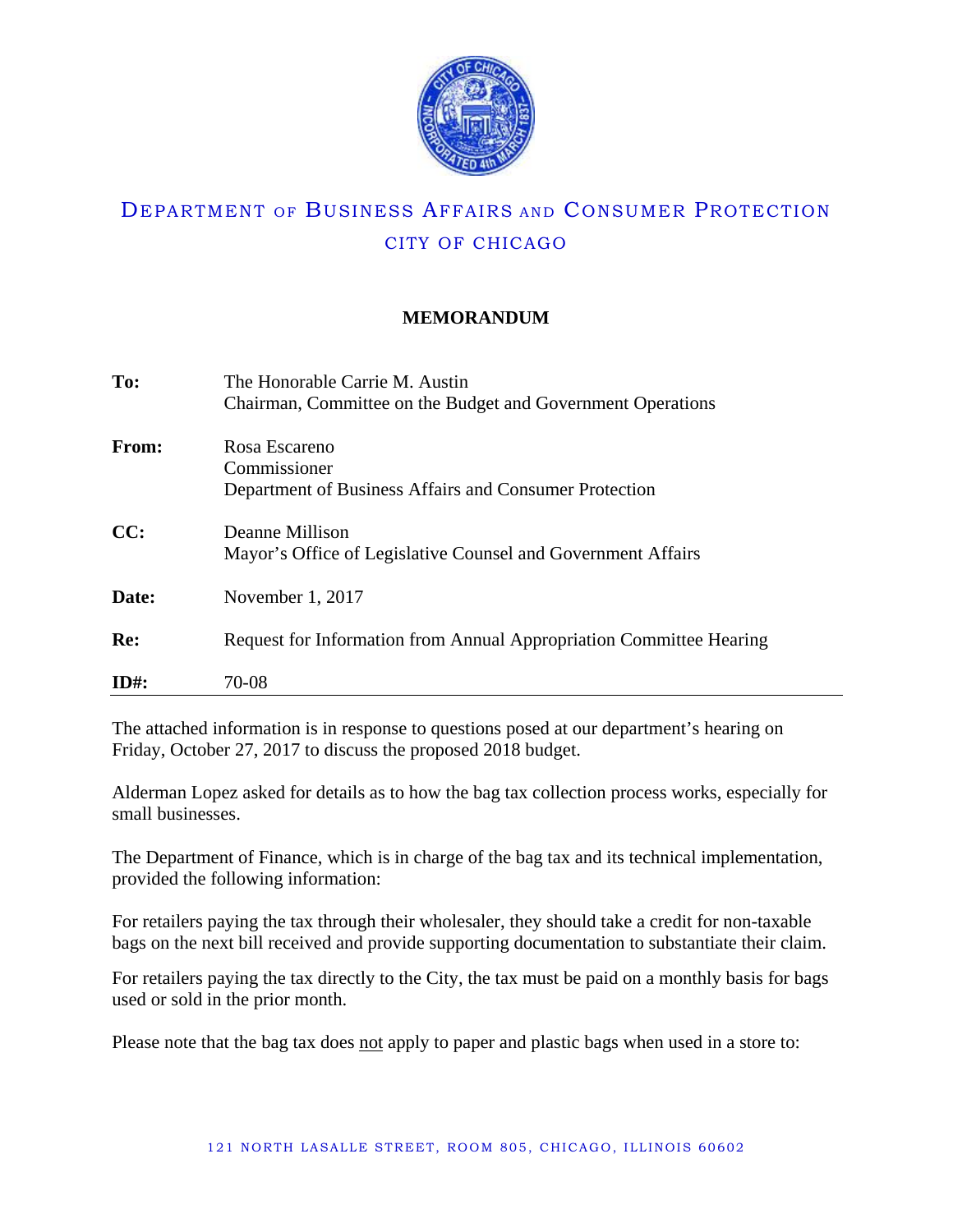- $\checkmark$  package loose bulk items, such as fruit, vegetables, nuts, candy or small hardware items
- $\checkmark$  contain or wrap frozen foods, meat or fish
- $\checkmark$  contain or wrap flowers, potted plants or other damp items
- $\checkmark$  segregate food or merchandise that could damage or contaminate each other
- $\checkmark$  contain unwrapped prepared foods or bakery goods

In addition, the bag tax does not apply to:

- $\checkmark$  bags provided by a pharmacist for prescriptions
- $\checkmark$  bags sold in packages like garbage bags, pet waste bags or yard waste bags
- $\checkmark$  bags provided by a dine-in or take-out restaurant
- $\checkmark$  bags of any type that a customer brings to a store for his/her own use
- $\checkmark$  newspaper bags
- $\checkmark$  dry cleaning or garment bags
- $\checkmark$  permanent plastic liners
- $\checkmark$  plastic bags with a retail price of  $\&$  50 or more
- $\checkmark$  bags used to carry items purchased with government food assistance funds

For your convenience I have also attached a "Frequently Asked Questions" memo that was provided by the Department of Finance.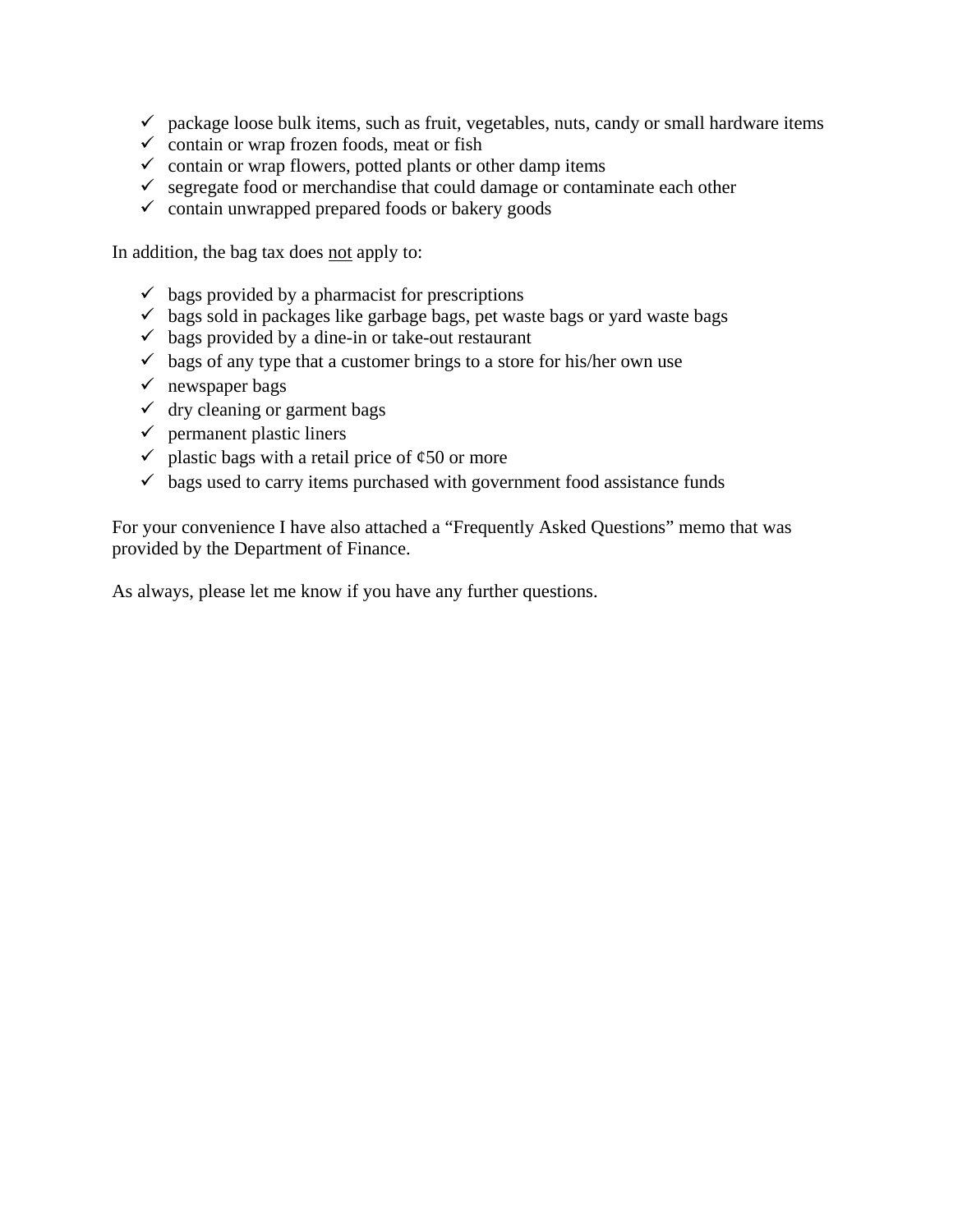### **Chicago Checkout Bag Tax – Frequently Asked Questions (Please consult ordinance for exact terms)**

### **1. What is the Chicago Checkout Bag Tax?**

It is a tax on the retail sale or use of checkout bags in Chicago. The tax rate is \$.07 per checkout bag sold or used in Chicago, with \$.02 remaining with the retailer and \$.05 paid to the City.

### **2. What is a checkout bag?**

*"Checkout bag"* means either a paper carryout bag or a plastic carryout bag that is provided by a store to a customer for the purpose of carrying goods out of the store.

### **3. What are the non-taxable or exempt paper and plastic bags?**

Paper and plastic bags ordinarily intended and designed for use by customers inside a store to:

- package loose bulk items, such as fruit, vegetables, nuts, grains, candy, cookies or small hardware items
- contain or wrap frozen foods, meat or fish, whether prepackaged or not
- contain or wrap flowers, potted plants or other damp items
- segregate food or merchandise that could damage or contaminate other food or merchandise when placed together in a bag
- contain unwrapped prepared foods or bakery goods

Other non-taxable examples include:

- bags provided by a pharmacist to contain prescription drugs
- bags sold in packages containing multiple bags intended for use as garbage bags, pet waste bags or yard waste bags
- bags provided by a dine-in or take-out restaurant to contain food or drink purchased by the restaurant's customers
- bags of any type that customers bring to a store for their own use or to carry away from the store goods that are not placed in a bag provided by the store
- newspaper bags
- dry cleaning or garment bags
- plastic liners that are permanently affixed, or designed and intended to be permanently affixed, to the inside of a particular bag
- plastic bags with a retail price of at least fifty cents (\$0.50) each

Additionally, the tax shall not apply to the retail sale or use of checkout bags that are used to carry items purchased pursuant to the Supplemental Nutritional Assistance Program or a similar governmental food assistance program.

Retailers should take a credit for tax exempt paper and plastic bags on the next bill received from their wholesalers. The wholesaler in turn should claim a credit for the tax amount refunded to their retailers on the next monthly payment. Retailers and wholesalers must keep records of all such transactions.

#### **4. Who is responsible for collecting the Chicago Checkout Bag Tax?**

Normally, the tax should be collected by each wholesaler who sells checkout bags to a store located in Chicago or to a retail customer in Chicago.

### **5. What is a store's responsibility if it receives checkout bags upon which the Chicago Checkout Bag Tax has not been collected by the wholesaler?**

If any store located in Chicago receives checkout bags upon which the tax has NOT been collected by any wholesaler, the store shall pay or remit the tax directly to the Department of Finance. For questions regarding the registration process, please contact our Business Contact Center at 312-747-4747 or by e-mail at RevenueDatabase@cityofchicago.org.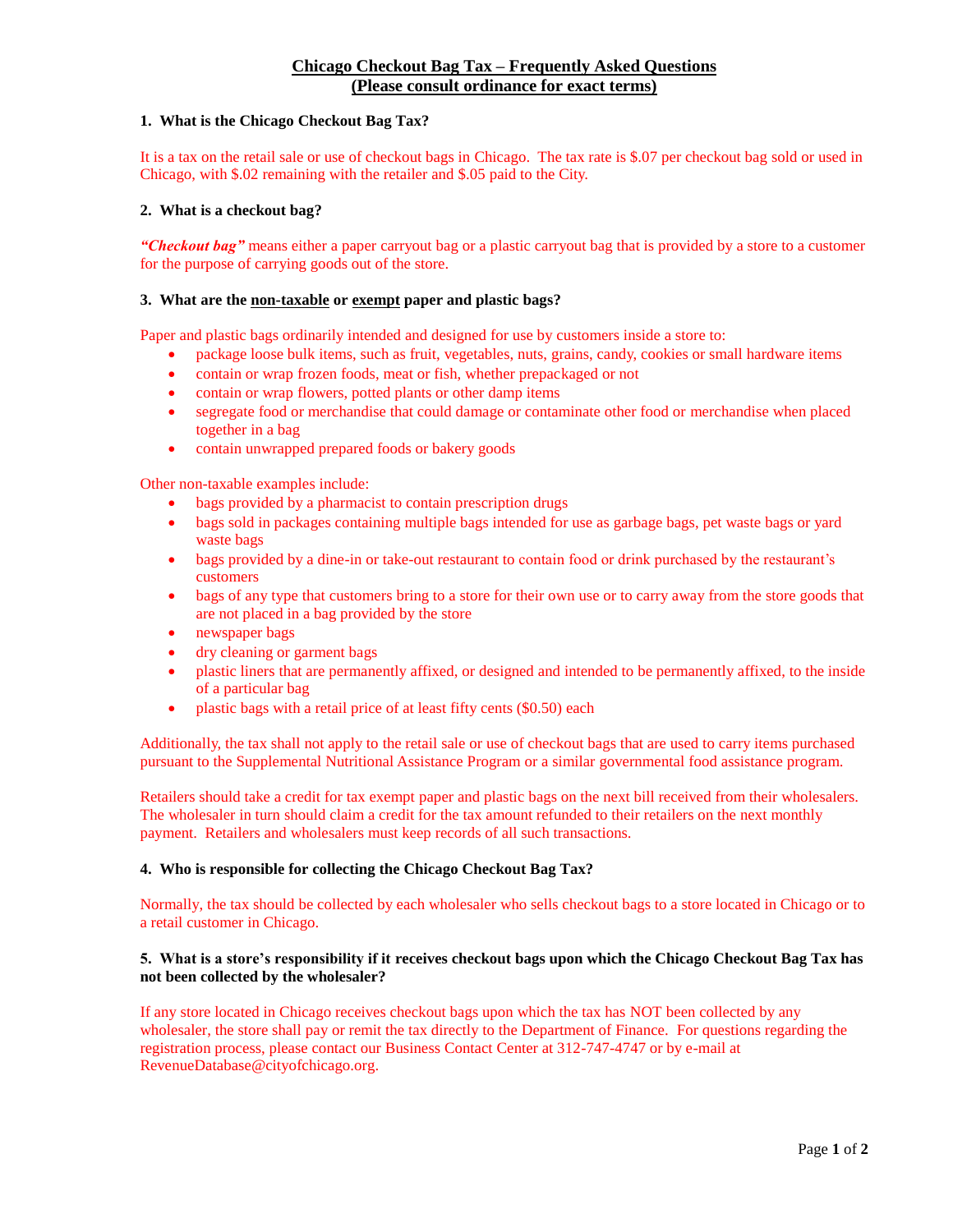### **Chicago Checkout Bag Tax – Frequently Asked Questions (Please consult ordinance for exact terms)**

#### **6. Does the Chicago Checkout Bag Tax have to be separately stated on the customer's receipt?**

In the case of checkout bags sold by a store to a customer, the tax shall be charged to the customer, separately stated on the receipt provided to the customer, and identified on the receipt as "Checkout Bag Tax".

In the case of checkout bags provided to a customer without charge, at its option, the store shall either:

1) Separately state the tax on the receipt provided to the customer at the time of receipt, in which case the store shall collect the tax from the customer; or

2) Not separately state the tax on the receipt provided to the customer, in which case the store shall not collect the tax from the customer but shall instead pay the tax itself.

#### **7. What is the commission on the remittance or payment of the Chicago Checkout Bag Tax?**

Every store that remits or pays the tax is eligible to retain \$.02 per checkout bag sold or used, resulting in a net remittance or payment of \$.05 per checkout bag sold or used. Accordingly, the amount that a wholesaler should be receiving from a store and remitting to the Department of Finance should only be the net amount of \$.05 per checkout bag sold or used, less any credit for exempt bags allowed.

### **8. Does a store located in Chicago need to pay tax on the inventory it has on hand as of the effective date of the Chicago Checkout Bag Tax?**

Yes, inventory should be performed by the close of business on Tuesday, January 31, 2017. To be considered timely, the floor tax return, site schedules, and payment made payable to the City of Chicago, are to be returned by mail and postmarked on or before Friday, March 3, 2017. These documents must be mailed to:

Chicago Department of Finance City Hall, Room 107 121 North LaSalle Street Chicago, IL 60602

#### **9. Is a store that did not sell or use checkout bags required to file the Floor Tax Return?**

Yes. Stores that did not sell or use checkout bags prior to February 1, 2017, are still required to file the Floor Tax Return.

**10. Is a store that previously sold or used checkout bags but no longer does so required to file the Floor Tax Return?**

Yes. The store is required to file the Floor Tax Return for any inventory that it had on hand on January 31, 2017.

#### **11. Is a store that filed a zero floor tax return late still required to pay the \$100 late filing penalty?**

Yes. All returns filed after the March 3, 2017, deadline are subject to the \$100 late filing penalty. A hold may be placed on your business license for failure to file a floor tax return, and a late filing penalty may be assessed for EACH SITE reported on the return.

#### **12. I am a restaurant owner. Why did I receive this notice?**

This notice is being sent to every business in Chicago that holds a retail license. If all bags used by your business are exempt per Question #3 above, please disregard this notice.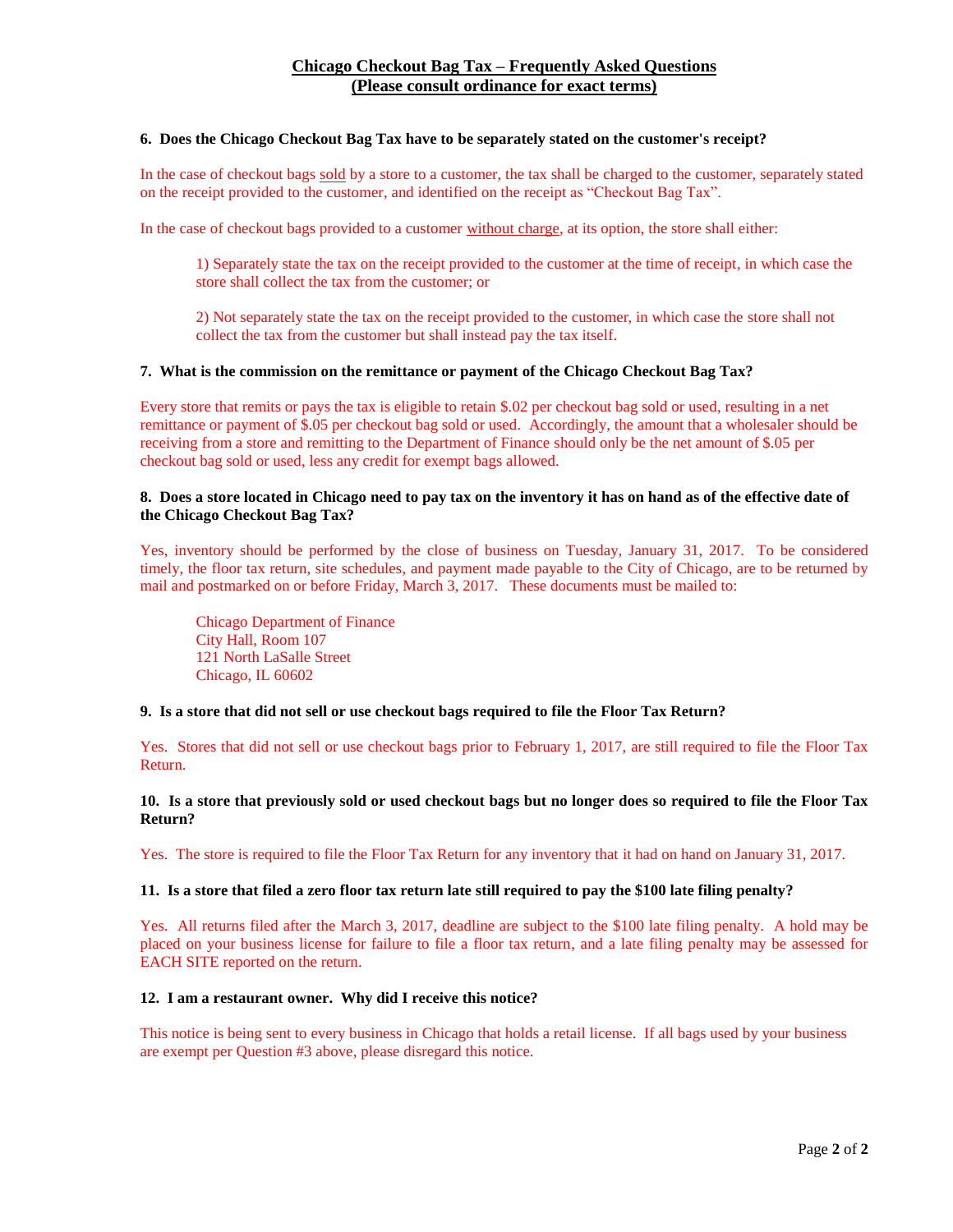

## **MEMORANDUM**

| To:     | The Honorable Carrie M. Austin<br>Chairman, Committee on the Budget and Government Operations |
|---------|-----------------------------------------------------------------------------------------------|
| From:   | Rosa Escareno<br>Commissioner<br>Department of Business Affairs and Consumer Protection       |
| CC:     | Deanne Millison<br>Mayor's Office of Legislative Counsel and Government Affairs               |
| Date:   | November 1, 2017                                                                              |
| Re:     | Request for Information from Annual Appropriation Committee Hearing                           |
| $ID#$ : | 70-09                                                                                         |

The attached information is in response to questions posed at our department's hearing on Friday, October 24, 2017 to discuss the proposed 2018 budget.

Alderman Lopez asked for the number of Medallion holders before ridesharing and after ridesharing and the same comparison for surrenders and foreclosures.

The Number of ACTIVE status taxicab medallion licenses on Sept. 1, 2014: 6,724 The Number of SURRENDER status taxicab medallion licenses on Sept. 1, 2014: 120 The Number of FORECLOSURE status taxicab medallion licenses on Sept. 1, 2014: 29

The Number of ACTIVE status taxicab medallion licenses as of August 2017: 4,939 The Number of SURRENDER status taxicab medallion licenses as of August 2017: 834 The Number of FORECLOSURE status taxicab medallion licenses as of August 2017: 991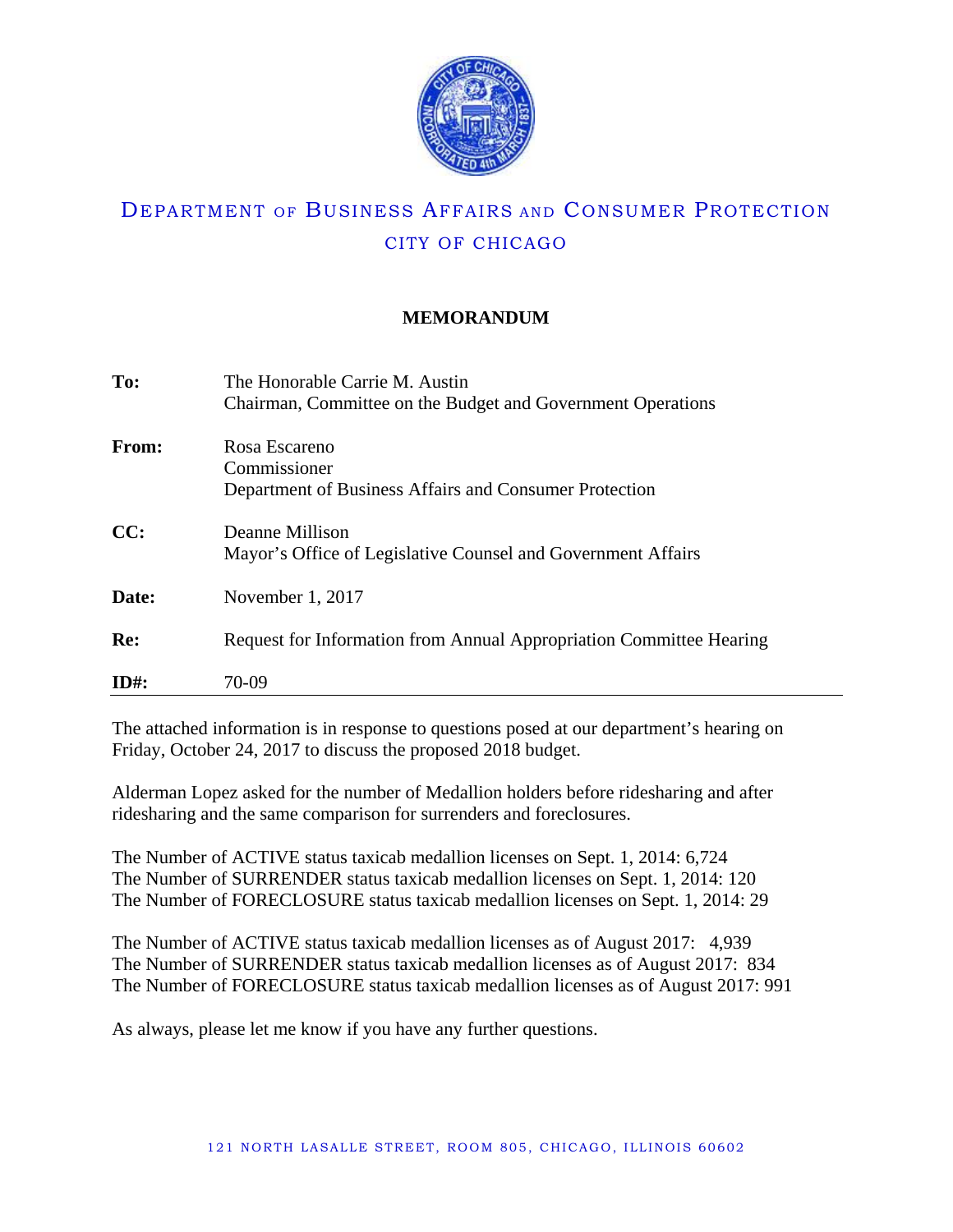

## **MEMORANDUM**

| The Honorable Carrie M. Austin                                      |
|---------------------------------------------------------------------|
| Chairman, Committee on the Budget and Government Operations         |
| Rosa Escareno                                                       |
| Commissioner                                                        |
| Department of Business Affairs and Consumer Protection              |
| Deanne Millison                                                     |
| Mayor's Office of Legislative Counsel and Government Affairs        |
| November 1, 2017                                                    |
| Request for Information from Annual Appropriation Committee Hearing |
|                                                                     |
| 70-10                                                               |
|                                                                     |

The attached information is in response to questions posed at our department's hearing on Friday, October 24, 2017 to discuss the proposed 2018 budget.

Alderman David Moore asked if we could compare August 2013 to August 2017 in terms of the number of active medallions before Ridesharing and now.

As of August 2013 there were 6,489 taxicab medallions in Active status. As of August 2017 there were 4,939 taxicab medallions in Active status.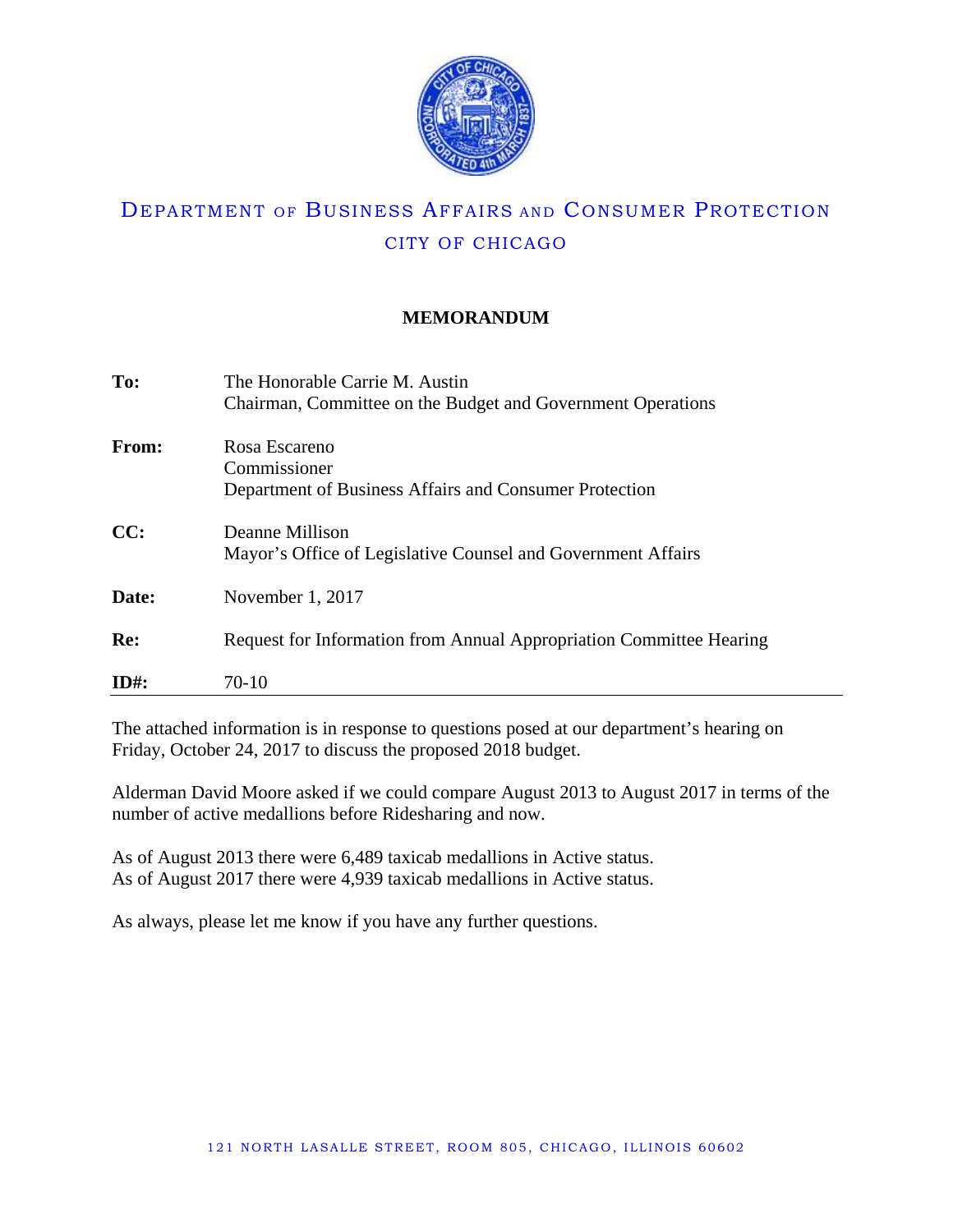

## **MEMORANDUM**

| To:     | The Honorable Carrie M. Austin<br>Chairman, Committee on the Budget and Government Operations |
|---------|-----------------------------------------------------------------------------------------------|
| From:   | Rosa Escareno<br>Commissioner<br>Department of Business Affairs and Consumer Protection       |
| CC:     | Deanne Millison<br>Mayor's Office of Legislative Counsel and Government Affairs               |
| Date:   | November 1, 2017                                                                              |
| Re:     | Request for Information from Annual Appropriation Committee Hearing                           |
| $ID#$ : | 70-11                                                                                         |

The attached information is in response to questions posed at our department's hearing on Friday October 27, 2017 to discuss the proposed 2018 budget.

Alderman Taliaferro asked what would be the budget impact if a \$100 reduction for Taxi licenses and a \$100 increase for TNP licenses were implemented.

Our fee structure does not work such that we could increase the license fees on TNPs in the same manner as taxi cabs. Fees are not levied on each TNP vehicle, but rather, one fee is paid for a general license for each TNP company. A TNP license fee is \$10,000 a year per company plus an ongoing administrative licensing fee of  $2\phi$  per trip for each vehicle. TNP licensing this year, so far, has brought in \$1,410,512. Last year TNP licensing brought in \$1,082,520.

Also, had the City reduced the Taxi license fee by \$100 in 2016, the City would have lost \$438,832. And, in 2017, year-to-date, the City would have lost \$325,425.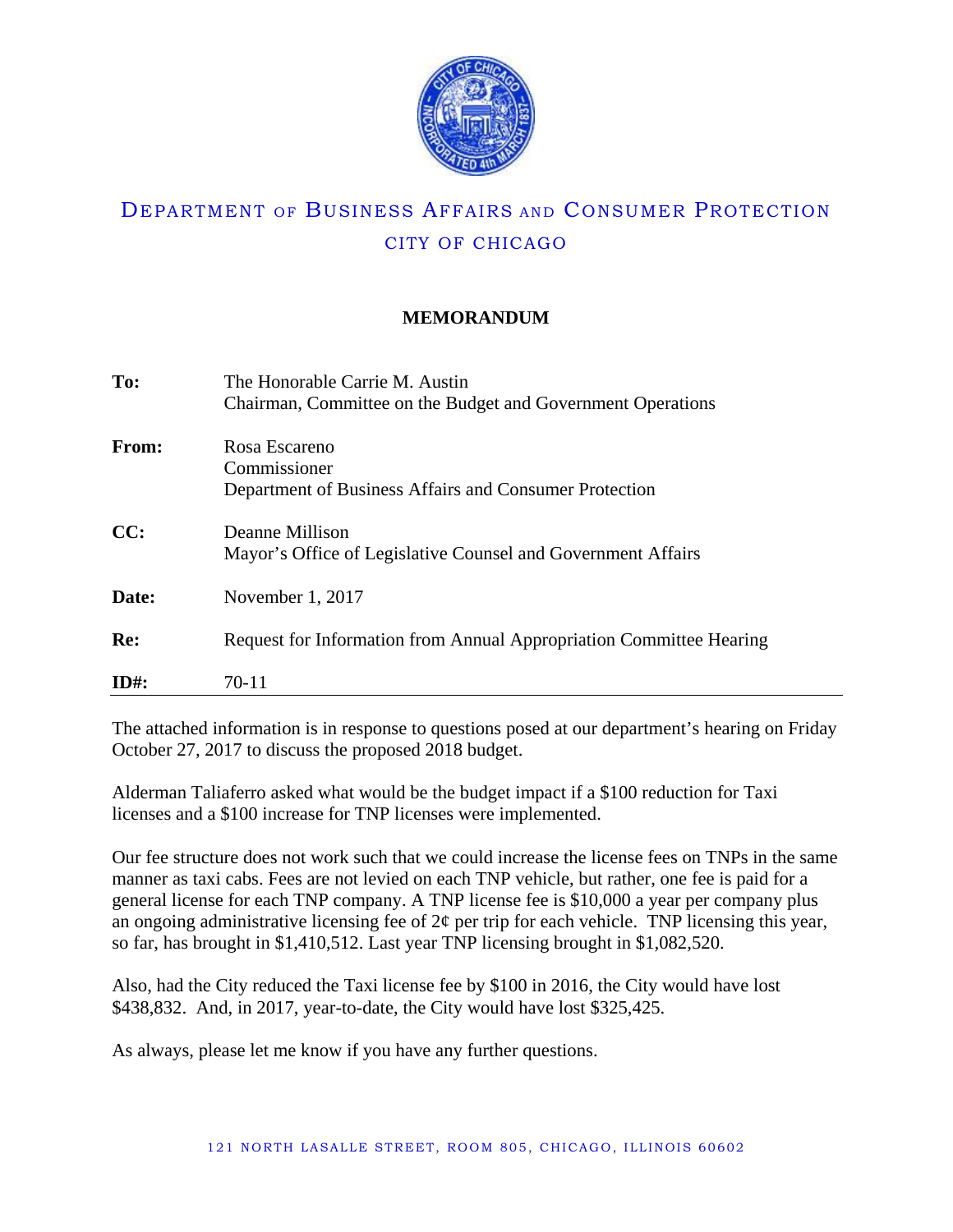

## **MEMORANDUM**

| To:     | The Honorable Carrie M. Austin                                      |
|---------|---------------------------------------------------------------------|
|         | Chairman, Committee on the Budget and Government Operations         |
| From:   | Rosa Escareno                                                       |
|         | Commissioner                                                        |
|         | Department of Business Affairs and Consumer Protection              |
| CC:     | Deanne Millison                                                     |
|         | Mayor's Office of Legislative Counsel and Government Affairs        |
| Date:   | November 1, 2017                                                    |
| Re:     | Request for Information from Annual Appropriation Committee Hearing |
|         |                                                                     |
| $ID#$ : | 70-12                                                               |

The attached information is in response to questions posed at our department's hearing on Friday October 27, 2017 to discuss the proposed 2018 budget.

Alderman Michele Smith asked how many vacancies BACP currently as compared to last year.

In 2016, there were 15 new hires and 5 promotions. In 2017, year-to-date, there were 14 new hires and 16 promotions. BACP currently has 22 vacancies. It had 24 vacancies at this same time last year.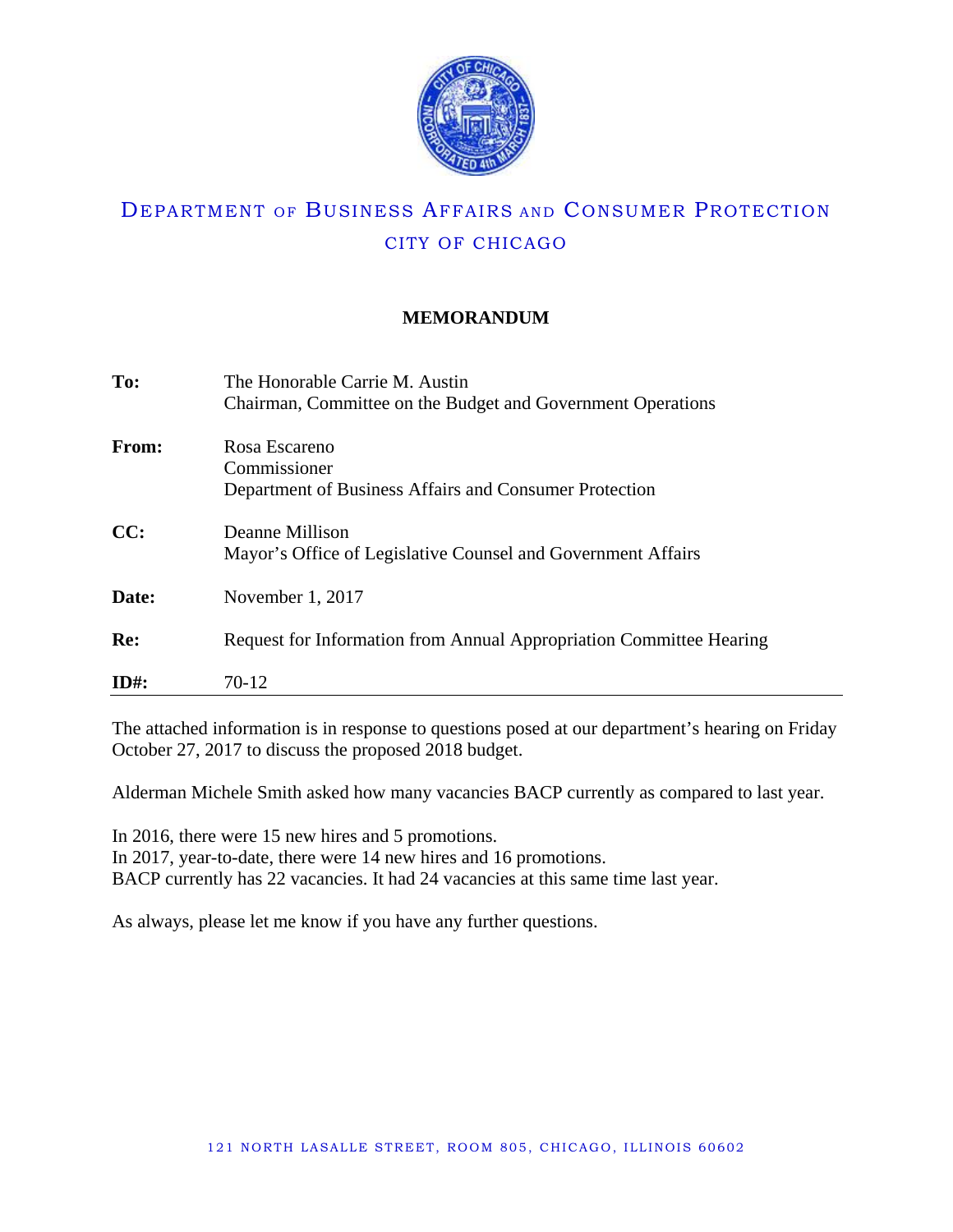

## **MEMORANDUM**

| To:     | The Honorable Carrie M. Austin                                      |
|---------|---------------------------------------------------------------------|
|         | Chairman, Committee on the Budget and Government Operations         |
| From:   | Rosa Escareno                                                       |
|         | Commissioner                                                        |
|         | Department of Business Affairs and Consumer Protection              |
| CC:     | Deanne Millison                                                     |
|         | Mayor's Office of Legislative Counsel and Government Affairs        |
| Date:   | November 1, 2017                                                    |
|         |                                                                     |
| Re:     | Request for Information from Annual Appropriation Committee Hearing |
| $ID#$ : | 70-13                                                               |

The attached information is in response to questions posed at our department's hearing on Friday, September 27, 2017 to discuss the proposed 2018 budget.

Alderman Michele Smith asked if additional staff was hired following the passing of the House Shares Ordinance.

On March 2, 2017 Robert Griggs was promoted internally to Business Consultant Supervisor to oversee the House Shares division of BACP's Licensing Bureau.

On October 10, 2017 Maurice Phillips was hired externally as a Project Coordinator in the House Shares division of BACP's Licensing Bureau.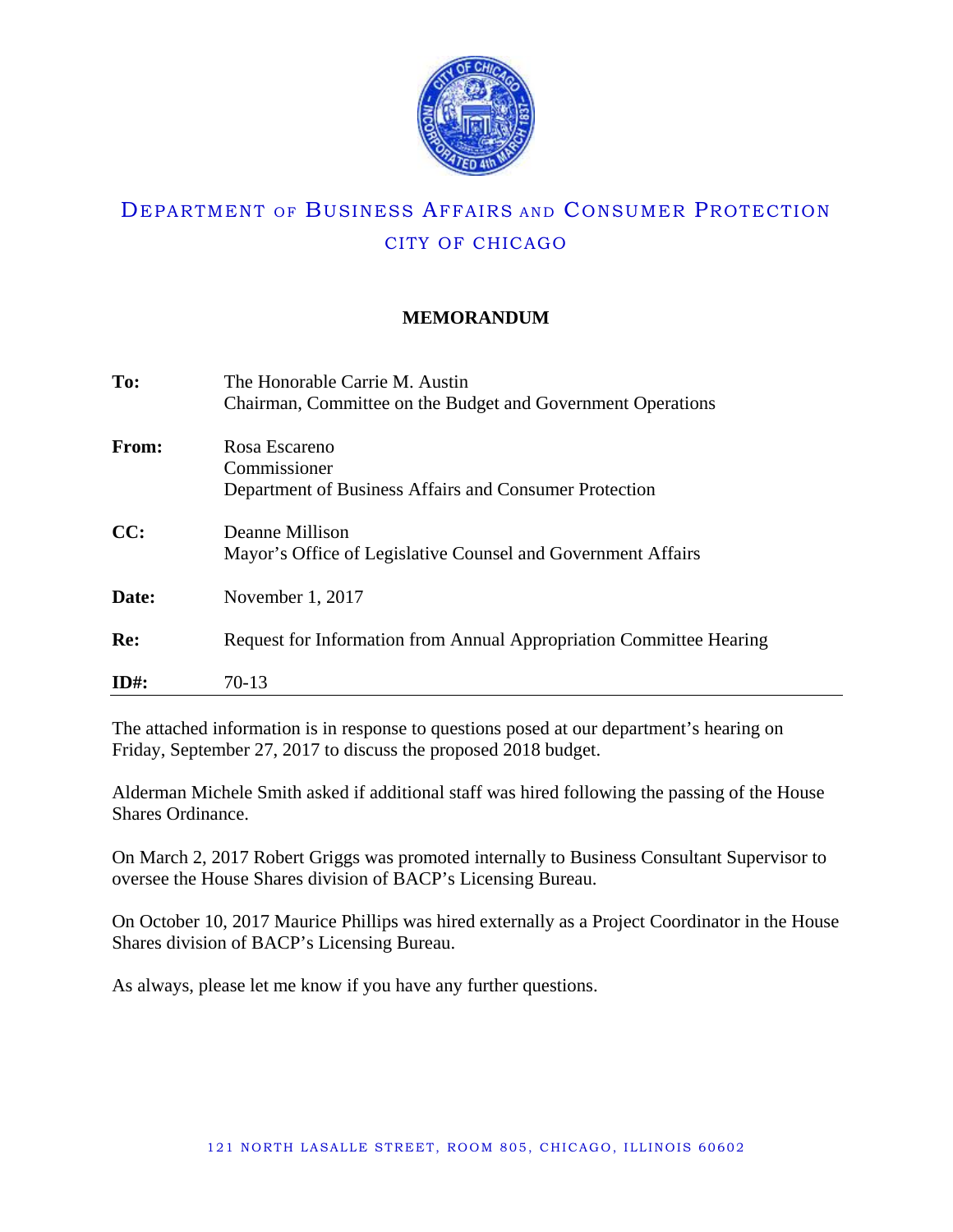

## **MEMORANDUM**

| To:          | The Honorable Carrie M. Austin                                      |
|--------------|---------------------------------------------------------------------|
|              | Chairman, Committee on the Budget and Government Operations         |
| <b>From:</b> | Rosa Escareno                                                       |
|              | Commissioner                                                        |
|              | Department of Business Affairs and Consumer Protection              |
| CC:          | Deanne Millison                                                     |
|              | Mayor's Office of Legislative Counsel and Government Affairs        |
| Date:        | November $1, 2017$                                                  |
| Re:          | Request for Information from Annual Appropriation Committee Hearing |
|              |                                                                     |
| $ID#$ :      | 70-14                                                               |

The attached information is in response to questions posed at our department's hearing on Friday, October 27, 2017 to discuss the proposed 2018 budget.

Alderman Reilly asked for total fines collected through liquor license pre-disciplinary hearings and what fund the revenue is put in.

In 2015 there were 192 cases totaling \$358,100. In 2016 there were 137 cases totaling \$264,040. In 2017 there were 159 cases totaling \$268,801.

Also, please note that the fines and penalties were/are deposited into the Corporate Fund.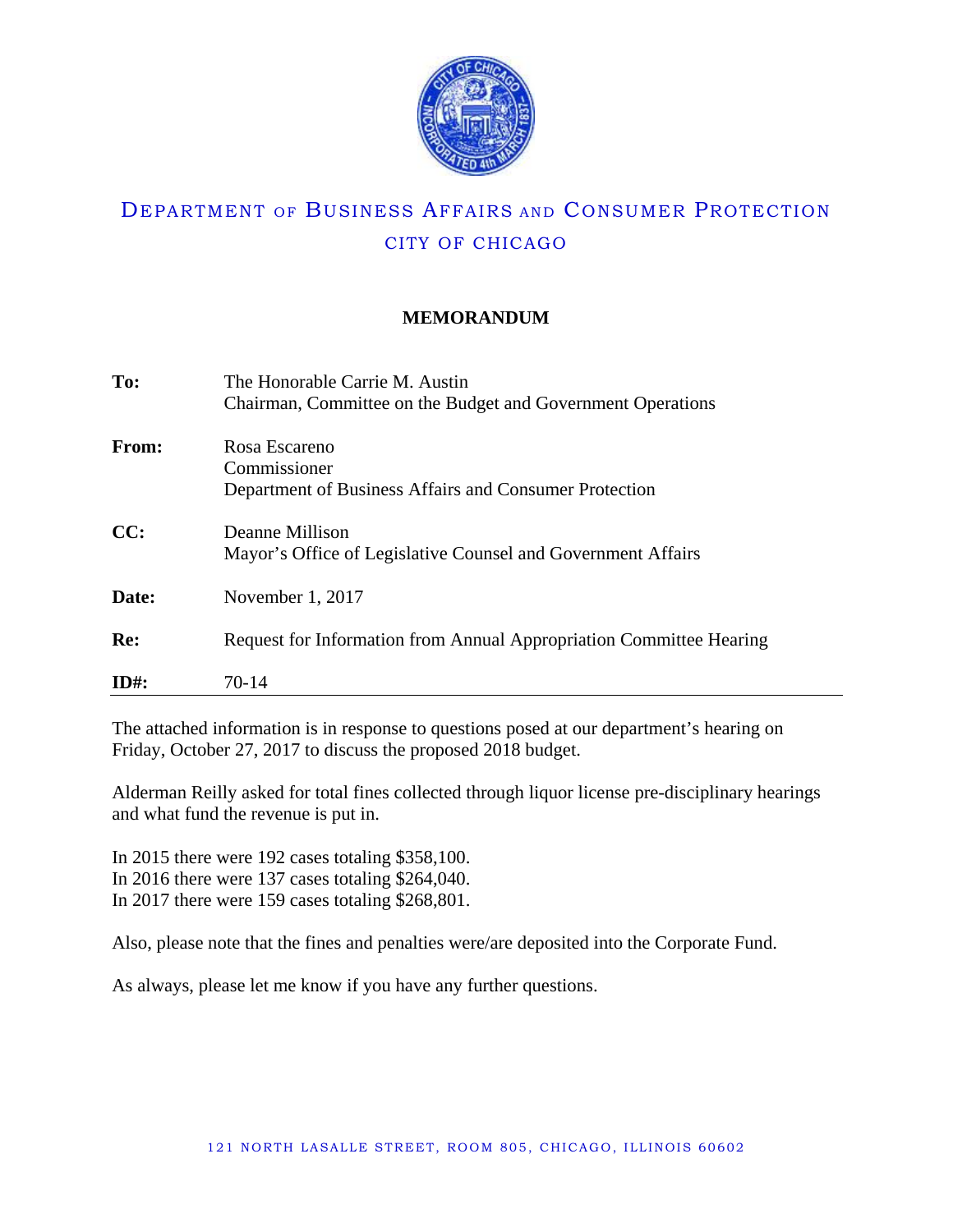

## **MEMORANDUM**

| To:          | The Honorable Carrie M. Austin<br>Chairman, Committee on the Budget and Government Operations |
|--------------|-----------------------------------------------------------------------------------------------|
| <b>From:</b> | Rosa Escareno<br>Commissioner<br>Department of Business Affairs and Consumer Protection       |
| CC:          | Deanne Millison<br>Mayor's Office of Legislative Counsel and Government Affairs               |
| Date:        | November 1, 2017                                                                              |
| Re:          | Request for Information from Annual Appropriation Committee Hearing                           |
| $ID#$ :      | $70-15$                                                                                       |

The attached information is in response to questions posed at our department's hearing on Friday, October 27, 2017 to discuss the proposed 2018 budget.

Alderman Reilly asked for a list of AirBnB buildings, the number of units in the building and the number of units in the ward that are registered to other platforms. In addition, the number of citations issued.

This month, aldermen will receive the required Aldermanic Report from AirBnB per MCC 4-13- 240(c) that will provide available ward-specific information regarding short term rental units in their ward. We are working with AirBnB to finalize the report parameters, data collection and formatting. At this point in time, only one Short Term Residential Rental Intermediary, AirBnB, is licensed.

Per the House Share Ordinance and agreed upon Quality of Life Plan submitted by AirBnB, we are not permitted to disclose this information unless it is a life safety issue/hazard. Therefore, we are unable to provide a list of buildings in the 42<sup>nd</sup> Ward where AirBnB hosts are registered. To date, 13 citations have been issued to ineligible hosts in the  $42<sup>nd</sup>$  Ward.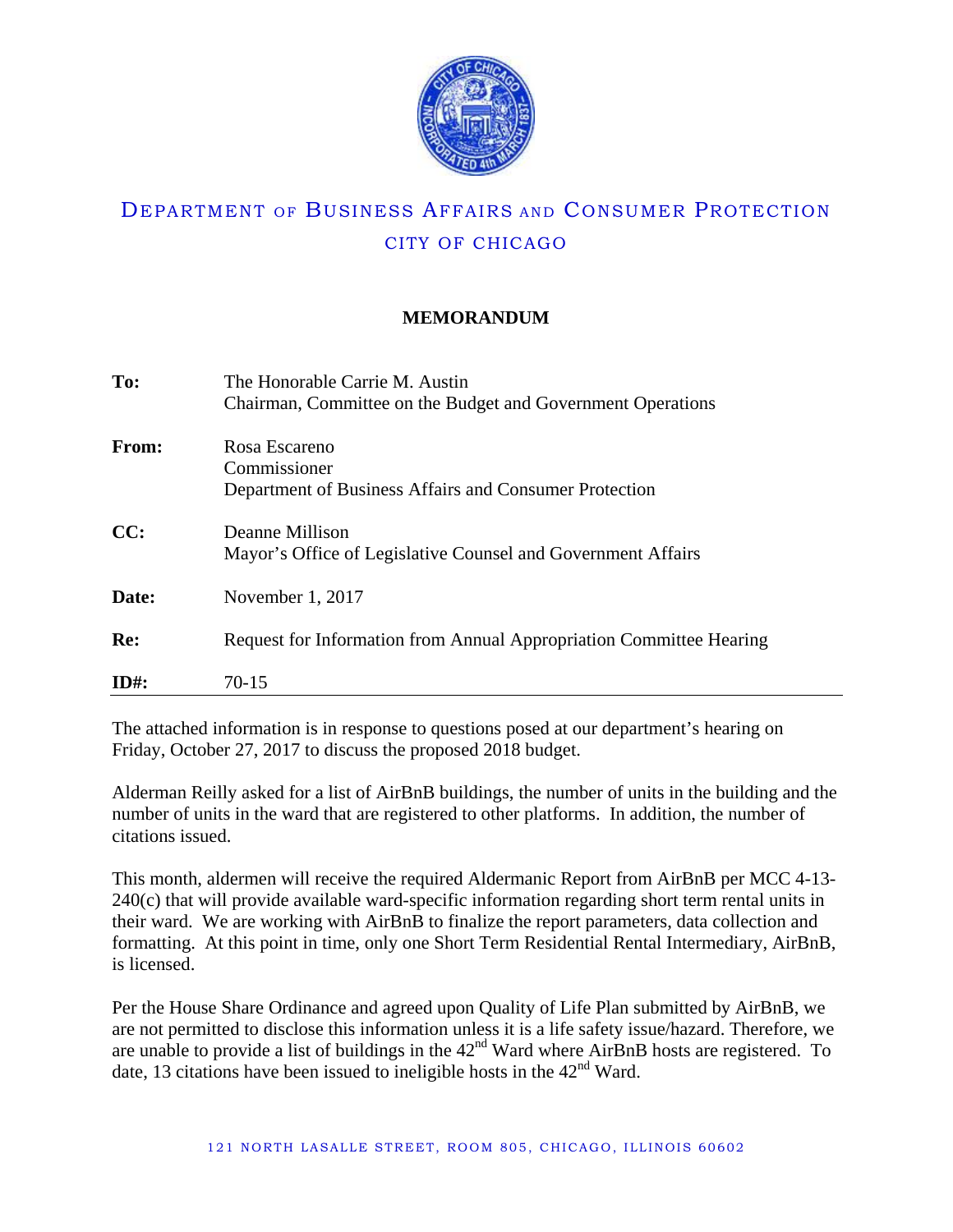

## **MEMORANDUM**

| To:          | The Honorable Carrie M. Austin                                      |
|--------------|---------------------------------------------------------------------|
|              | Chairman, Committee on the Budget and Government Operations         |
| <b>From:</b> | Rosa Escareno                                                       |
|              | Commissioner                                                        |
|              | Department of Business Affairs and Consumer Protection              |
| CC:          | Deanne Millison                                                     |
|              | Mayor's Office of Legislative Counsel and Government Affairs        |
| Date:        | November 1, 2017                                                    |
|              |                                                                     |
| Re:          | Request for Information from Annual Appropriation Committee Hearing |
| $ID#$ :      | 70-16                                                               |

The attached information is in response to questions posed at our department's hearing on Friday, October 24, 2017 to discuss the proposed 2018 budget.

Alderman Reilly requested a list of Valets operating in tow zones in the  $42<sup>nd</sup>$  Ward.

Attached is a matrix that provides all active Valet Operator licenses in the  $42<sup>nd</sup>$  Ward, including the loading zone they are approved to use at each location. The matrix combines BACP and CDOT information.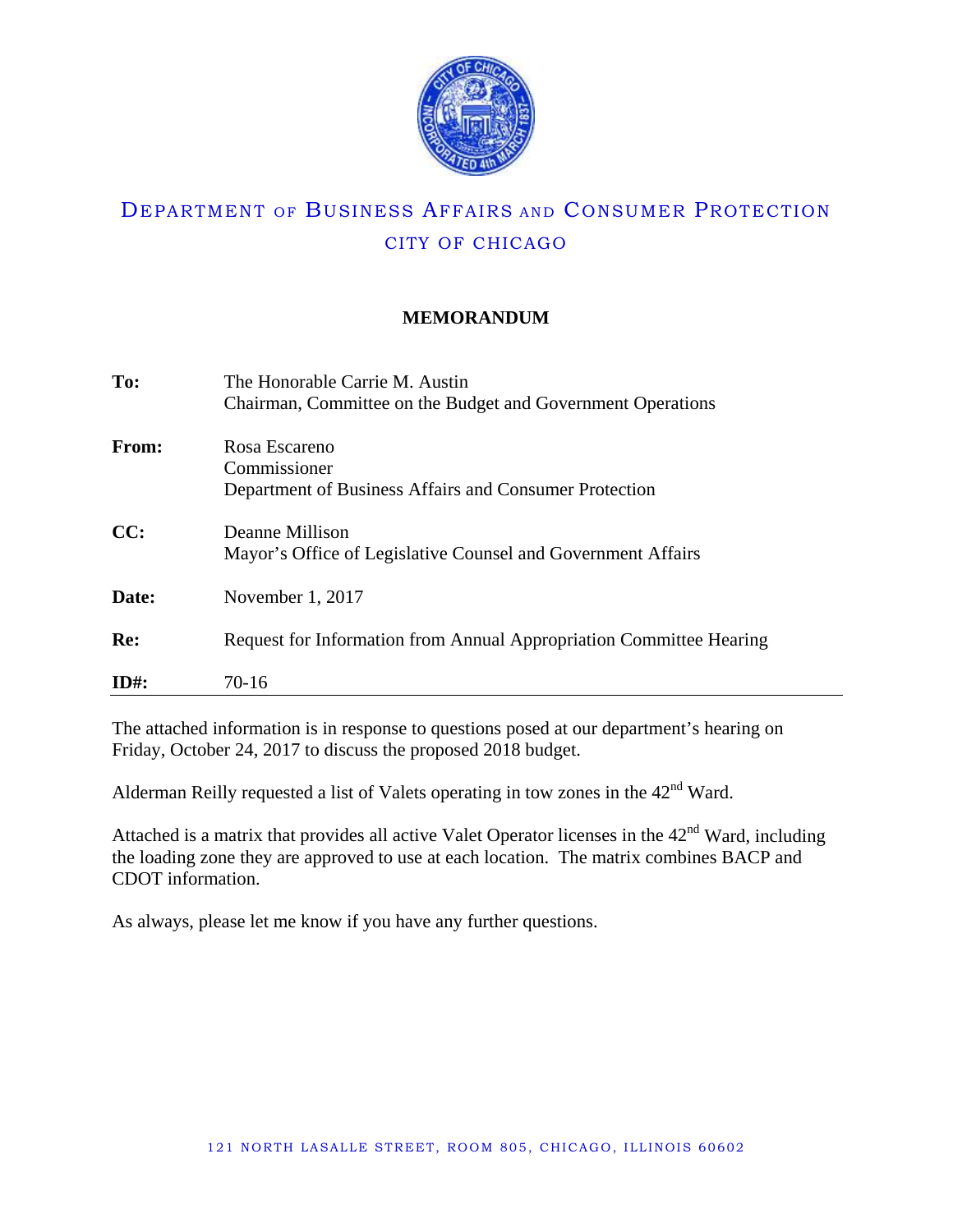## **Budget Hearing Request - Ald. Reilly, List of Valets operating from tow zones in the 42nd Ward** 11/1/2017

| <b>License Description</b>    | Acct#  | Site# | <b>DBA Name</b>            | <b>Address</b>                       | <b>Loading/Tow Zone</b> | Ward | <b>Zip Code</b> | <b>Police Dist.</b> |
|-------------------------------|--------|-------|----------------------------|--------------------------------------|-------------------------|------|-----------------|---------------------|
| <b>Valet Parking Operator</b> | 29765  |       | 1 CLUB GENE & GEORGETTI    | 500 N FRANKLIN ST CHICAGO, IL 60610  | 304 W Illinois          | 42   | 60610           | 18                  |
| <b>Valet Parking Operator</b> | 33336  |       | 1 LA LUNA ENTERPRISES INC. | 536 W ERIE ST CHICAGO, IL 60610      | 536 W Erie              | 42   | 60610           | 18                  |
| <b>Valet Parking Operator</b> | 63160  |       | 144 SP PLUS CORPORATION    | 500 N KINGSBURY ST CHICAGO, IL 60610 | <b>Private Drive</b>    | 42   | 60610           | 18                  |
|                               |        |       |                            |                                      |                         |      |                 |                     |
| <b>Valet Parking Operator</b> | 63160  |       | 226 SP PLUS CORPORATION    | 600 E GRAND AVE CHICAGO, IL 60611    | <b>Private Drive</b>    | 42   | 60611           | 18                  |
|                               |        |       |                            |                                      |                         |      |                 |                     |
| <b>Valet Parking Operator</b> | 63160  |       | 259 SP PLUS CORPORATION    | 20 E DELAWARE PL CHICAGO, IL 60611   | 20 E Delaware           | 42   | 60611           | 18                  |
|                               | 63160  |       | 260 SP PLUS CORPORATION    | 30 E HUBBARD ST CHICAGO, IL 60611    | <b>Private Drive</b>    | 42   | 60611           | 18                  |
| <b>Valet Parking Operator</b> |        |       |                            |                                      |                         |      |                 |                     |
|                               |        |       |                            |                                      |                         |      |                 |                     |
| <b>Valet Parking Operator</b> | 63160  |       | 291 SP PLUS CORPORATION    | 505 N MICHIGAN AVE CHICAGO, IL 60611 | 505 N. Michigan         | 42   | 60611           | 18                  |
| <b>Valet Parking Operator</b> | 63160  |       | 324 SP PLUS CORPORATION    | 230 N MICHIGAN AVE CHICAGO, IL 60601 | 67 Wacker Place         | 42   | 60601           | 01                  |
| <b>Valet Parking Operator</b> | 63160  |       | 326 SP PLUS CORPORATION    | 100 E CHESTNUT ST CHICAGO, IL 60611  | 100 E Chestnut          | 42   | 60611           | 18                  |
| <b>Valet Parking Operator</b> | 63160  |       | 333 SP PLUS CORPORATION    | 401 N WABASH AVE CHICAGO, IL 60611   | 401 N Wabash            | 42   | 60611           | 18                  |
| <b>Valet Parking Operator</b> | 63160  |       | 338 SP PLUS CORPORATION    | 636 S MICHIGAN AVE CHICAGO, IL 60605 | 50 E Balbo              | 42   | 60605           | 01                  |
|                               |        |       |                            |                                      |                         |      |                 |                     |
| <b>Valet Parking Operator</b> | 63160  |       | 393 SP PLUS CORPORATION    | 20 W KINZIE ST CHICAGO, IL 60654     | 20 W. Kinzie            | 42   | 60654           | 18                  |
| <b>Valet Parking Operator</b> | 63160  |       | 406 SP PLUS CORPORATION    | 900 N MICHIGAN AVE CHICAGO, IL 60611 | 77 E Walton             | 42   | 60611           | 18                  |
| <b>Valet Parking Operator</b> | 63160  |       | 407 SP PLUS CORPORATION    | 21 E BELLEVUE PL CHICAGO, IL 60611   | <b>Private Drive</b>    | 42   | 60611           | 18                  |
| <b>Valet Parking Operator</b> | 63160  |       | 410 SP PLUS CORPORATION    | 120 E DELAWARE PL CHICAGO, IL 60611  | 132 E Delaware          | 42   | 60611           | 18                  |
| <b>Valet Parking Operator</b> | 63160  |       | 416 SP PLUS CORPORATION    | 221 N COLUMBUS DR CHICAGO, IL 60601  | 221 N Columbus Dr       | 42   | 60601           | 01                  |
|                               |        |       |                            |                                      |                         |      |                 |                     |
| <b>Valet Parking Operator</b> | 63160  |       | 424 SP PLUS CORPORATION    | 676 N MICHIGAN AVE CHICAGO, IL 60611 | 75 E Huron              | 42   | 60611           | 18                  |
| <b>Valet Parking Operator</b> | 63160  |       | 432 SP PLUS CORPORATION    | 330 N WABASH AVE CHICAGO, IL 60611   | 330 N Wabash            | 42   | 60611           | 18                  |
| <b>Valet Parking Operator</b> | 63160  |       | 437 SP PLUS CORPORATION    | 151 W ADAMS ST CHICAGO, IL 60603     | 151 W Adams             | 42   | 60603           | 01                  |
| <b>Valet Parking Operator</b> | 63160  |       | 451 SP PLUS CORPORATION    | 455 N PARK DR CHICAGO, IL 60601      | <b>Private Drive</b>    | 42   | 60601           | 18                  |
| Valet Parking Operator        | 63160  |       | 463 SP PLUS CORPORATION    | 28 N FRANKLIN ST CHICAGO, IL 60606   | 28 N Franklin           | 42   | 60606           | 01                  |
| Valet Parking Operator        | 63160  |       | 469 SP PLUS CORPORATION    | 172 W ADAMS ST CHICAGO, IL 60603     | 172 W Adams             | 42   | 60603           | 01                  |
| <b>Valet Parking Operator</b> | 63160  |       | 472 SP PLUS CORPORATION    | 200 N COLUMBUS DR CHICAGO, IL 60601  | 200 N Columbus          | 42   | 60601           | 01                  |
| <b>Valet Parking Operator</b> | 63160  |       | 475 SP PLUS CORPORATION    | 85 E WACKER DR CHICAGO, IL 60601     | 85 E Upper Wacker       | 42   | 60601           | 01                  |
| <b>Valet Parking Operator</b> | 63160  |       | 482 SP PLUS CORPORATION    | 101 E ERIE ST CHICAGO, IL 60611      | 101 E Erie              | 42   | 60611           | 18                  |
| <b>Valet Parking Operator</b> | 63160  |       | 486 STANDARD PARKING       | 116 N JEFFERSON ST CHICAGO, IL 60661 | 118 N Jefferson         | 42   | 60661           | 01                  |
| <b>Valet Parking Operator</b> | 63160  |       | 495 SP PLUS CORPORATION    | 108 E SUPERIOR ST CHICAGO, IL 60611  | 108 E Superior          | 42   | 60611           | 18                  |
| <b>Valet Parking Operator</b> | 63160  |       | 500 SP PLUS CORPORATION    | 203 N WABASH AVE CHICAGO, IL 60601   | 203 N Wabash            | 42   | 60601           | 01                  |
| <b>Valet Parking Operator</b> | 63376  |       | 189 INTERPARK              | 540 N MICHIGAN AVE CHICAGO, IL 60611 | 541 N Rush              | 42   | 60611           | 18                  |
| <b>Valet Parking Operator</b> | 85643  |       | 1 THE CHICAGO CLUB         | 81 E VAN BUREN ST CHICAGO, IL 60605  | 81 E Van Buren          | 42   | 60605           | 01                  |
|                               |        |       |                            |                                      |                         |      |                 |                     |
| <b>Valet Parking Operator</b> | 207671 |       | 13 PARK ONE, INC.          | 162 E OHIO ST CHICAGO, IL 60611      | 162 E Ohio              | 42   | 60611           | 18                  |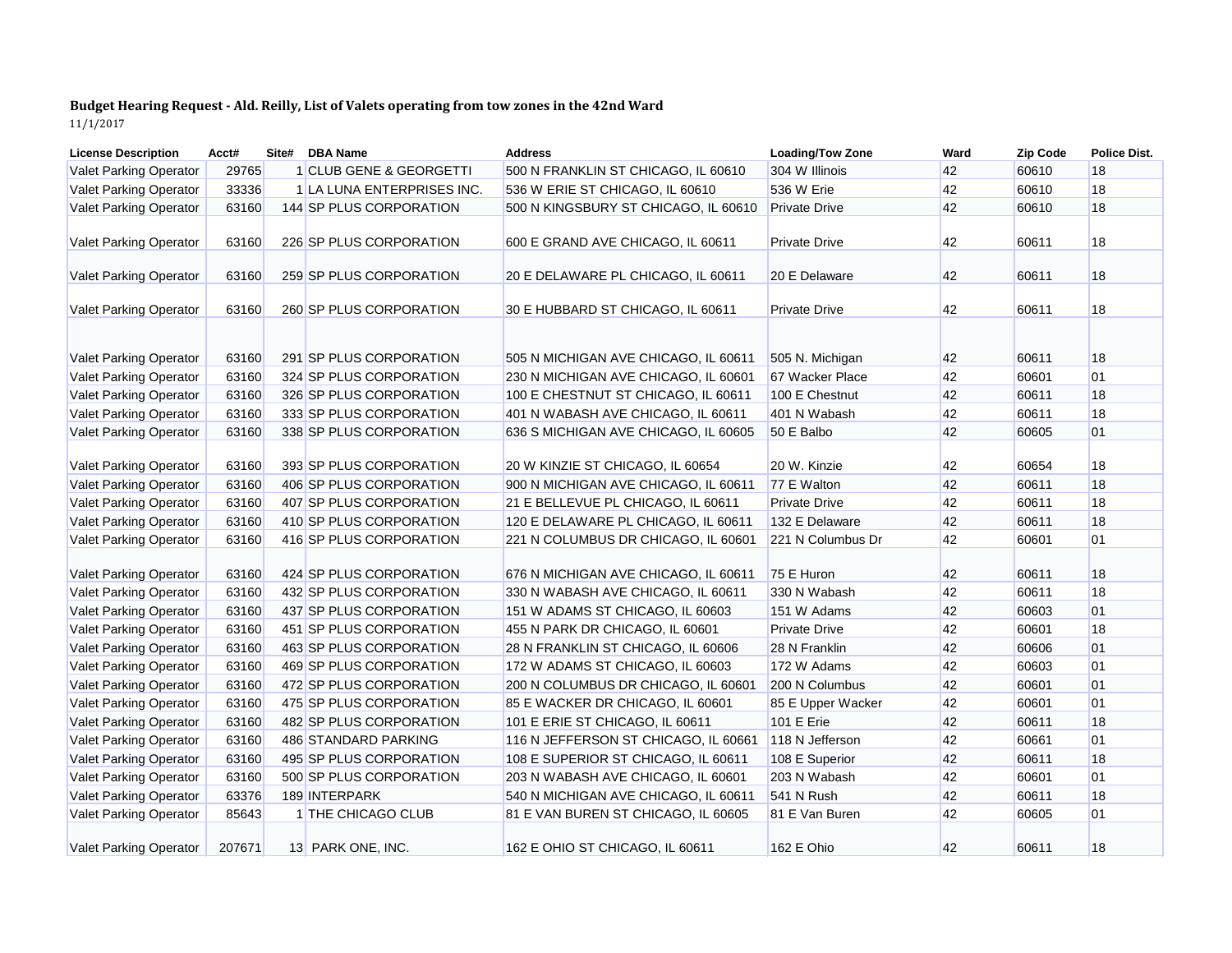|                               |        |                                             | 55 E SOUTH WATER ST CHICAGO, IL           |                      |    |       |           |
|-------------------------------|--------|---------------------------------------------|-------------------------------------------|----------------------|----|-------|-----------|
| Valet Parking Operator        | 207671 | 15 PARK ONE, INC.                           | 60601                                     | 225 n Wabash         | 42 | 60601 |           |
| Valet Parking Operator        | 207671 | 16 PARK ONE, INC.                           | 65 E WACKER DR CHICAGO, IL 60601          | 65 E Wacker PL       | 42 | 60601 | 01        |
| <b>Valet Parking Operator</b> | 207671 | 18 PARK ONE, INC.                           | 505 N STATE ST CHICAGO, IL 60654          | 505 N State          | 42 | 60654 | 18        |
| <b>Valet Parking Operator</b> | 207671 | 23 PARK ONE, INC.                           | 60661                                     | 702 W Fulton Market  | 42 | 60661 | 12        |
| <b>Valet Parking Operator</b> | 207671 | 24 PARK ONE, INC.                           | 160 E HURON ST CHICAGO, IL 60611          | 160 E Huron          | 42 | 60611 | 18        |
| <b>Valet Parking Operator</b> | 207671 | 26 PARK ONE, INC.                           | 701 N MICHIGAN AVE CHICAGO, IL 60611      | 140 E Huron          | 42 | 60611 | 18        |
| <b>Valet Parking Operator</b> | 207671 | 29 PARK ONE, INC.                           | 171 W RANDOLPH ST CHICAGO, IL 60601       | 171 W Randolph       | 42 | 60601 | 01        |
|                               |        |                                             |                                           |                      |    |       |           |
| Valet Parking Operator        | 207671 | 31 PARK ONE, INC.                           | 122 W MONROE ST CHICAGO, IL 60603         | 122 W Monroe         | 42 | 60603 | 01        |
| <b>Valet Parking Operator</b> | 223095 | 2 AUDITORIUM PARK ONE, LLC                  | 505 S MICHIGAN AVE CHICAGO, IL 60605      | 520 S Michigan       | 42 | 60605 | 01        |
| <b>Valet Parking Operator</b> | 267209 | 5 SHAY'S VALET PARKING, INC.                | 1028 N RUSH ST CHICAGO, IL 60611          | 1028 N Rush          | 42 | 60611 | 18        |
| Valet Parking Operator        | 267209 | 6 SHAY'S VALET PARKING, INC.                | 1026 N RUSH ST CHICAGO, IL 60611          | 1028 N Rush          | 42 | 60611 | 18        |
| <b>Valet Parking Operator</b> | 267209 | 7 SHAY'S VALET PARKING, INC.                | 626 N STATE ST CHICAGO, IL 60654          | 4 W. Ontario         | 42 | 60654 | 18        |
| <b>Valet Parking Operator</b> | 267209 | 10 SHAY'S VALET PARKING, INC                | 115 E CHICAGO AVE CHICAGO, IL 60611       | 115 E Chicago        | 42 | 60611 | 18        |
| <b>Valet Parking Operator</b> | 267209 | 11 SHAY'S VALET PARKING, INC.               | 660 N STATE ST CHICAGO, IL 60654          | 2 W. Erie            | 42 | 60654 | 18        |
| <b>Valet Parking Operator</b> | 267209 | 15 SHAY'S VALET PARKING, INC.               | 1015 N RUSH ST CHICAGO, IL 60611          | 1015 N Rush          | 42 | 60611 | 18        |
| Valet Parking Operator        | 274389 | 1 VALET 230 PARKING INC.                    | 230 E ONTARIO ST CHICAGO, IL 60611        | 230 E Ontario        | 42 | 60611 | 18        |
| Valet Parking Operator        | 274389 | 2 VALET 230 PARKING INC.                    | 247 E ONTARIO ST CHICAGO, IL 60611        | 247 E Ontario        | 42 | 60611 | 18        |
| Valet Parking Operator        | 296565 | 2 WHITEHALL HOTEL, L.L.C.                   | 105 E DELAWARE PL CHICAGO, IL 60611       | 105 E Delaware       | 42 | 60611 | 18        |
| <b>Valet Parking Operator</b> | 309091 | 1 EMBASSY SUITES                            | 600 N STATE ST CHICAGO, IL 60610          | <b>Private Drive</b> | 42 | 60610 | 18        |
| <b>Valet Parking Operator</b> | 324325 | 27 LAZ PARKING CHICAGO                      | 151 E WACKER DR CHICAGO, IL 60601         | <b>Private Drive</b> | 42 | 60601 | 01        |
| Valet Parking Operator        | 324325 | 47 WYNDHAM GRAND HOTEL                      | 71 E WACKER DR CHICAGO, IL 60601          | <b>Private Drive</b> | 42 | 60601 | 01        |
| Valet Parking Operator        | 324325 | 57 LAZ PARKING CHICAGO                      | 320 N DEARBORN ST CHICAGO, IL 60654       | <b>Private Drive</b> | 42 | 60654 | 18        |
| <b>Valet Parking Operator</b> | 324325 | 68 LAZ PARKING CHICAGO                      | 301 E NORTH WATER ST CHICAGO, IL<br>60611 | <b>Private Drive</b> | 42 | 60611 | 18        |
| <b>Valet Parking Operator</b> | 324325 | 81 LAZ PARKING CHICAGO                      | 633 N ST CLAIR ST CHICAGO, IL 60611       | <b>Private Drive</b> | 42 | 60611 | 18        |
| <b>Valet Parking Operator</b> | 324325 | 114 LAZ PARKING CHICAGO, LLC                | 12 S MICHIGAN AVE CHICAGO, IL 60603       | 71 E. Madison        | 42 | 60603 | 01        |
| <b>Valet Parking Operator</b> | 324325 | 115 LAZ PARKING CHICAGO, LLC                | 68 E WACKER PL CHICAGO, IL 60601          | 68 E Wacker PI       | 42 | 60601 | 01        |
| Valet Parking Operator        | 324325 | 118 LAZ PARKING CHICAGO                     | 66 E WACKER PL CHICAGO, IL 60601          | 68 E Wacker PI       | 42 | 60601 | 01        |
| Valet Parking Operator        | 324325 | 119 LAZ PARKING CHICAGO, LLC                | 11 S LA SALLE ST CHICAGO, IL 60602        | 11 S. LaSalle        | 42 | 60602 | 01        |
| Valet Parking Operator        | 324325 | 126 LAZ PARKING CHICAGO                     | 320 N MICHIGAN AVE CHICAGO, IL 60601      | 86 E Wacker Place    | 42 | 60601 | 01        |
| <b>Valet Parking Operator</b> | 324325 | 134 LAZ PARKING CHICAGO                     | 32 W RANDOLPH ST CHICAGO, IL 60601        | 32 W Randolph        | 42 | 60601 | 01        |
| <b>Valet Parking Operator</b> | 324325 | 140 LAZ PARKING CHICAGO                     | 323 E WACKER DR CHICAGO, IL 60601         | <b>Private Drive</b> | 42 | 60601 | 01        |
| <b>Valet Parking Operator</b> | 328272 | <b>BUDDY'S PARKING COMPANY,</b><br>$25$ LLC | 500 W SUPERIOR ST CHICAGO, IL 60654       | 502 W Superior       | 42 | 60654 | 18        |
| <b>Valet Parking Operator</b> | 328272 | 26 BUDDY'S PARKING                          | 444 N WABASH AVE CHICAGO, IL 60611        | 444 N Wabash         | 42 | 60611 | 18        |
| Valet Parking Operator        | 332182 | 3 LIMITED                                   | 10 E GRAND AVE CHICAGO, IL 60611          | 10 E Grand           | 42 | 60611 | <b>18</b> |
| <b>Valet Parking Operator</b> | 332182 | 4 LIMITED                                   | 111 W GRAND AVE CHICAGO, IL 60654         | 111 W Grand          | 42 | 60654 | 18        |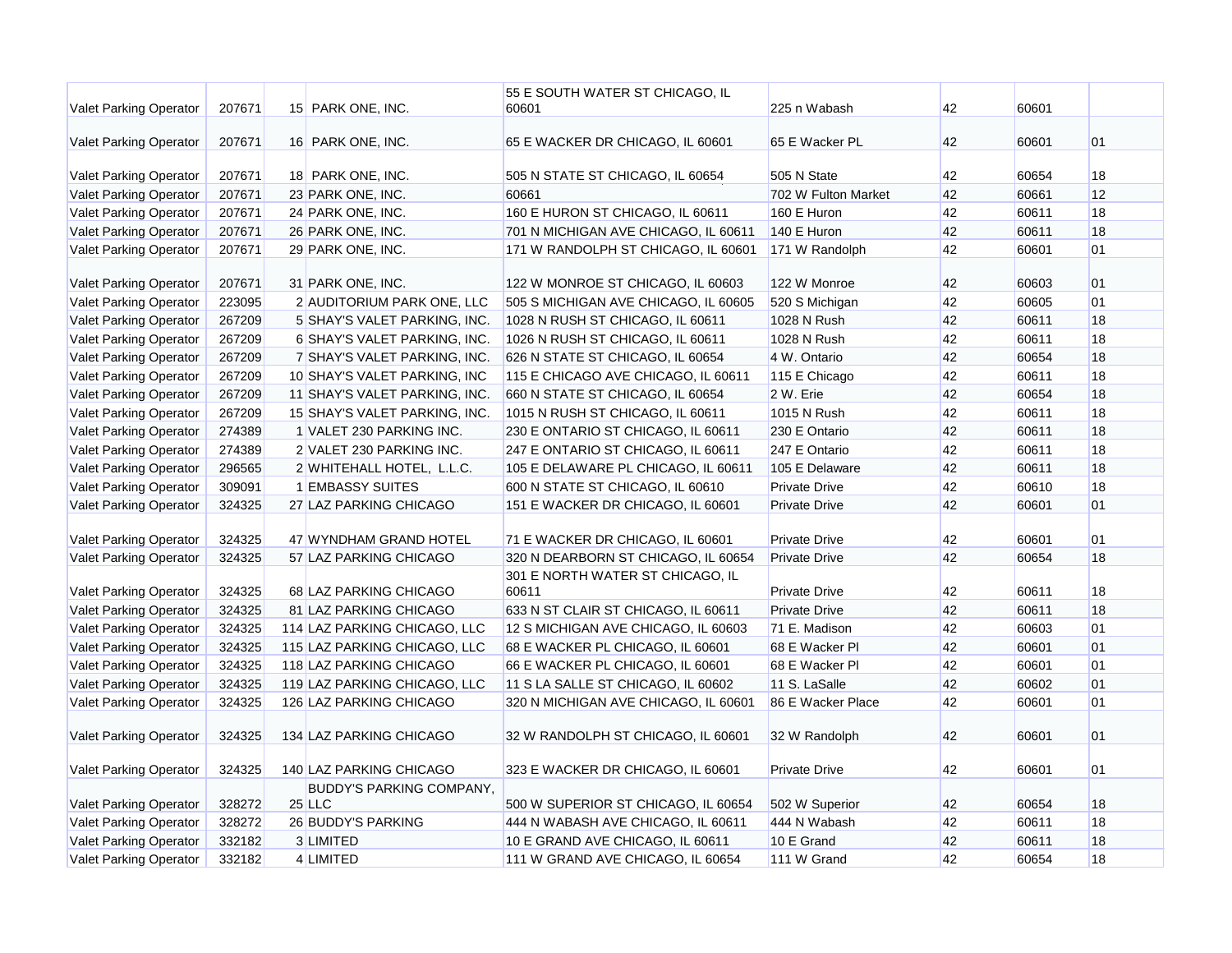| Valet Parking Operator        | 332182 | 5 LIMITED                  | 11 N WABASH AVE CHICAGO, IL 60602    | 11 N Wabash          | 42 | 60602 | 01 |
|-------------------------------|--------|----------------------------|--------------------------------------|----------------------|----|-------|----|
| Valet Parking Operator        | 332182 | 11 LIMITED                 | 111 N STATE ST CHICAGO, IL 60602     | 29 E Randolph        | 42 | 60602 | 01 |
| Valet Parking Operator        | 332182 | 12 LIMITED                 | 516 N CLARK ST CHICAGO, IL 60654     | 516 N Clark          | 42 | 60654 | 18 |
| Valet Parking Operator        | 332182 | 13 LIMITED                 | 5 S WABASH AVE CHICAGO, IL 60603     | 23 S Wabash          | 42 | 60603 | 01 |
| <b>Valet Parking Operator</b> | 332182 | 18 LIMITED                 | 17 N WABASH AVE CHICAGO, IL 60602    | 55 E Washington      | 42 | 60602 | 01 |
| Valet Parking Operator        | 332182 | 23 LIMITED                 | 1 W WASHINGTON ST CHICAGO, IL 60602  | 1 W. Washington      | 42 | 60602 | 01 |
| Valet Parking Operator        | 332182 | 25 LIMITED                 | 10 S WABASH AVE CHICAGO, IL 60603    | 12 S Wabash          | 42 | 60603 | 01 |
| <b>Valet Parking Operator</b> | 332182 | 27 LIMITED                 | 436 N CLARK ST CHICAGO, IL 60654     | 436 N Clark          | 42 | 60654 | 18 |
| Valet Parking Operator        | 332182 | 31 LIMITED                 | 100 W GRAND AVE CHICAGO, IL 60654    | 102 W Grand          | 42 | 60654 | 18 |
| <b>Valet Parking Operator</b> | 332182 | 50 LIMITED                 | 652 W RANDOLPH ST CHICAGO, IL 60661  | 652 W Randolph       | 42 | 60661 | 01 |
| Valet Parking Operator        | 332182 | 53 LIMITED                 | 110 W HUBBARD ST CHICAGO, IL 60654   | 110 W Hubbard        | 42 | 60654 | 18 |
| Valet Parking Operator        | 332182 | 54 LIMITED                 | 500 N CLARK ST CHICAGO, IL 60654     | 500 N Clark          | 42 | 60654 | 18 |
| Valet Parking Operator        | 332182 | 55 LIMITED                 | 534 N CLARK ST CHICAGO, IL 60654     | 536 N Clark          | 42 | 60654 | 18 |
| Valet Parking Operator        | 332182 | 57 LIMITED                 | 130 S MICHIGAN AVE CHICAGO, IL 60603 | 77 E Adams           | 42 | 60603 | 01 |
| <b>Valet Parking Operator</b> | 332182 | 58 LIMITED                 | 65 E ADAMS ST CHICAGO, IL 60603      | 77 E Adams           | 42 | 60603 | 01 |
| Valet Parking Operator        | 332182 | 62 VALET PARKING AUTHORITY | 59 W GRAND AVE CHICAGO, IL 60654     | 59 W Grand           | 42 | 60654 | 18 |
| Valet Parking Operator        | 332182 | 64 VALET PARKING AUTHORITY | 1 S DEARBORN ST CHICAGO, IL 60603    | 1 S Dearborn         | 42 | 60603 | 01 |
| <b>Valet Parking Operator</b> | 332182 | 66 VALET PARKING AUTHORITY | 445 N DEARBORN ST CHICAGO, IL 60654  | 449 N Dearborn       | 42 | 60654 | 18 |
|                               |        |                            |                                      |                      |    |       |    |
| Valet Parking Operator        | 334234 | 17 ADVANTAGE VALET PARKING | 355 E ERIE ST CHICAGO, IL 60611      | <b>Private Drive</b> | 42 | 60611 | 18 |
| Valet Parking Operator        | 334597 | 27 BLK & WHT VALET, LLC    | 111 N WABASH AVE CHICAGO, IL 60602   | 115 N Wabash         | 42 | 60602 | 01 |
| <b>Valet Parking Operator</b> | 334597 | 50 BLK & WHT VALET, LLC    | 1031 N RUSH ST CHICAGO, IL 60611     | 1043 N Rush          | 42 | 60611 | 18 |
| Valet Parking Operator        | 334597 | 51 BLK & WHT VALET, LLC    | 1043 N RUSH ST CHICAGO, IL 60611     | 1043 N Rush          | 42 | 60611 | 18 |
| Valet Parking Operator        | 346522 | 3 FIVE STAR VALET CORP.    | 111 S MICHIGAN AVE CHICAGO, IL 60603 | 159 E Monroe         | 42 | 60603 | 01 |
| Valet Parking Operator        | 346522 | 7 FIVE STAR VALET CORP.    | 81 E VAN BUREN ST CHICAGO, IL 60605  | 81 E Van Buren       | 42 | 60605 | 01 |
| <b>Valet Parking Operator</b> | 346522 | 11 FIVE STAR VALET CORP.   | 247 E ONTARIO ST CHICAGO, IL 60611   | 247 E Ontario        | 42 | 60611 | 18 |
|                               |        | <b>HOSPITALITY PARKING</b> |                                      |                      |    |       |    |
| <b>Valet Parking Operator</b> | 351958 | <b>SERVICES INC.</b>       | 201 N STATE ST CHICAGO, IL 60601     | 201 N State          | 42 | 60601 | 01 |
| Valet Parking Operator        | 351958 | 3 SERVICES INC.            | 616 N RUSH ST CHICAGO, IL 60611      | 616 N Rush           | 42 | 60611 | 18 |
| <b>Valet Parking Operator</b> | 351958 | 4 SERVICES INC.            | 55 E ONTARIO ST CHICAGO, IL 60611    | 50 E Erie            | 42 | 60611 | 18 |
| <b>Valet Parking Operator</b> | 354002 | 4 METROPOLITAN 1, LLC      | 308 W ERIE ST CHICAGO, IL 60654      | 308 W Erie           | 42 | 60654 | 18 |
| Valet Parking Operator        | 354002 | 5 METROPOLITAN 1           | 20 N WACKER DR CHICAGO, IL 60606     | 20 N Wacker Drive    | 42 | 60606 | 01 |
| <b>Valet Parking Operator</b> | 354002 | 6 METROPOLITAN 1, LLC      | 165 N CANAL ST CHICAGO, IL 60606     | 165 N Canal          | 42 | 60606 | 01 |
| <b>Valet Parking Operator</b> | 354002 | 10 OAK STREET COUNCIL      | 57 E OAK ST CHICAGO, IL 60611        | 41 E Oak             | 42 | 60611 | 18 |
| <b>Valet Parking Operator</b> | 354002 | 25 METROPOLITAN 1 LLC      | 222 W ONTARIO ST CHICAGO, IL 60654   | 222 W Ontario        | 42 | 60654 | 18 |
| <b>Valet Parking Operator</b> | 354724 | 3 WELLS PARKING INC.       | 710 N WELLS ST CHICAGO, IL 60654     | 710 N Wells          | 42 | 60654 | 18 |
| <b>Valet Parking Operator</b> | 354724 | 9 WELLS PARKING INC.       | 720 N WELLS ST CHICAGO, IL 60654     | 720 N Wells          | 42 | 60654 | 18 |
|                               |        |                            |                                      |                      |    |       |    |
| Valet Parking Operator        | 354724 | 10 WELLS PARKING INC.      | 215 W ONTARIO ST CHICAGO, IL 60654   | 215 W Ontario        | 42 | 60654 | 18 |
| <b>Valet Parking Operator</b> | 354724 | 11 WELLS PARKING INC.      | 226 W ONTARIO ST CHICAGO, IL 60654   | 633 N Franklin       | 42 | 60654 | 18 |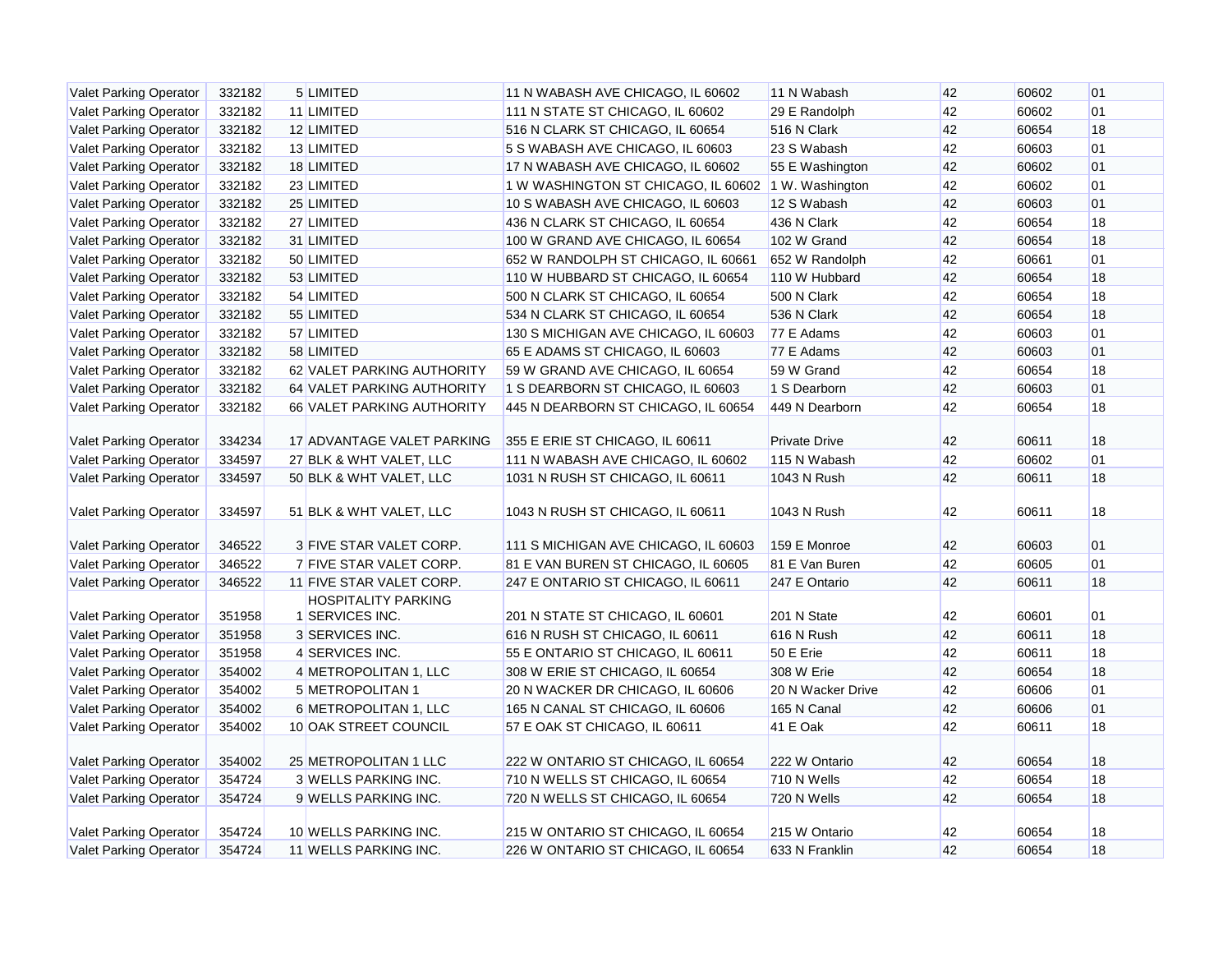| <b>Valet Parking Operator</b> | 354724 | 12 WELLS PARKING INC.          | 224 W ONTARIO ST CHICAGO, IL 60654   | 633 N Franklin       | 42 | 60654 | 18 |
|-------------------------------|--------|--------------------------------|--------------------------------------|----------------------|----|-------|----|
| Valet Parking Operator        | 362562 | 2 PRESTIGE PARKING, LLC        | 100 E ONTARIO ST CHICAGO, IL 60611   | 100 E Ontario        | 42 | 60611 | 18 |
| <b>Valet Parking Operator</b> | 362562 | 3 PRESTIGE PARKING, LLC        | 21 E HUBBARD ST CHICAGO, IL 60611    | 21 E Hubbard         | 42 | 60611 | 18 |
| <b>Valet Parking Operator</b> | 363062 | $3$ INC.                       | 661 N LA SALLE DR CHICAGO, IL 60654  | 661 N LaSalle        | 42 | 60654 | 18 |
| <b>Valet Parking Operator</b> | 363062 | 7 INC.                         | 159 W ERIE ST CHICAGO, IL 60654      | <b>159 W Erie</b>    | 42 | 60654 | 18 |
| Valet Parking Operator        | 363062 | 27 INC.                        | 325 W HURON ST CHICAGO, IL 60654     | 325 W Huron          | 42 | 60654 | 18 |
| <b>Valet Parking Operator</b> | 363062 | 30 DIAMOND PARKING SERVICE     | 640 N LA SALLE DR CHICAGO, IL 60654  | 640 N LaSalle        | 42 | 60654 | 18 |
|                               |        |                                |                                      |                      |    |       |    |
| Valet Parking Operator        | 363062 | 34 DIAMOND PARKING SERVICE     | 605-607 N WELLS ST CHICAGO, IL 60654 | 607 N Wells          | 42 | 60654 | 18 |
| <b>Valet Parking Operator</b> | 363539 | 2 SIRIUS VALET PARKING INC.    | 712 N RUSH ST CHICAGO, IL 60611      | 714 N Rush           | 42 | 60611 | 18 |
|                               |        |                                |                                      |                      |    |       |    |
| <b>Valet Parking Operator</b> | 363539 | 4 SIRIUS VALET PARKING INC.    | 720 N RUSH ST CHICAGO, IL 60611      | 714 N Rush           | 42 | 60611 | 18 |
| <b>Valet Parking Operator</b> | 374807 | 1 GOLD STAR VALET, INC.        | 70 E WALTON ST CHICAGO, IL 60611     | 70 E Walton          | 42 | 60611 | 18 |
| Valet Parking Operator        | 376096 | <b>3 START PARKING COMPANY</b> | 601 N WELLS ST CHICAGO, IL 60654     | 607 N Wells          | 42 | 60654 | 18 |
| Valet Parking Operator        | 376096 | 4 START PARKING COMPANY        | 351 W HUBBARD ST CHICAGO, IL 60654   | 351 W. Hubbard       | 42 | 60654 | 18 |
| <b>Valet Parking Operator</b> | 382005 | 8 AVANTI                       | 521 N RUSH ST CHICAGO, IL 60611      | <b>Private Drive</b> | 42 | 60611 | 18 |
| Valet Parking Operator        | 382456 | 2 VPS HOSPITALITY LLC          | 515 N CLARK ST CHICAGO, IL 60654     | <b>Private Drive</b> | 42 | 60654 | 18 |
| <b>Valet Parking Operator</b> | 382456 | <b>3 VPS HOSPITALITY LLC</b>   | 66 W ILLINOIS ST CHICAGO, IL 60654   | <b>Private Drive</b> | 42 | 60654 | 18 |
| Valet Parking Operator        | 382456 | 4 VPS HOSPITALITY LLC          | 60 W ILLINOIS ST CHICAGO, IL 60654   | <b>Private Drive</b> | 42 | 60654 | 18 |
| <b>Valet Parking Operator</b> | 382456 | 6 VPS HOSPITALITY LLC          | 410 N DEARBORN ST CHICAGO, IL 60654  | 410 N Dearborn       | 42 | 60654 | 18 |
| <b>Valet Parking Operator</b> | 382799 | 2 OCTOPUS                      | 619 W RANDOLPH ST CHICAGO, IL 60661  | 619 W Randolph       | 42 | 60661 | 01 |
| <b>Valet Parking Operator</b> | 382799 | 7 OCTOPUS                      | 615 W RANDOLPH ST CHICAGO, IL 60661  | 615 W Randolph       | 42 | 60661 | 01 |
| <b>Valet Parking Operator</b> | 382799 | 13 OCTOPUS                     | 621 W RANDOLPH ST CHICAGO, IL 60661  | 621 W Randolph       | 42 | 60661 | 01 |
| <b>Valet Parking Operator</b> | 382845 | 2 CORPORATION                  | 60 W ONTARIO ST CHICAGO, IL 60654    | 60 W Ontario         | 42 | 60654 | 18 |
| <b>Valet Parking Operator</b> | 382929 | 1 MASTER VALET PARKING LLC     | 435 N CLARK ST CHICAGO, IL 60654     | 441 N Clark          | 42 | 60654 | 18 |
| Valet Parking Operator        | 382929 | 2 MASTER VALET PARKING LLC     | 51 W HUBBARD ST CHICAGO, IL 60654    | 51 W Hubbard         | 42 | 60654 | 18 |
| Valet Parking Operator        | 382929 | <b>3 MASTER VALET PARKING</b>  | 300 W HUBBARD ST CHICAGO, IL 60654   | 300 W. Hubbard       | 42 | 60654 | 18 |
| Valet Parking Operator        | 382929 | 4 MASTER VALET PARKING LLC     | 52 W ILLINOIS ST CHICAGO, IL 60654   | 52 W. Illinois       | 42 | 60654 | 18 |
| Valet Parking Operator        | 382929 | 5 MASTER VALET PARKING         | 676 N ST CLAIR ST CHICAGO, IL 60611  | 676 N St Clair       | 42 | 60611 | 18 |
| Valet Parking Operator        | 382929 | 6 MASTER VALET PARKING LLC     | 59 W HUBBARD ST CHICAGO, IL 60654    | 59 W Hubbard         | 42 | 60654 | 18 |
| <b>Valet Parking Operator</b> | 382929 | 7 MASTER VALET PARKING         | 620 N STATE ST CHICAGO, IL 60654     | 606 N State          | 42 | 60654 | 18 |
| Valet Parking Operator        | 382929 | 8 MASTER VALET PARKING LLC     | 60 W KINZIE ST CHICAGO, IL 60654     | 66 W Kinzie          | 42 | 60654 | 18 |
| Valet Parking Operator        | 382929 | 9 MASTER VALET PARKING         | 601 N STATE ST CHICAGO, IL 60605     | 606 N State          | 42 | 60605 | 01 |
| <b>Valet Parking Operator</b> | 382929 | 10 MASTER VALET PARKING LLC    | 310 W SUPERIOR ST CHICAGO, IL 60654  | 310 W Superior       | 42 | 60654 | 18 |
| Valet Parking Operator        | 383370 | $1$ INC.                       | 150 N DEARBORN ST CHICAGO, IL 60601  | 150 N Dearborn       | 42 | 60601 | 01 |
| Valet Parking Operator        | 383370 | $2$ INC.                       | 60 E GRAND AVE CHICAGO, IL 60611     | 536 N Rush           | 42 | 60611 | 18 |
| <b>Valet Parking Operator</b> | 383370 | $4$ INC.                       | 508 N STATE ST CHICAGO, IL 60654     | 2 W Illinois         | 42 | 60654 | 18 |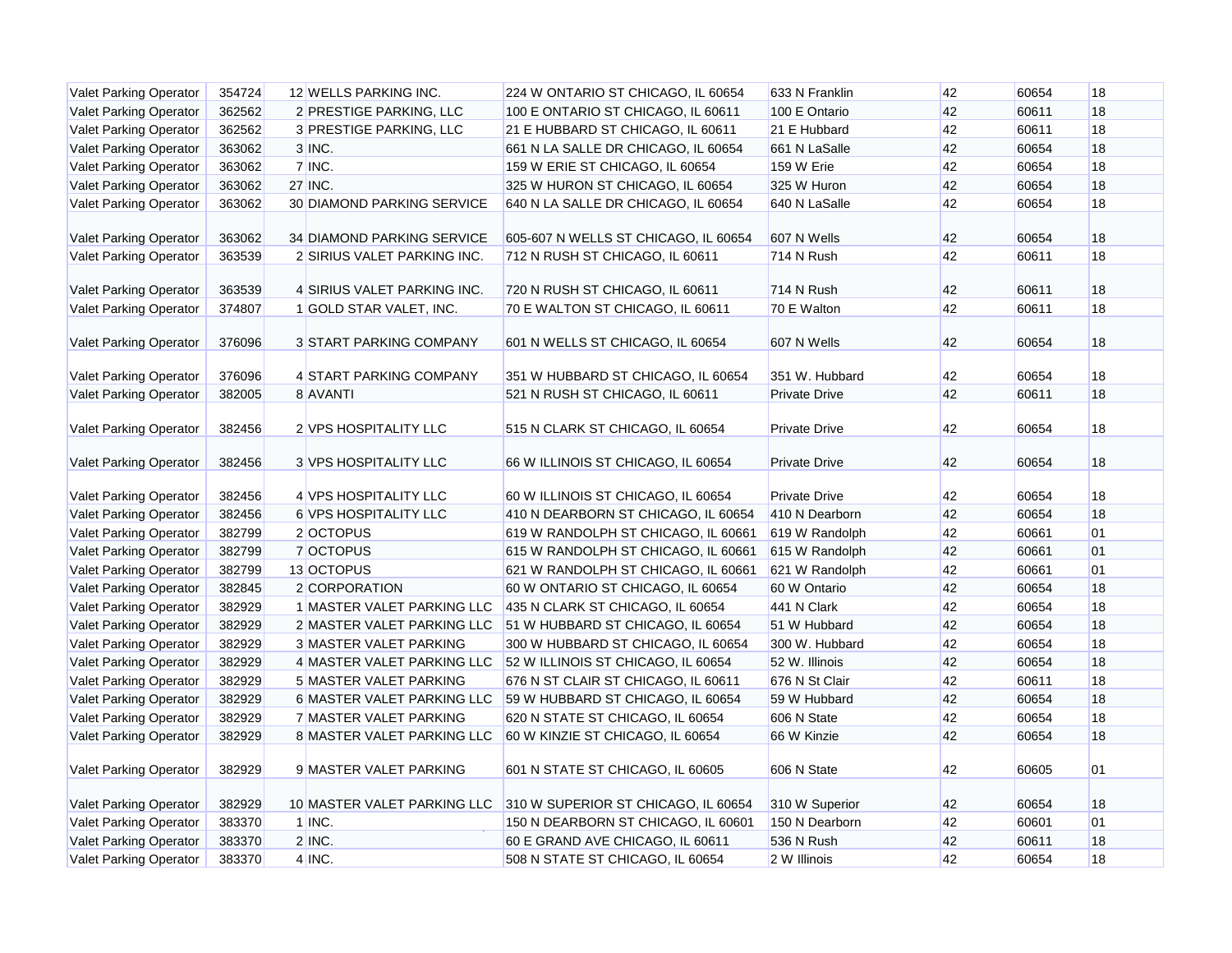| <b>Valet Parking Operator</b> | 383370 | 10 PINNACLE PARKING GROUP                 | 539 N STATE ST CHICAGO, IL 60654     | 539 N State          | 42 | 60654 | 18 |
|-------------------------------|--------|-------------------------------------------|--------------------------------------|----------------------|----|-------|----|
|                               |        |                                           | 363-365 W CHICAGO AVE CHICAGO, IL    |                      |    |       |    |
| <b>Valet Parking Operator</b> | 383370 | 11 PINNACLE PARKING GROUP                 | 60654                                | 365 W Chicago        | 42 | 60654 | 18 |
| <b>Valet Parking Operator</b> | 389288 | $1$ INC.                                  | 303 W ERIE ST CHICAGO, IL 60654      | 303 W Erie           | 42 | 60654 | 18 |
| <b>Valet Parking Operator</b> | 390746 | 2 VETPRIDE SERVICES, INC.                 | 211 E ONTARIO ST CHICAGO, IL 60611   | 211 E Ontario        | 42 | 60611 | 18 |
| <b>Valet Parking Operator</b> | 392986 | 4 CITY PARKING VALET CORP.                | 39 E CHICAGO AVE CHICAGO, IL 60611   | 751 N Wabash         | 42 | 60611 | 18 |
| <b>Valet Parking Operator</b> | 392986 | 5 CITY PARKING VALET CORP.                | 7 E HURON ST CHICAGO, IL 60611       | 7 E Huron            | 42 | 60611 | 18 |
| Valet Parking Operator        | 396079 | $2$ INC.                                  | 201 E GRAND AVE CHICAGO, IL 60611    | 515 N St Clair       | 42 | 60611 | 18 |
| <b>Valet Parking Operator</b> | 396079 | $5$ INC.                                  | 210 E ILLINOIS ST CHICAGO, IL 60611  | 1330 W. Madison      | 42 | 60611 | 18 |
| <b>Valet Parking Operator</b> | 396937 | 2 XPERT VALET PARKING INC.                | 626 N MICHIGAN AVE CHICAGO, IL 60611 | 132 E Ontario        | 42 | 60611 | 18 |
| <b>Valet Parking Operator</b> | 397763 | ABSOLUTE VALET PARKING<br>3 CORP.         | 108 W KINZIE ST CHICAGO, IL 60654    | 108 W Kinzie         | 42 | 60654 | 18 |
| <b>Valet Parking Operator</b> | 397763 | ABSOLUTE VALET PARKING<br>4 CORP.         | 318 N STATE ST CHICAGO, IL 60654     | 300 N State          | 42 | 60654 | 18 |
| <b>Valet Parking Operator</b> | 397763 | ABSOLUTE VALET PARKING<br>5 CORP.         | 350 N STATE ST CHICAGO, IL 60654     | 350 N State          | 42 | 60654 | 18 |
| Valet Parking Operator        | 397763 | <b>ABSOLUTE VALET PARKING</b><br>10 CORP. | 316 N CLARK ST CHICAGO, IL 60654     | <b>Private Drive</b> | 42 | 60654 | 18 |
|                               |        | <b>ABSOLUTE VALET PARKING</b>             |                                      |                      |    |       |    |
| <b>Valet Parking Operator</b> | 397763 | 12 CORP.                                  | 315 N LA SALLE ST CHICAGO, IL 60654  | 315 N LaSalle        | 42 | 60654 | 18 |
| Valet Parking Operator        | 397763 | 16 CORP.                                  | 300 N LA SALLE ST CHICAGO, IL 60654  | 300 n LaSalle        | 42 | 60654 | 18 |
| <b>Valet Parking Operator</b> | 397763 | <b>ABSOLUTE VALET PARKING</b><br>18 CORP. | 445 N CLARK ST CHICAGO, IL 60654     | 445 N Clark          | 42 | 60654 | 18 |
| <b>Valet Parking Operator</b> | 397763 | <b>ABSOLUTE VALET PARKING</b><br>19 CORP. | 20 W KINZIE ST CHICAGO, IL 60654     | 20 W Kinzie          | 42 | 60654 | 18 |
| <b>Valet Parking Operator</b> | 397763 | 20 ABSOLUTE VALET PARKING                 | 937 N RUSH ST CHICAGO, IL 60611      | 937 N Rush           | 42 | 60611 | 18 |
| <b>Valet Parking Operator</b> | 397763 | ABSOLUTE VALET PARKING<br>21 CORP.        | 33 W KINZIE ST CHICAGO, IL 60654     | 33 W Kinzie          | 42 | 60654 | 18 |
| <b>Valet Parking Operator</b> | 397763 | 32 ABSOLUTE VALET PARKING                 | 339 N DEARBORN ST CHICAGO, IL 60654  | 359 N Dearborn       | 42 | 60654 | 18 |
| <b>Valet Parking Operator</b> | 399036 | <b>TITANIUM VALET PARKING</b><br>$2$ INC. | 180 N FIELD BLVD CHICAGO, IL 60601   | 333 E Benton PI      | 42 | 60601 | 01 |
| <b>Valet Parking Operator</b> | 399354 | ADVANCE VALET PARKING<br>$3$ INC.         | 153 E ERIE ST CHICAGO, IL 60611      | 153 E Erie           | 42 | 60611 | 18 |
| <b>Valet Parking Operator</b> | 399354 | <b>ADVANCE VALET PARKING</b><br>$4$ INC.  | 212 E OHIO ST CHICAGO, IL 60611      | 212 E Ohio           | 42 | 60611 | 18 |
| <b>Valet Parking Operator</b> | 399354 | 5 ADVANCE VALET PARKING                   | 49 E ONTARIO ST CHICAGO, IL 60611    | 47 E Ontario         | 42 | 60611 | 18 |
| <b>Valet Parking Operator</b> | 403485 | 5 WINDY CITY PARKING INC.                 | 834 N RUSH ST CHICAGO, IL 60611      | 834 N Rush           | 42 | 60611 | 18 |
| Valet Parking Operator        | 403485 | 6 WINDY CITY PARKING INC.                 | 1 E WACKER DR CHICAGO, IL 60601      | 1 E Wacker           | 42 | 60601 | 01 |
| <b>Valet Parking Operator</b> | 403485 | 7 WINDY CITY PARKING INC.                 | 123 N JEFFERSON ST CHICAGO, IL 60661 | 123 N Jefferson      | 42 | 60661 | 01 |
| <b>Valet Parking Operator</b> | 403485 | 9 WINDY CITY PARKING INC.                 | 100 E CHESTNUT ST CHICAGO, IL 60611  | 108 E Chestnut       | 42 | 60611 | 18 |
| <b>Valet Parking Operator</b> | 403485 | 10 WINDY CITY PARKING                     | 565 W RANDOLPH ST CHICAGO, IL 60661  | 565 W Randolph       | 42 | 60661 | 01 |
|                               |        |                                           |                                      |                      |    |       |    |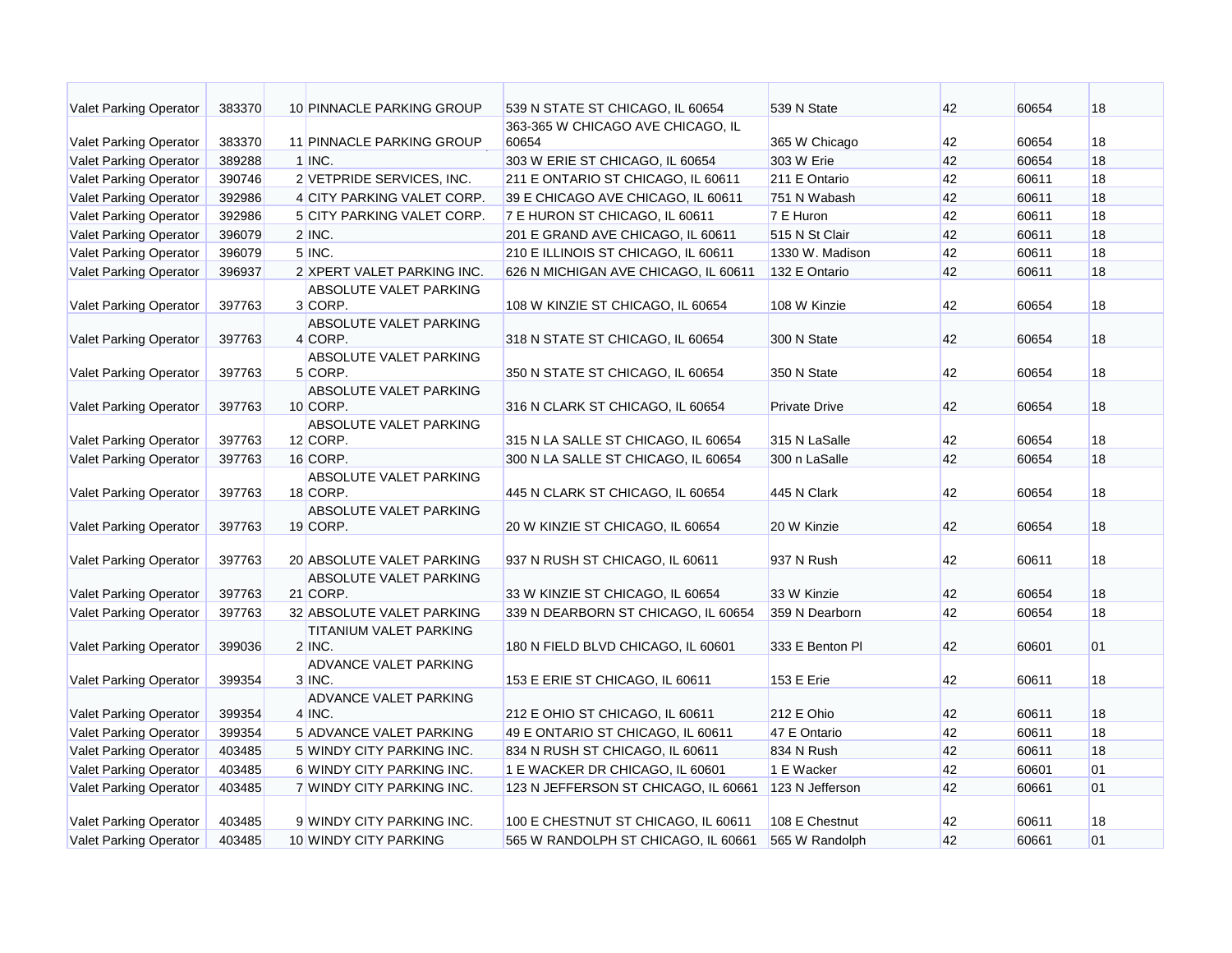| <b>Valet Parking Operator</b> | 404643 | 1 TALBOTT HOTEL                         | 10-20 E DELAWARE PL CHICAGO, IL 60611 20 E Delaware |                      | 42 | 60611 | 18 |
|-------------------------------|--------|-----------------------------------------|-----------------------------------------------------|----------------------|----|-------|----|
|                               |        | <b>WHITE STAR PARKING</b>               |                                                     |                      |    |       |    |
| Valet Parking Operator        | 406964 | 2 SERVICE                               | 58 E OAK ST CHICAGO, IL 60611                       | 1119 W Taylor        | 42 | 60611 | 18 |
| Valet Parking Operator        | 407137 | 1 AMERICAN PARKING SERVICE              | 216 E ONTARIO ST CHICAGO, IL 60611                  | 216 E Ontario        | 42 | 60611 | 18 |
| Valet Parking Operator        | 407137 | 4 AMERICAN PARKING SERVICE              | 22 W MONROE ST CHICAGO, IL 60603                    | 22 W Monroe          | 42 | 60603 | 01 |
| Valet Parking Operator        | 407137 | 5 AMERICAN PARKING SERVICE              | 40 E GRAND AVE CHICAGO, IL 60611                    | 40 E Grand           | 42 | 60611 | 18 |
| Valet Parking Operator        | 407137 | <b>6 AMERICAN PARKING SERVICE</b>       | 33 W ILLINOIS ST CHICAGO, IL 60654                  | 33 W Illinois        | 42 | 60654 | 18 |
| <b>Valet Parking Operator</b> | 407137 | 7 AMERICAN PARKING SERVICE              | 75 E WACKER DR CHICAGO, IL 60601                    | 75 E Wacker          | 42 | 60601 | 01 |
| <b>Valet Parking Operator</b> | 407137 | 8 AMERICAN PARKING SERVICE              | 76 E MONROE ST CHICAGO, IL 60603                    | 76 E Monroe          | 42 | 60603 | 01 |
| <b>Valet Parking Operator</b> | 407137 | 9 AMERICAN PARKING SERVICE              | 111 W ADAMS ST CHICAGO, IL 60603                    | 111 W Adams          | 42 | 60603 | 01 |
| <b>Valet Parking Operator</b> | 407137 | 10 AMERICAN PARKING SERVICE             | 640 N WABASH AVE CHICAGO, IL 60611                  | 640 N Wabash         | 42 | 60611 | 18 |
| Valet Parking Operator        | 407137 | 11 AMERICAN PARKING SERVICE             | 111 W HURON ST CHICAGO, IL 60654                    | 111 W Huron          | 42 | 60654 | 18 |
| <b>Valet Parking Operator</b> | 407137 | 12 AMERICAN PARKING SERVICE             | 233 E ONTARIO ST CHICAGO, IL 60611                  | 233 E Ontario        | 42 | 60611 | 18 |
| <b>Valet Parking Operator</b> | 407137 | 13 AMERICAN PARKING SERVICE             | 127 W HURON ST CHICAGO, IL 60654                    | 127 W Huron          | 42 | 60654 | 18 |
| Valet Parking Operator        | 407137 | 14 AMERICAN PARKING SERVICE             | 35 W WACKER DR CHICAGO, IL 60601                    | 35 W. Wacker         | 42 | 60601 | 01 |
| <b>Valet Parking Operator</b> | 407137 | <b>15 AMERICAN PARKING SERVICE</b>      | 228 E ONTARIO ST CHICAGO, IL 60611                  | 216 E Ontario        | 42 | 60611 | 18 |
| Valet Parking Operator        | 407245 | 1 CORPORATION                           | 605 N CLARK ST CHICAGO, IL 60654                    | 605 N Clark          | 42 | 60654 | 18 |
| Valet Parking Operator        | 407733 | 2 PARKING MANAGEMENT                    | 165 E ONTARIO ST CHICAGO, IL 60611                  | 624 N Sr Clair       | 42 | 60611 | 18 |
| Valet Parking Operator        | 407980 | 1 PREMIUM PARKING LLC                   | 51 W KINZIE ST CHICAGO, IL 60654                    | 51 W Kinzie          | 42 | 60654 | 18 |
| <b>Valet Parking Operator</b> | 407980 | 4 PREMIUM PARKING LLC                   | 222 N LA SALLE ST CHICAGO, IL 60601                 | 222 N LaSalle        | 42 | 60601 | 01 |
| <b>Valet Parking Operator</b> | 407980 | 5 PREMIUM PARKING LLC                   | 520 N DEARBORN ST CHICAGO, IL 60654                 | 520 N Dearborn       | 42 | 60654 | 18 |
| <b>Valet Parking Operator</b> | 407980 | 6 PREMIUM PARKING LLC                   | 10 N DEARBORN ST CHICAGO, IL 60602                  | 10 N Dearborn        | 42 | 60602 | 01 |
| Valet Parking Operator        | 407980 | 7 PREMIUM PARKING LLC                   | 71 W MONROE ST CHICAGO, IL 60603                    | 71 W Monroe          | 42 | 60603 | 01 |
| Valet Parking Operator        | 407980 | 8 PREMIUM PARKING LLC                   | 70-104 E OAK ST CHICAGO, IL 60611                   | 104 E Oak            | 42 | 60611 | 18 |
| <b>Valet Parking Operator</b> | 407980 | 9 PREMIUM PARKING LLC                   | 633 N ST CLAIR ST CHICAGO, IL 60611                 | 635 N St Calir       | 42 | 60611 | 18 |
| Valet Parking Operator        | 407980 | 13 PREMIUM PARKING                      | 111 E ONTARIO ST CHICAGO, IL 60611                  | 111 E Ontario        | 42 | 60611 | 18 |
|                               |        |                                         |                                                     |                      |    |       |    |
| <b>Valet Parking Operator</b> | 407980 | <b>18 PREMIUM PARKING</b>               | 65 W KINZIE ST CHICAGO, IL 60654                    | 353 N Clark          | 42 | 60654 | 18 |
|                               |        | <b>CHICAGO PLATINUM PARKING</b>         |                                                     |                      |    |       |    |
| <b>Valet Parking Operator</b> | 411764 | 1 SERVICES                              | 30 E HUBBARD ST CHICAGO, IL 60611                   | 433 N State          | 42 | 60611 | 18 |
|                               |        | <b>CHICAGO PLATINUM PARKING</b>         |                                                     |                      |    |       |    |
| <b>Valet Parking Operator</b> | 411764 | 6 SERVICES                              | 6 W HUBBARD ST CHICAGO, IL 60654                    | 6 W Hubbard          | 42 | 60654 | 18 |
| <b>Valet Parking Operator</b> | 411764 | CHICAGO PLATINUM PARKING<br>10 SERVICES | 444 N WABASH AVE CHICAGO, IL 60611                  | 444 N Wabash         | 42 | 60611 | 18 |
|                               |        |                                         |                                                     |                      |    |       |    |
| <b>Valet Parking Operator</b> | 415295 | 2 NCR PARKING MANAGEMENT                | 110 E DELAWARE PL CHICAGO, IL 60611                 | 110 E Delaware PL    | 42 | 60611 | 18 |
|                               |        |                                         |                                                     |                      |    |       |    |
| <b>Valet Parking Operator</b> | 415893 | 1 OMEGA PARKING, INC                    | 520 N MICHIGAN AVE CHICAGO, IL 60611                | <b>Private Drive</b> | 42 | 60611 | 18 |
|                               |        |                                         |                                                     |                      |    |       |    |
| <b>Valet Parking Operator</b> | 416459 | 1 VPARK                                 | 302 E ILLINOIS ST CHICAGO, IL 60611                 | 304 E illinois       | 42 | 60611 | 18 |
|                               |        |                                         |                                                     |                      |    |       |    |
| Valet Parking Operator        | 417855 | 2 PARKPLUS                              | 233 N CANAL ST CHICAGO, IL 60606                    | 233 N Canal          | 42 | 60606 | 12 |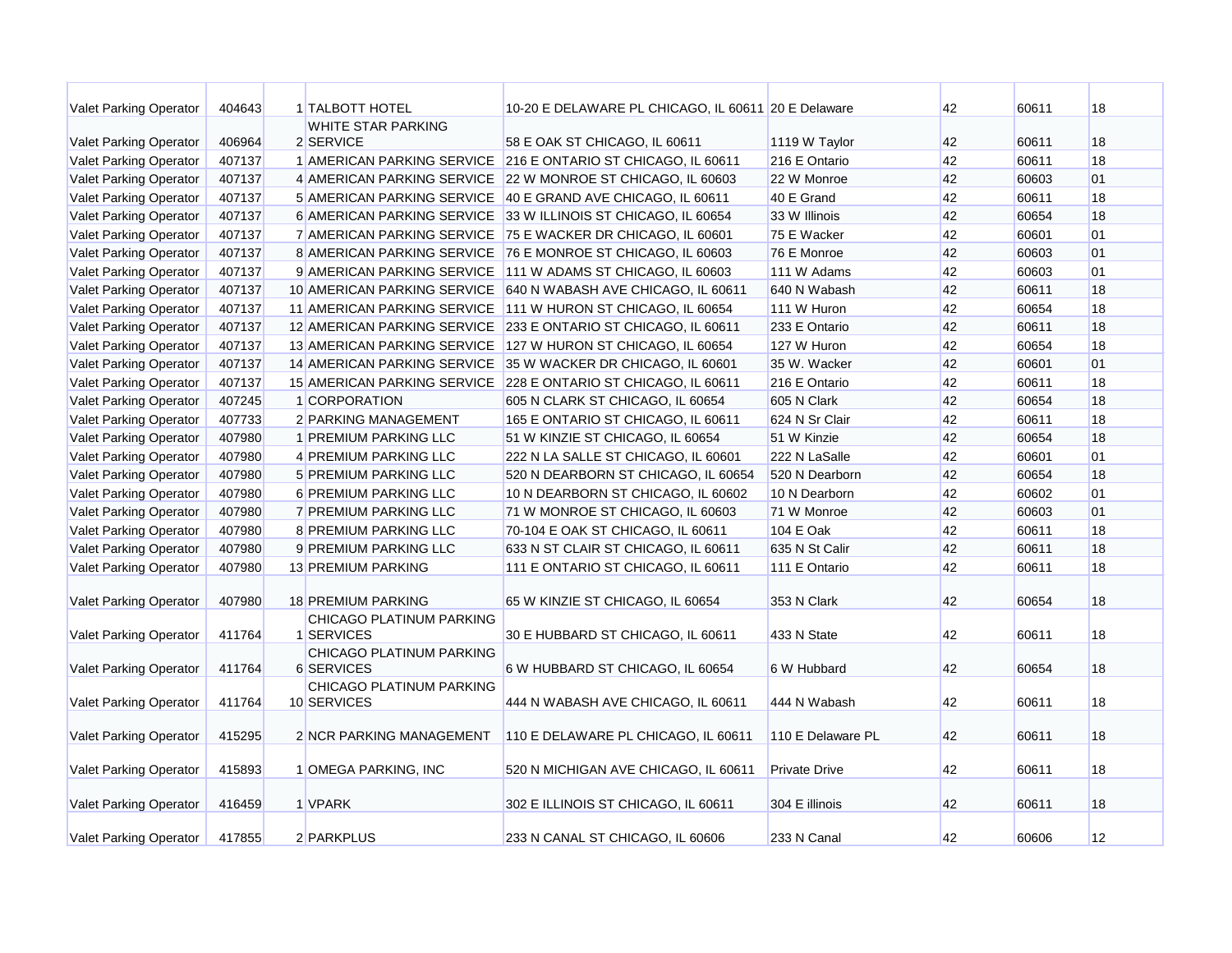| <b>Valet Parking Operator</b> | 418142 | 8 VALET DESCARTES CHICAGO                     | 531 N WELLS ST CHICAGO, IL 60654     | 531 N Wells    | 42 | 60654 | 18 |
|-------------------------------|--------|-----------------------------------------------|--------------------------------------|----------------|----|-------|----|
| <b>Valet Parking Operator</b> | 418142 | 9 VALET DESCARTES CHICAGO                     | 705-707 N WELLS ST CHICAGO, IL 60654 | 707 N Wells    | 42 | 60654 | 18 |
| <b>Valet Parking Operator</b> | 418167 | <b>RIVER NORTH VIP</b><br><b>INCORPORATED</b> | 230 W KINZIE ST CHICAGO, IL 60654    | 230 W Kinzie   | 42 | 60654 | 18 |
| <b>Valet Parking Operator</b> | 418188 | <b>ABC PARKING</b>                            | 110 W ILLINOIS ST CHICAGO, IL 60654  | 110 W Illinois | 42 | 60654 | 18 |
| <b>Valet Parking Operator</b> | 418188 | 2 ABC PARKING                                 | 431 N DEARBORN ST CHICAGO, IL 60654  | 431 N Dearborn | 42 | 60654 | 18 |
| <b>Valet Parking Operator</b> | 418188 | 3 ABC PARKING CORP.                           | 22 W HUBBARD ST CHICAGO, IL 60654    | 22 W Hubbard   | 42 | 60654 | 18 |
| <b>Valet Parking Operator</b> | 418188 | 4 ABC PARKING                                 | 56 W ILLINOIS ST CHICAGO, IL 60654   | 52 W Illinois  | 42 | 60654 | 18 |
| <b>Valet Parking Operator</b> | 418188 | 5 ABC PARKING                                 | 118 W GRAND AVE CHICAGO, IL 60654    | 118 W Grand    | 42 | 60654 | 18 |
| <b>Valet Parking Operator</b> | 418341 | 1 AUTO VALET, INC.                            | 490 N CLARK ST CHICAGO, IL 60654     | 490 N Clark    | 42 | 60654 | 18 |
| <b>Valet Parking Operator</b> | 418341 | 2 AUTO VALET, INC.                            | 415 N DEARBORN ST CHICAGO, IL 60654  | 41 W Hubbard   | 42 | 60654 | 18 |
| <b>Valet Parking Operator</b> | 418341 | 4 AUTO VALET, INC                             | 412 N CLARK ST CHICAGO, IL 60654     | 412 N Clark    | 42 | 60654 | 18 |
| <b>Valet Parking Operator</b> | 418341 | 5 AUTO VALET, INC.                            | 25 E OHIO ST CHICAGO, IL 60611       | 25 E Ohio      | 42 | 60611 | 18 |
|                               |        |                                               |                                      |                |    |       |    |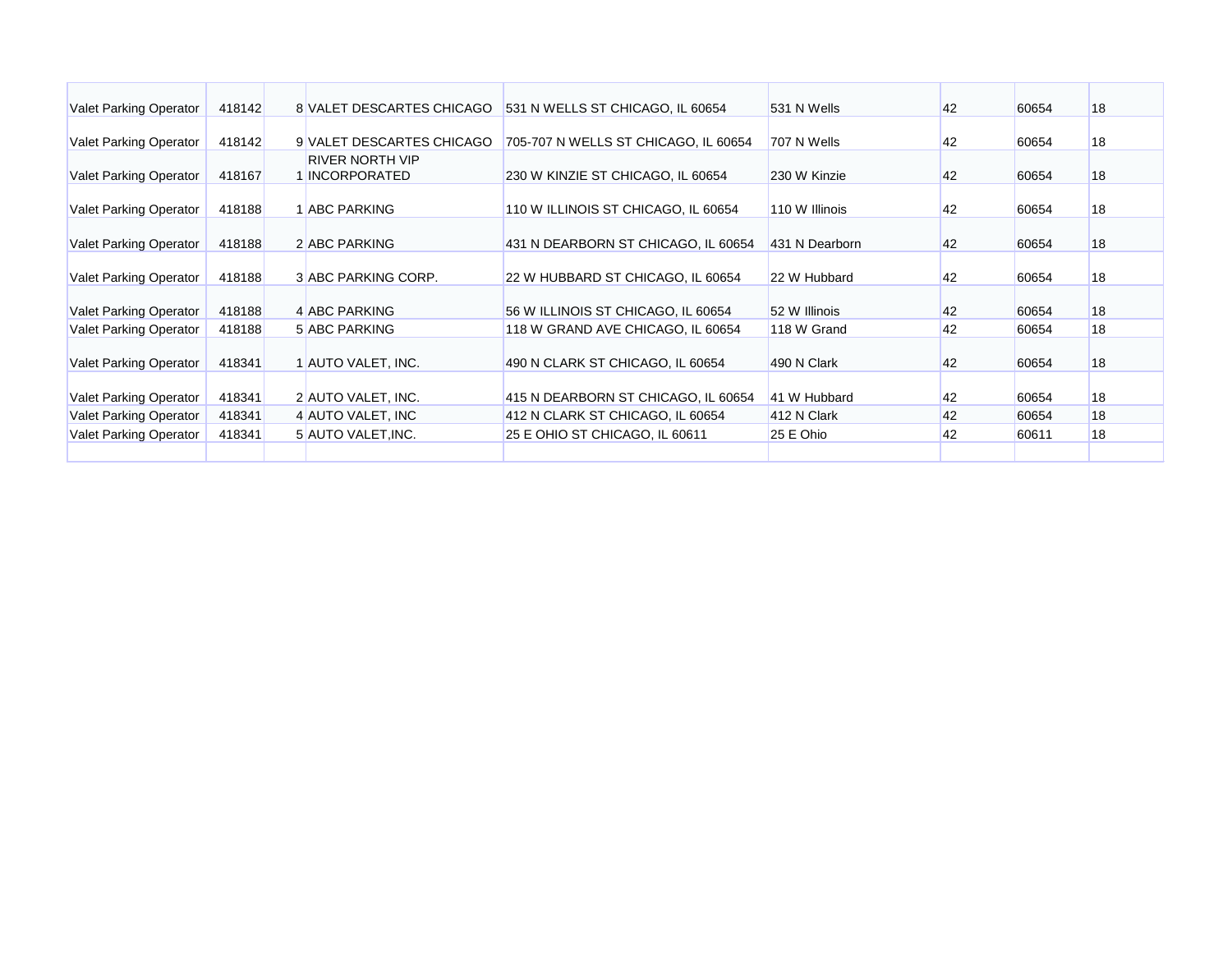

## **MEMORANDUM**

| To:     | The Honorable Carrie M. Austin<br>Chairman, Committee on the Budget and Government Operations |
|---------|-----------------------------------------------------------------------------------------------|
| From:   | Rosa Escareno<br>Commissioner                                                                 |
|         | Department of Business Affairs and Consumer Protection                                        |
| CC:     | Deanne Millison                                                                               |
|         | Mayor's Office of Legislative Counsel and Government Affairs                                  |
| Date:   | November 1, 2017                                                                              |
| Re:     | Request for Information from Annual Appropriation Committee Hearing                           |
| $ID#$ : | 70-17                                                                                         |

The attached information is in response to questions posed at our department's hearing on Friday, October 27, 2017 to discuss the proposed 2018 budget.

Alderman Reilly asked for a list of food truck citations in the last 12 months and the locations.

Please find the information requested directly below:

### **Citywide:**

- o # of investigations **296**
- o # Tickets **106**
- o # NTC **10**
- o # C&Ds **29**

## **42nd Ward:**

- o # of investigations **97**
- o # Tickets **31**
- o # NTC **3**
- o # C&Ds **6**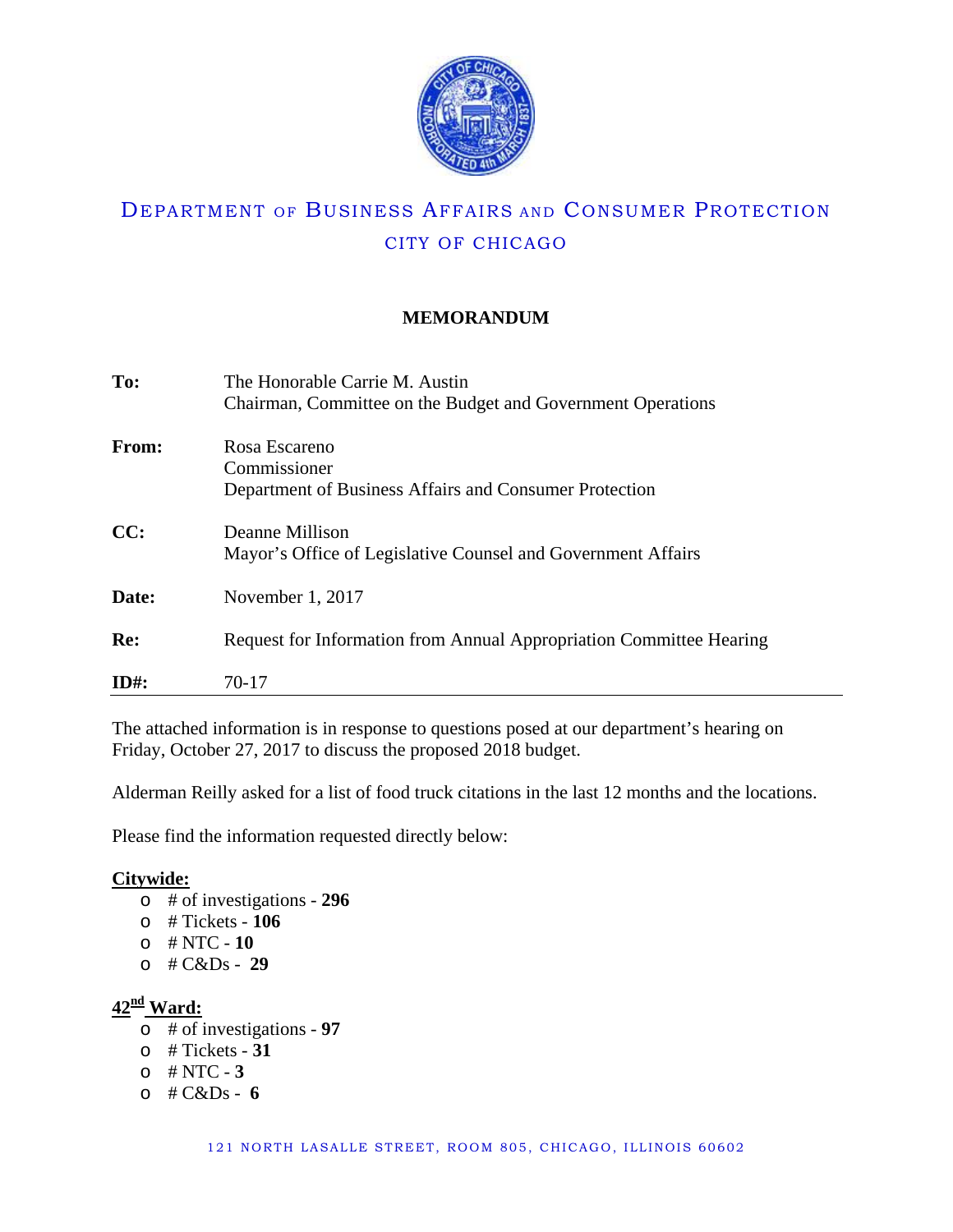| <b>Address of Violation Text</b> | <b>Description of violation</b>                  | <b>DOAH</b>    |
|----------------------------------|--------------------------------------------------|----------------|
| 100-160 E Monroe ST              | Operating without business license               | 4              |
|                                  | Failure to Display license                       | 4              |
|                                  | Operating after a Cease & Desist Order           | $\mathbf{1}$   |
| Sub-Total:16                     | Vending food from illegal parking spot           | $\overline{7}$ |
| 1130 S Hamilton AVE              | Operating without business license               | $\overline{2}$ |
|                                  | Failure to Display license                       | $\overline{2}$ |
|                                  | Interference with or obstructing official duties | $\mathbf{1}$   |
|                                  | Vending food from illegal parking spot           | $\overline{2}$ |
| Sub-Total: 8                     | Storage of Goods on the Public Way               | $\mathbf{1}$   |
| 1150 N Cicero AVE                | Operating without business license               | $\mathbf{1}$   |
| Sub-Total: 2                     | Failure to Display license                       | $\mathbf{1}$   |
| 126 S Clark ST                   | Operating without business license               | $\mathbf{1}$   |
| Sub-Total: 2                     | Failed to provide refuse receptacles             | $\mathbf{1}$   |
| 1450 N Cicero Ave                | Operating without business license               | $\mathbf{1}$   |
| Sub-Total: 2                     | Failure to Display license                       | $\mathbf{1}$   |
| 150 S Wacker DR                  | Operating without business license               | $\overline{2}$ |
|                                  | Failure to Display license                       | $\overline{2}$ |
| Sub-Total: 6                     | Vending food from illegal parking spot           | $\overline{2}$ |
| 1601 N Maplewood AVE             | Operating without business license               | $\mathbf{1}$   |
| Sub-Total: 2                     | Failure to Display license                       | $\mathbf{1}$   |
| 1619 S State St                  | Operating without business license               | $\mathbf{1}$   |
| Sub-Total: 2                     | Failure to Display license                       | $\mathbf{1}$   |
| 1700 W Polk ST                   | Vending food from illegal parking spot           | $\mathbf{1}$   |
| Sub-Total: 2                     | Storage of Goods on the Public Way               | $\mathbf{1}$   |
| 1800 W Ogden Ave                 | Operating without business license               | $\mathbf{1}$   |
|                                  | Failure to Display license                       | $\mathbf{1}$   |
| Sub-Total: 3                     | Operating after a Cease & Desist Notice          | $\mathbf{1}$   |
| 1959 N Kilpatrick AVE            | Mobile Food Vendor-Dispenser                     | $\mathbf{1}$   |
| Sub-Total: 2                     | Failure to Display license                       | $\mathbf{1}$   |
| 2363 W Ogden AVE                 | Operating without business license               | $\mathbf{1}$   |
|                                  | Failure to Display license                       | $\mathbf{1}$   |
| Sub-Total: 3                     | <b>Electronic Sound Amplifying Device</b>        | $\mathbf{1}$   |
| 2601 S California Ave            | Mobile Food Vendor-Dispenser                     | 6              |
|                                  | Failure to Display license                       | 6              |
| Sub-Total: 16                    | Operating after a Cease & Desist Order           | 4              |
| 300 S Wabash Ave                 | <b>Electronic Sound Amplifying Device</b>        | $\mathbf{1}$   |
| Sub-total: 1                     |                                                  |                |
| 3865 W 41st St                   | Operating without business license               | $\mathbf{1}$   |
| Sub-Total: 2                     | Failure to Display license                       | 1              |
| 4101 W Grand AVE                 | Operating without business license               | $\mathbf{1}$   |